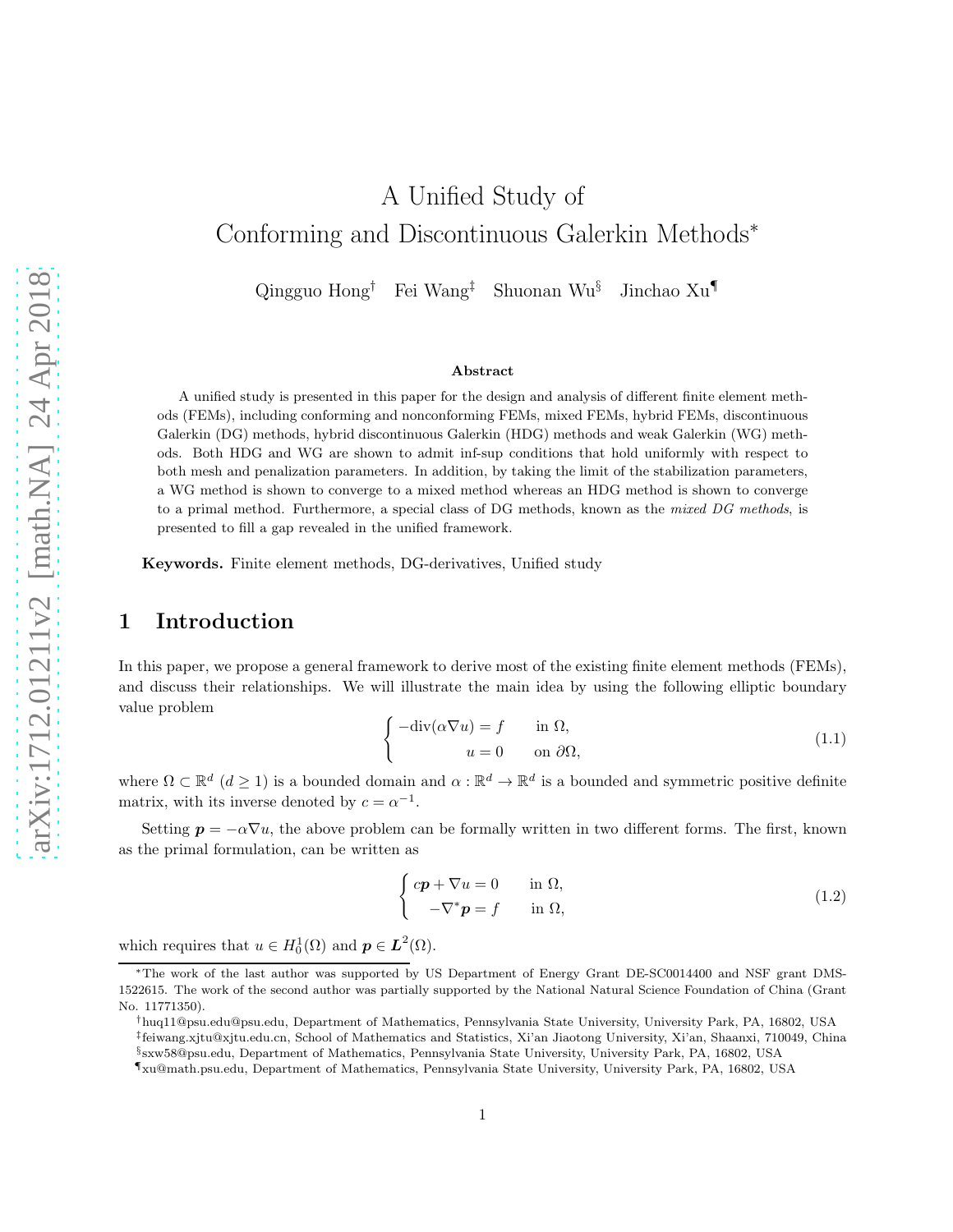The second, known as the mixed formulation, can be written as

<span id="page-1-2"></span>
$$
\begin{cases}\ncp - \operatorname{div}^* u = 0 & \text{in } \Omega, \\
\operatorname{div} p = f & \text{in } \Omega,\n\end{cases}
$$
\n(1.3)

which requires that  $u \in L^2(\Omega)$  and  $p \in H(\text{div}; \Omega)$ .

The design of FEMs then becomes an appropriate discretization of  $\nabla$  and div, which amounts to imposing certain continuity conditions on u and  $p \cdot n$  in the following five different approaches:

- 1. strongly  $(H^1 \text{ or } H(\text{div}) \text{ conforming elements}),$
- 2. weakly (nonconforming),
- 3. via Lagrangian multiplier (hybrid methods),
- 4. via Lagrangian multiplier and stabilization stabilized hybrid primal methods and stabilized hybrid mixed methods, and
- 5. via penalization (DG).

The resulting different types of FEMs can then be fully described in a uniform framework by the notion of DG-gradient —  $\nabla_{dg}$ , DG-divergence — div<sub>dg</sub>. Here,  $\nabla_{dg}$  (see [\(1.4\)](#page-1-0)) is a generalization of the piecewise gradient which allows  $u_h$  to be discontinuous across element boundaries, but uses an additional Lagrangian multiplier space on the element boundaries. We note that  $\nabla_{dg}$  and div<sub>dg</sub> in this context, as shown in Table [2.1](#page-9-0) below, directly correspond to the weak derivatives introduced by Wang and Ye [\[109\]](#page-37-0). We denote by  ${\{\mathcal{T}_h\}}_h$  a family of triangulations of  $\overline{\Omega}$  which satisfy the minimal angle condition. Let  $h_K = \text{diam}(K)$  and  $h = \max\{h_K : K \in \mathcal{T}_h\}$ . For any  $K \in \mathcal{T}_h$ , denote  $n_K$  as the outward unit normal of K. Denote by  $\mathcal{E}_h$  the union of the boundaries of the elements K of  $\mathcal{T}_h$ . Let  $P_h: L^2(\Omega) \to V_h$  be the  $L^2$  projection and  $f_h = P_h f$ .

<span id="page-1-1"></span>**Definition 1.1 (DG-derivatives)** Let  $\tilde{u}_h = (u_h, \hat{u}_h) \in V_h$ , and  $\tilde{p}_h = (p_h, \hat{p}_h) \in Q_h$ . Then the DGgradient  $\nabla_{dg} : V_h \mapsto \widetilde{Q}_h^*$  and the DG-divergence  $\text{div}_{dg} : Q_h \mapsto \widetilde{V}_h^*$  are defined by

$$
\langle \nabla_{\mathrm{dg}} u_h, \tilde{\boldsymbol{q}}_h \rangle = (\nabla_h u_h, \boldsymbol{q}_h)_{\Omega} - \sum_{K \in \mathcal{T}_h} \langle u_h, \hat{\boldsymbol{q}}_h \cdot \boldsymbol{n}_K \rangle_{\partial K} \qquad \forall u_h \in V_h, \ \forall \tilde{\boldsymbol{q}}_h \in \widetilde{\boldsymbol{Q}}_h,\tag{1.4}
$$

$$
\langle \operatorname{div}_{\mathrm{dg}} p_h, \tilde{v}_h \rangle = (\operatorname{div}_h p_h, v_h)_{\Omega} - \sum_{K \in \mathcal{T}_h} \langle p_h \cdot n_K, \hat{v}_h \rangle_{\partial K} \qquad \forall \tilde{v}_h \in \widetilde{V}_h, \ \forall p_h \in Q_h. \tag{1.5}
$$

Here,  $V_h$  and  $\mathbf{Q}_h$  are the piecewise scalar and vector-valued discrete spaces on the triangulation  $\mathcal{T}_h$ , respectively, and  $V_h$  and  $Q_h$  are the piecewise scalar and vector-valued discrete spaces on  $\mathcal{E}_h$ , respectively.  $V_h$  and  $\boldsymbol{Q}_h$  are defined as

<span id="page-1-3"></span><span id="page-1-0"></span>
$$
\widetilde{V}_h := V_h \times \widetilde{V}_h, \qquad \widetilde{\boldsymbol{Q}}_h = \boldsymbol{Q}_h \times \widetilde{\boldsymbol{Q}}_h.
$$

 $\widetilde{\bm{Q}}_h^*$  and  $\widetilde{\bm{V}}_h^*$  are the dual spaces of  $\widetilde{\bm{Q}}_h$  and  $\widetilde{\bm{V}}_h$ , respectively.

As for the DG-derivatives defined in Definition [1.1,](#page-1-1) we will specify  $V_h$ ,  $V_h$ ,  $Q_h$  and  $Q_h$  at different concurrences. Let  $\hat{u}_h$  and  $\hat{p}_h$  be defined as single-valued functions on  $\mathcal{E}_h$ . They can be viewed as certain numerical traces of DG functions. We want to emphasize that the DG-derivatives on the discrete spaces are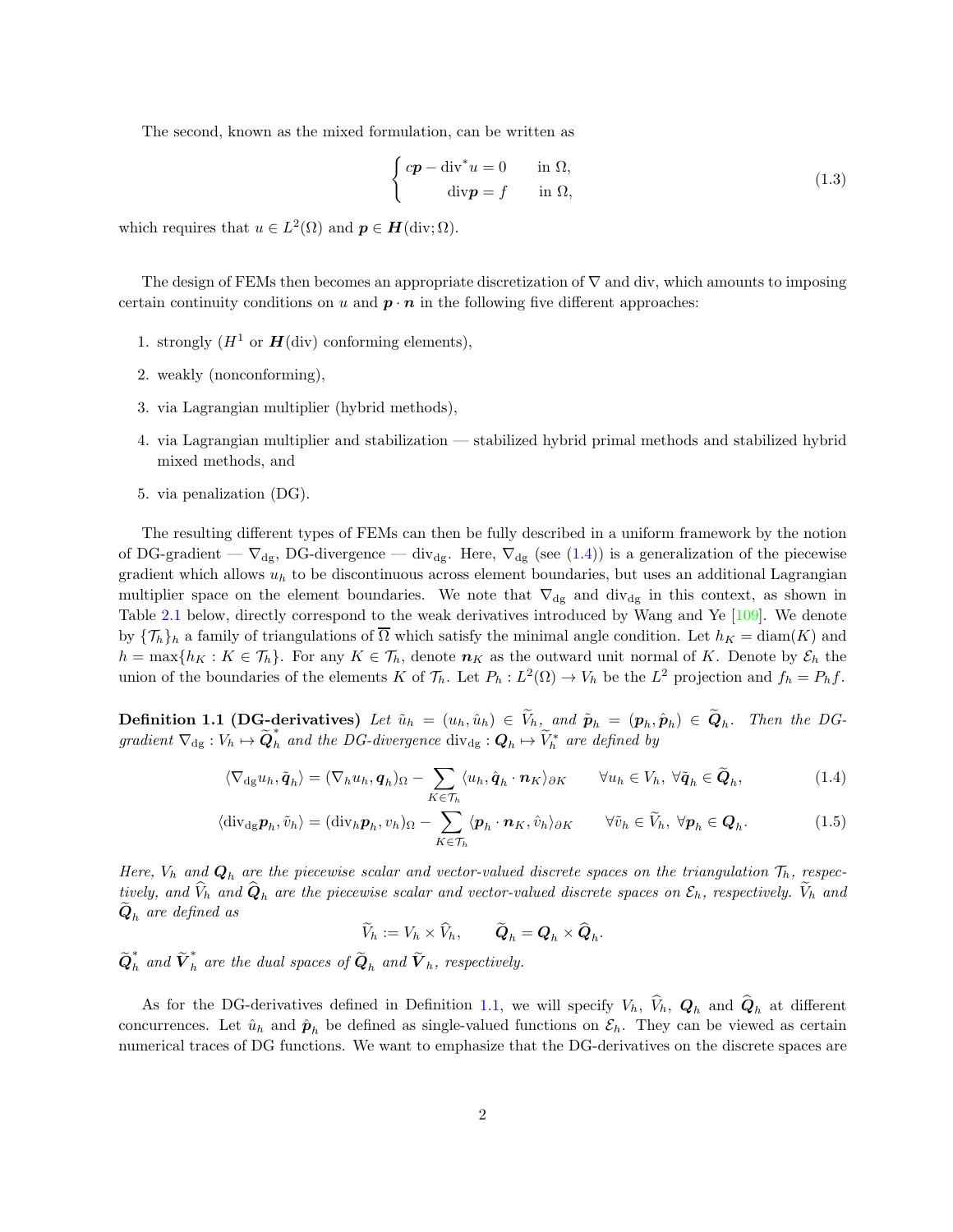globally defined. The dual operators of  $\nabla_{dg}$  and div<sub>dg</sub> are denoted by  $\nabla_{dg}^* : \widetilde{\mathbf{Q}}_h \mapsto V_h^*$  and div $_{dg}^* : \widetilde{V}_h \mapsto \mathbf{Q}_h^*$ , respectively, such that

$$
\langle \nabla_{\mathrm{dg}}^* \tilde{\boldsymbol{p}}_h, v_h \rangle = \langle \tilde{\boldsymbol{p}}_h, \nabla_{\mathrm{dg}} v_h \rangle \qquad \forall v_h \in V_h,
$$
\n(1.6)

$$
\langle \operatorname{div}_{\mathrm{dg}}^* \tilde{u}_h, \mathbf{q}_h \rangle = \langle \tilde{u}_h, \operatorname{div}_{\mathrm{dg}} \mathbf{q}_h \rangle \qquad \forall \mathbf{q}_h \in \mathbf{Q}_h. \tag{1.7}
$$

We shall now use these DG-derivatives to formulate different types of Galerkin methods in  $\S1.1-\S1.3$  $\S1.1-\S1.3$  below and summarize these different methods in Table [1.1.](#page-3-0) We further give some brief bibliographic comments on the development of these methods in §[1.4.](#page-5-0)

### <span id="page-2-0"></span>1.1 Primal formulation

Conforming and nonconforming methods The first example of the FEMs using a primal formulation is the conforming or nonconforming finite element, which requires the continuity (or some weak continuity) of  $u_h$  across the element boundaries

<span id="page-2-4"></span>
$$
\begin{cases}\ncp_h + \nabla_h u_h = 0 & \text{in } \mathbf{Q}_h^*, \\
-\nabla_h^* \mathbf{p}_h = f_h & \text{in } V_h^*.\n\end{cases}
$$
\n(1.8)

Here,  $\nabla_h$  is derived by taking the gradient piecewise on each element.

<span id="page-2-1"></span>Hybrid primal methods The hybrid formulation enforces the (weak) continuity of the aforementioned primal method through a Lagrangian space on element boundaries, and it can be formally written as

<span id="page-2-2"></span>
$$
\begin{cases} c\mathbf{p}_h + \nabla_{\mathrm{dg}} u_h = 0 & \text{in } \widetilde{\mathbf{Q}}_h^*, \\ -\nabla_{\mathrm{dg}}^* \widetilde{\mathbf{p}}_h = f_h & \text{in } V_h^*. \end{cases} \tag{1.9}
$$

Stabilized hybrid primal methods The hybrid primal methods are unstable for even-order elements. As a remedy, a stabilization term can be added to the first equation in [\(1.9\)](#page-2-1) to obtain

<span id="page-2-3"></span>
$$
\begin{cases} cp_h + \mathcal{S}_p^n \tilde{p}_h + \nabla_{\mathrm{dg}} u_h = 0 & \text{in } \widetilde{\mathbf{Q}}_h^*, \\ -\nabla_{\mathrm{dg}}^* \tilde{p}_h = f_h & \text{in } V_h^*, \end{cases}
$$
 (1.10)

where  $\langle c\boldsymbol{p}_h, \tilde{\boldsymbol{q}}_h \rangle := (c\boldsymbol{p}_h, \boldsymbol{q}_h)$ , and

$$
\langle \mathcal{S}_p^{\eta} \tilde{\boldsymbol{p}}_h, \tilde{\boldsymbol{q}}_h \rangle := \sum_{K \in \mathcal{T}_h} \langle \eta(\boldsymbol{p}_h - \hat{\boldsymbol{p}}_h) \cdot \boldsymbol{n}_K, (\boldsymbol{q}_h - \hat{\boldsymbol{q}}_h) \cdot \boldsymbol{n}_K \rangle_{\partial K}.
$$
 (1.11)

Here,  $\eta > 0$  is a stabilization parameter. In most cases, the stabilized hybrid primal methods are also named weak Galerkin (WG) methods.

### 1.2 Mixed formulation

Mixed methods The first example of the FEMs using a mixed formulation is the mixed finite element method, which requires the continuity of  $p_h$  across elements, i.e.,

<span id="page-2-5"></span>
$$
\begin{cases}\ncp_h - \operatorname{div}_h^* u_h = 0 & \text{in } \mathbf{Q}_h^*, \\
\operatorname{div}_h \mathbf{p}_h = f_h & \text{in } V_h^*.\n\end{cases}
$$
\n(1.12)

Here,  $div_h$  is calculated by taking the gradient piecewise on each element.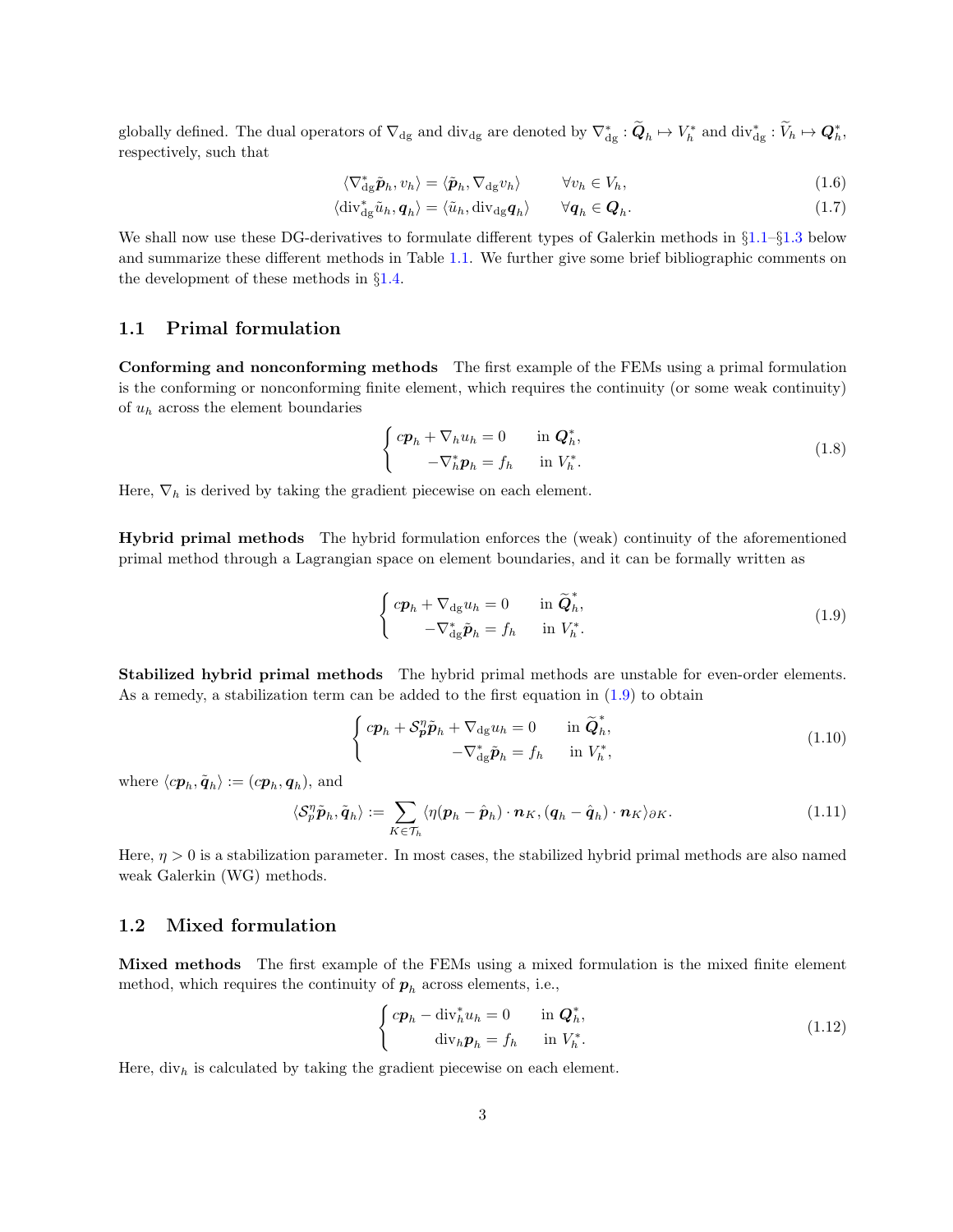<span id="page-3-0"></span>

Table 1.1: <sup>A</sup> unified framework of FEMs

 $\sim$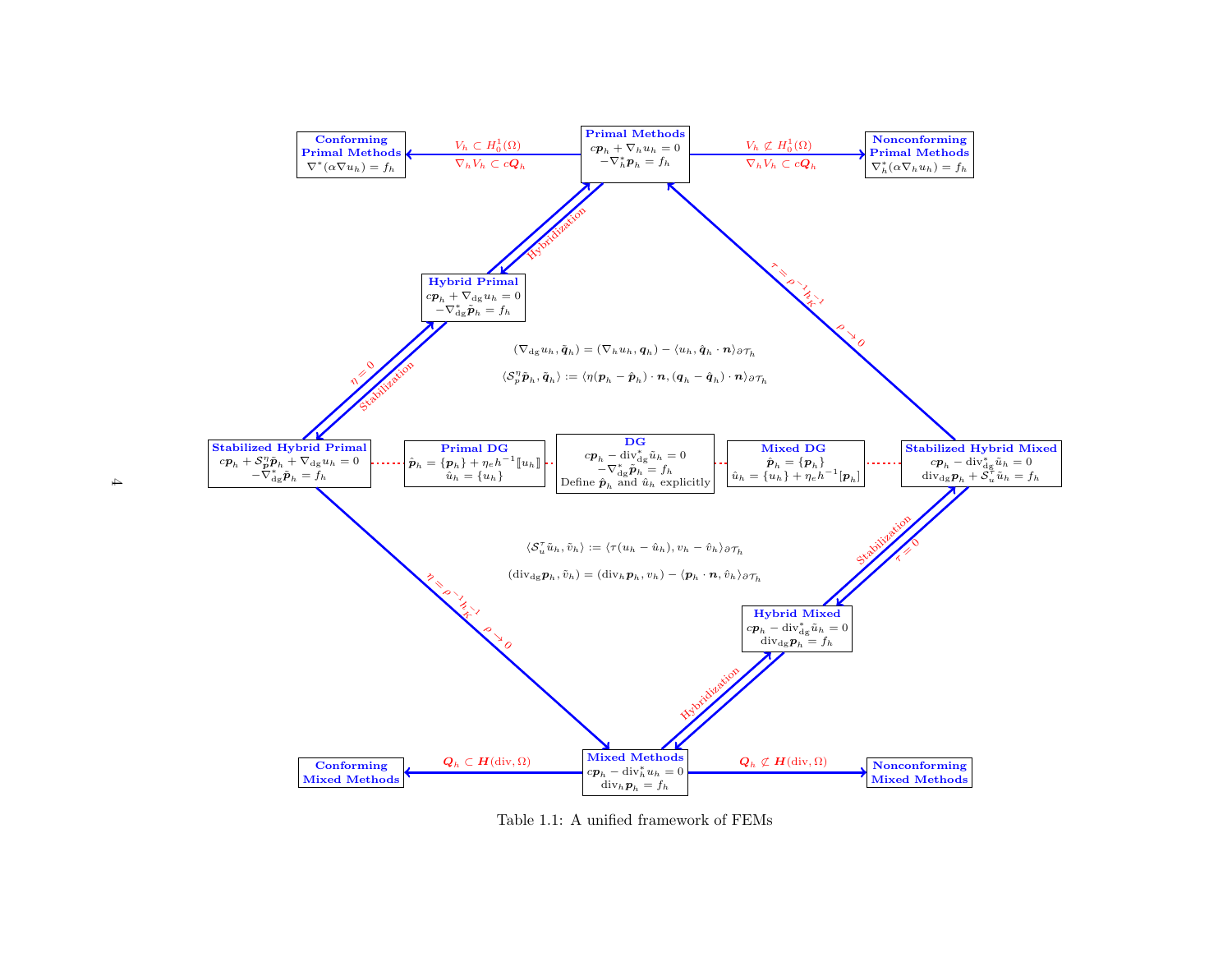Hybrid mixed methods To reduce the number of the globally-coupled degrees of freedom, hybrid mixed methods are also developed using the Lagrange multiplier technique. Similar to the hybrid primal methods  $(1.9)$ , the mixed form  $(1.3)$  can be reformulated in terms of DG-divergence as

<span id="page-4-2"></span>
$$
\begin{cases}\n c\mathbf{p}_h - \operatorname{div}_{\mathrm{dg}}^* \tilde{u}_h = 0 & \text{in } \mathbf{Q}_h^*, \\
 \operatorname{div}_{\mathrm{dg}} \mathbf{p}_h = f_h & \text{in } \tilde{V}_h^*. \n\end{cases}
$$
\n(1.13)

**Stabilized hybrid mixed methods** Under some choices of the space  $Q_h$  and  $V_h$ , the hybrid mixed method is no longer stable. Again, as a natural device, a stabilization term is then added to the hybrid mixed methods to obtain

<span id="page-4-1"></span>
$$
\begin{cases}\ncp_h - \operatorname{div}_{\mathrm{dg}}^* \tilde{u}_h = 0 & \text{in } \mathbf{Q}_h^*, \\
\operatorname{div}_{\mathrm{dg}} \mathbf{p}_h + \mathcal{S}_u^\tau \tilde{u}_h = f_h & \text{in } \tilde{V}_h^*,\n\end{cases}
$$
\n(1.14)

where  $\langle c\boldsymbol{p}_h, \boldsymbol{q}_h \rangle := (c\boldsymbol{p}_h, \boldsymbol{q}_h)$ , and

<span id="page-4-3"></span>
$$
\langle \mathcal{S}_u^{\tau} \tilde{u}_h, \tilde{v}_h \rangle := \sum_{K \in \mathcal{T}_h} \langle \tau(\hat{u}_h - \hat{u}_h), v_h - \hat{v}_h \rangle_{\partial K}.
$$
 (1.15)

Here,  $\tau > 0$  is a stabilization parameter. In most cases, the stabilized hybrid mixed methods are also named hybrid discontinuous Galerkin (HDG) methods.

**Remark 1.2** If  $\alpha$  (or c) is piecewise constant, we can eliminate  $p_h$  in [\(1.14\)](#page-4-1) to obtain the primal WG-FEM introduced in [\[83,](#page-36-0) [109\]](#page-37-0):

$$
(\alpha \operatorname{div}_{dg}^* \widetilde{u}_h, \operatorname{div}_{dg}^* \widetilde{v}_h)_{\Omega} + \sum_{K \in \mathcal{T}_h} \eta \langle u_h - \hat{u}_h, v_h - \hat{v}_h \rangle_{\partial K} = (f, v_h) \qquad \forall \{v_h, \hat{v}_h\} \in \widetilde{V}_h. \tag{1.16}
$$

### <span id="page-4-0"></span>1.3 Discontinuous Galerkin methods

 $\overline{\mathcal{L}}$ 

Instead of using the Lagrange multiplier technique, a penalty term is added in the bilinear form of the discontinuous Galerkin (DG) method to force continuity. With the concepts of DG-gradient and DG-divergence defined as in Definition [1.1,](#page-1-1) most of the DG methods for approximating the elliptic problem can be written as

$$
\int c\mathbf{p}_h - \text{div}_{\text{dg}}^* \tilde{u}_h = 0 \qquad \text{in } \mathbf{Q}_h^*,
$$
\n
$$
-\nabla_{\text{dg}}^* \tilde{\mathbf{p}}_h = f_h \qquad \text{in } V_h^*,
$$
\n(1.17a)

$$
-\nabla_{\mathrm{dg}}^*\tilde{\boldsymbol{p}}_h = f_h \qquad \qquad \text{in } V_h^*, \tag{1.17b}
$$

$$
\hat{\boldsymbol{p}}_h = \bar{\boldsymbol{p}}(\boldsymbol{p}_h, u_h) \qquad \text{on } \mathcal{E}_h,\tag{1.17c}
$$

$$
\hat{u}_h = \bar{u}(\mathbf{p}_h, u_h) \qquad \text{on } \mathcal{E}_h,\tag{1.17d}
$$

where  $\bar{p}$  and  $\bar{u}$  are the formulas for defining  $\hat{p}_h$  and  $\hat{u}_h$ , respectively, in the terms  $p_h$  and  $u_h$ , respectively.

If penalization is forced to impose the continuity of  $u_h$ , we refer to the DG method as a primal DG method. In this paper, we also use penalization to impose the continuity of  $p_h \cdot n$ , which is called mixed DG method.

Using the definition of DG-derivatives, we summarize the relationships of different FEMs in Table [1.1.](#page-3-0) From the table, we observe that the primal and mixed methods are the discretization of primal and mixed forms, respectively. Under certain restrictions pertaining to finite element spaces, the (non)conforming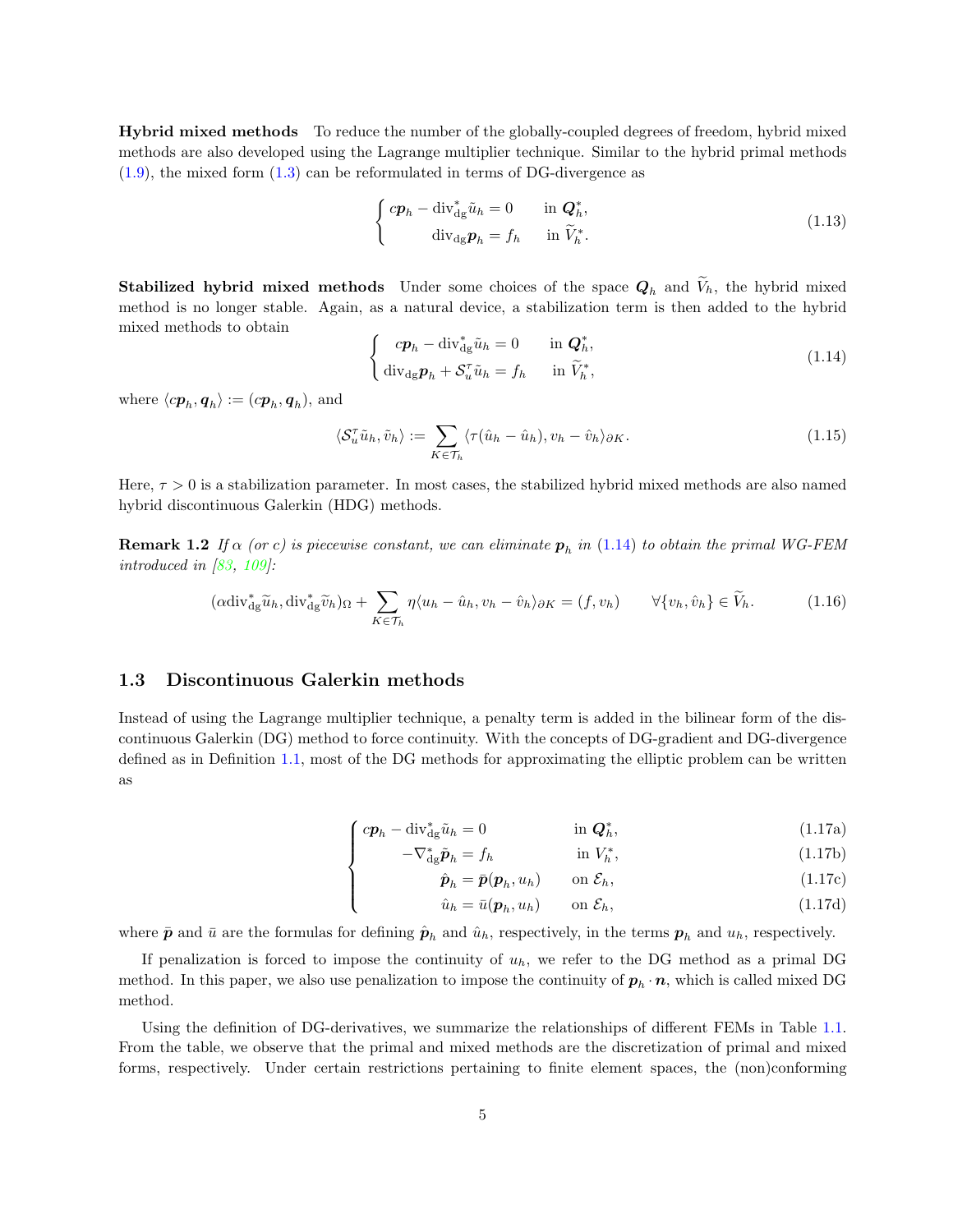primal and mixed FEMs are obtained. In addition, by introducing Lagrange multipliers, the hybrid primal and hybrid mixed FEMs can be derived from primal and mixed FEMs, respectively. Generally speaking, these hybrid methods are not stable, and specific finite element spaces need to be identified to make the schemes work. By adding stabilization terms to the hybrid primal and hybrid mixed FEMs, one obtains the stabilized hybrid primal (weak Galerkin) and stabilized hybrid mixed (hybrid discontinuous Galerkin) FEMs, which are the approximation of the primal form and mixed form, respectively. Moreover, when the stabilization terms dominate, the solution of the stabilized primal (mixed) FEMs approaches the approximation of the mixed (primal) form under certain choices of discrete spaces, which completes the outer loop in Table [1.1.](#page-3-0) We emphasize that only  $\nabla_{dg}$  and  $\nabla_{dg}^*$  appear in the primal formulations, and only div<sub>dg</sub> and div<sub>dg</sub> are found in the mixed formulations.

Traditionally, the DG methods in our framework can be viewed as a compromise between the primal and mixed formulations by introducing both  $\nabla_{dg}^*$  and div<sub>dg</sub>. Then different DG schemes can be obtained by proper choices of numerical fluxes, see Table [6.1.](#page-18-0) With the help of this framework, we derive a new family of mixed DG methods, which can be regarded as the dual form of primal DG methods.

### <span id="page-5-0"></span>1.4 Brief bibliographic comments

The idea of conforming FEMs can be traced back to the 1940s [\[75\]](#page-35-0) and the Courant element [\[57\]](#page-34-0). After a decade, many works, such as [\[77,](#page-35-1) [62,](#page-34-1) [65,](#page-35-2) [120,](#page-38-0) [121,](#page-38-1) [93,](#page-36-1) [36,](#page-33-0) [87\]](#page-36-2), proposed more conforming elements and presented serious mathematical proofs concerning error analysis and, hence, established the basic theory of FEMs. The first nonconforming element, the Wilson element [\[115\]](#page-37-1), was proposed for rectangle meshes. In 1972, Strang [\[101\]](#page-37-2) developed the concept of variational crimes in a nonconforming finite element method. The well-known Crouzeix-Raviart [\[58\]](#page-34-2) finite element appeared in 1973. For more examples on nonconforming elements, we refer the reader to  $[64, 63, 98, 89, 13]$  $[64, 63, 98, 89, 13]$  $[64, 63, 98, 89, 13]$  $[64, 63, 98, 89, 13]$  $[64, 63, 98, 89, 13]$  $[64, 63, 98, 89, 13]$  $[64, 63, 98, 89, 13]$  $[64, 63, 98, 89, 13]$  for second-order elliptic problems, and  $[112, 113, 76, 119,$  $[112, 113, 76, 119,$  $[112, 113, 76, 119,$  $[112, 113, 76, 119,$  $[112, 113, 76, 119,$  $[112, 113, 76, 119,$ [118\]](#page-38-3) for higher-order elliptic problems.

The mixed FEMs are tailored for approximating problems with several primary variables. These include linear elasticity in a stress-displacement system, Stokes equations, and flow of a porous media within a velocity-pressure system. The condition for the well-posedness of mixed formulations is known as inf-sup or the Ladyzhenskaya-Babuška-Breezi (LBB) condition  $[16]$ . Common simplicial mixed finite elements are the Raviart-Thomas elements [\[95,](#page-36-4) [86\]](#page-36-5) and the Brezzi-Douglas-Marini finite element [\[19,](#page-32-2) [17\]](#page-32-3). Another family of mixed finite elements was proposed in  $[85]$  for tetrahedra, cubes, and prisms by Nédélec. Further, a family of rectangular mixed finite elements in two- and three-space variables were designed in [\[18\]](#page-32-4) by Brezzi, Douglas, Fortin, and Marini. Mixed FEMs and their applications to various problems were summarized in monographs by Brezzi, Fortin, and Boffi [\[21,](#page-32-5) [11\]](#page-31-0).

The idea of hybrid methods was proposed in [\[65,](#page-35-2) [92,](#page-36-7) [93,](#page-36-1) [91,](#page-36-8) [68\]](#page-35-6). The discrete spaces used in the hybrid primal FEMs are discontinuous [\[94,](#page-36-9) [116,](#page-38-4) [96\]](#page-36-10), and Lagrange multipliers are adopted to force continuity across the element boundary. For instance, based on a primal hybrid variational principle, Raviart and Thomas [\[96\]](#page-36-10) viewed the nonconforming finite elements as discontinuous spaces on which weak continuity was imposed by multiplier space. Further work on this hybrid idea was done by Babuška, Oden and Lee in [\[7\]](#page-31-1), in which a flux variable was introduced in bilinear form. In 1985, hybridization was shown to be more than an implementation trick by Arnold and Brezzi in [\[3\]](#page-31-2). More precisely, it was proven that the new unknown introduced by hybridization could also be interpreted as the Lagrange multiplier associated with a continuity condition on the approximate flux which contains additional information about the exact solution. After yet nearly another decade, a new hybridization approach was put forward by Cockburn and Gopalakrishnan [\[41\]](#page-33-1), one in which the hybrid formulation not only simplifies the task of assembling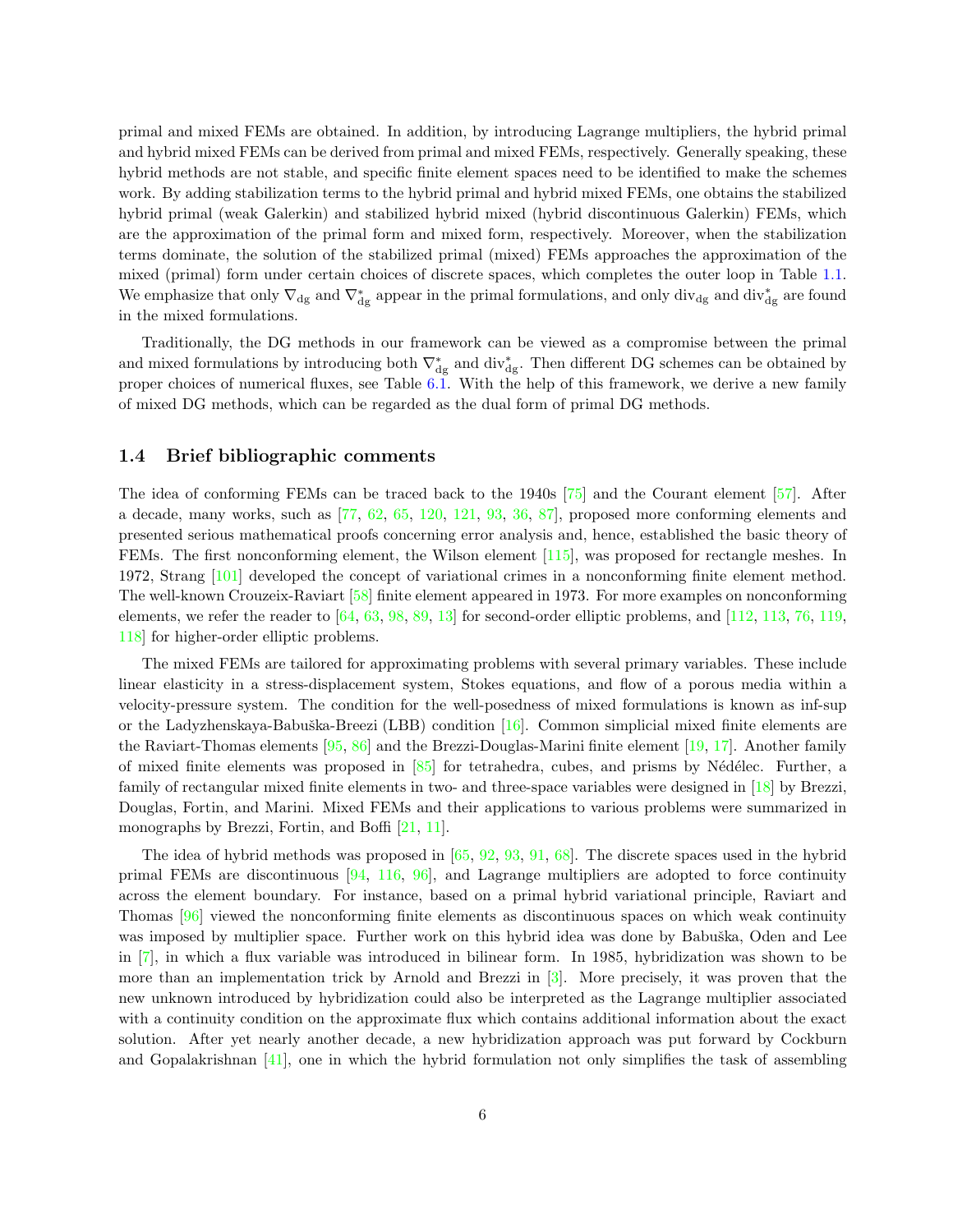the stiffness matrix for the multiplier, but also can be used to establish links between apparently unrelated mixed methods. Their approach also allows new, variable degree versions of those methods to be devised and analyzed [\[42,](#page-33-2) [43,](#page-33-3) [44,](#page-33-4) [45\]](#page-34-3). Recently, a hybrid mixed method for working with linear elasticity problem was presented in [\[67\]](#page-35-7).

For the mathematical theory behind the above methods, we refer to the monographs by Ciarlet [\[35\]](#page-33-5) and by Brenner and Scott [\[14\]](#page-32-6). For more detailed discussion on mixed and hybrid methods, we refer to the monographs [\[21,](#page-32-5) [97,](#page-36-11) [11\]](#page-31-0).

The idea of using DG methods for elliptic equations can be traced back to the late 1960s [\[79\]](#page-35-8), and the same approach was studied again in [\[5\]](#page-31-3). Recently, DG methods have been applied to purely elliptic problems; examples include the interior penalty methods studied in [\[6,](#page-31-4) [59,](#page-34-4) [114,](#page-37-6) [2\]](#page-31-5), and the local DG method for elliptic problem in [\[54\]](#page-34-5). DG methods for diffusion and elliptic problems were considered in [\[25,](#page-32-7) [26\]](#page-32-8). Additional problems utilizing DG methods can be found in [\[15,](#page-32-9) [80,](#page-36-12) [81,](#page-36-13) [69\]](#page-35-9). A review of the development of DG methods up to 1999 can be found in [\[48\]](#page-34-6) by Cockburn, Karniadakis, and Shu. In [\[4\]](#page-31-6), Arnold, Brezzi, Cockburn, and Marini unified the analysis of DG methods for elliptic problems. An abstract theory for using quasi-optimal nonconforming and DG methods for elliptic problems was very recently presented in [\[104,](#page-37-7) [105\]](#page-37-8).

In 2004, a new hybridization approach was presented in [\[41\]](#page-33-1) by Cockburn and Gopalakrishnan. This new hybridization approach was also applied to a DG method in [\[28\]](#page-33-6). Using the LDG method to define the local solvers, a super-convergent LDG-hybridizable Galerkin method for second-order elliptic problems was designed in [\[38\]](#page-33-7). In 2009, a unified analysis for the hybridization of discontinuous Galerkin, mixed, and continuous Galerkin methods for second order elliptic problems was presented in [\[46\]](#page-34-7) by Cockburn, Gopalakrishnan, and Lazarov. In 2010, a projection-based error analysis of HDG methods was presented in [\[47\]](#page-34-8) by Cockburn, Gopalakrishnan ,and Sayas, in which a projection operator was tailored to obtain the  $L<sup>2</sup>$  error estimates for both potential and flux. A projection-based analysis of the HDG methods used for convection-diffusion equations for semi-matching nonconforming meshes was presented in [\[32\]](#page-33-8). A connection between the staggered DG method and an HDG method was shown in [\[34\]](#page-33-9). Applications of HDG methods to linear and nonlinear elasticity problems can be found in [\[100,](#page-37-9) [66,](#page-35-10) [78\]](#page-35-11). More references to the recent developments of HDG methods can be found in [\[37\]](#page-33-10), to other applications in [\[31,](#page-33-11) [49,](#page-34-9) [53\]](#page-34-10), to super-convergence analysis in  $[51, 52, 39, 40]$  $[51, 52, 39, 40]$  $[51, 52, 39, 40]$  $[51, 52, 39, 40]$  $[51, 52, 39, 40]$  $[51, 52, 39, 40]$ , and to a posteriori error analysis in  $[55, 56, 50]$  $[55, 56, 50]$  $[55, 56, 50]$  $[55, 56, 50]$ .

With the introduction of weak gradient and weak divergence, Wang and Ye [\[109,](#page-37-0) [110\]](#page-37-10) proposed and analyzed a WG method for a second order elliptic equation formulated as a system of two first-order linear equations. Wang and Wang [\[108\]](#page-37-11) gave a summary of the idea and applications of WG methods for various problems since the publication of [\[109\]](#page-37-0). Wang and Wang [\[107\]](#page-37-12) also developed a primal-dual WG finite method for second-order elliptic equations in non-divergence form, and then they further extended their methods to Fokker-Planck type equations in [\[106\]](#page-37-13). Applications of WG to other problems can be found. See [\[111\]](#page-37-14) for Stokes equations, [\[30\]](#page-33-14) for Darcy-Stokes flow, and [\[84\]](#page-36-14) for Maxwell equations.

In view of derivations, the *stablized hybrid mixed method* aims to properly choose the numerical trace of the flux and can be viewed as a stabilization approach for the hybrid mixed method, while the stablized hybrid primal method stems from the proper definitions of the weak gradient and weak divergence and can be viewed as a stabilization approach for the hybrid primal method. In the contexts of HDG and WG, their relationship has been discussed in [\[37\]](#page-33-10).

The rest of the paper is organized as follows. In §[2,](#page-7-0) we present some preliminary materials. In §[3,](#page-9-1) using a second-order elliptic problem as an example, we show that most of the existing FEMs can be rewritten in compact form by using the concept of DG-derivatives and discuss their relationships. In §[4,](#page-11-0) we present the well-posedness of WG methods under the specific, parameter-dependent norms and further the convergence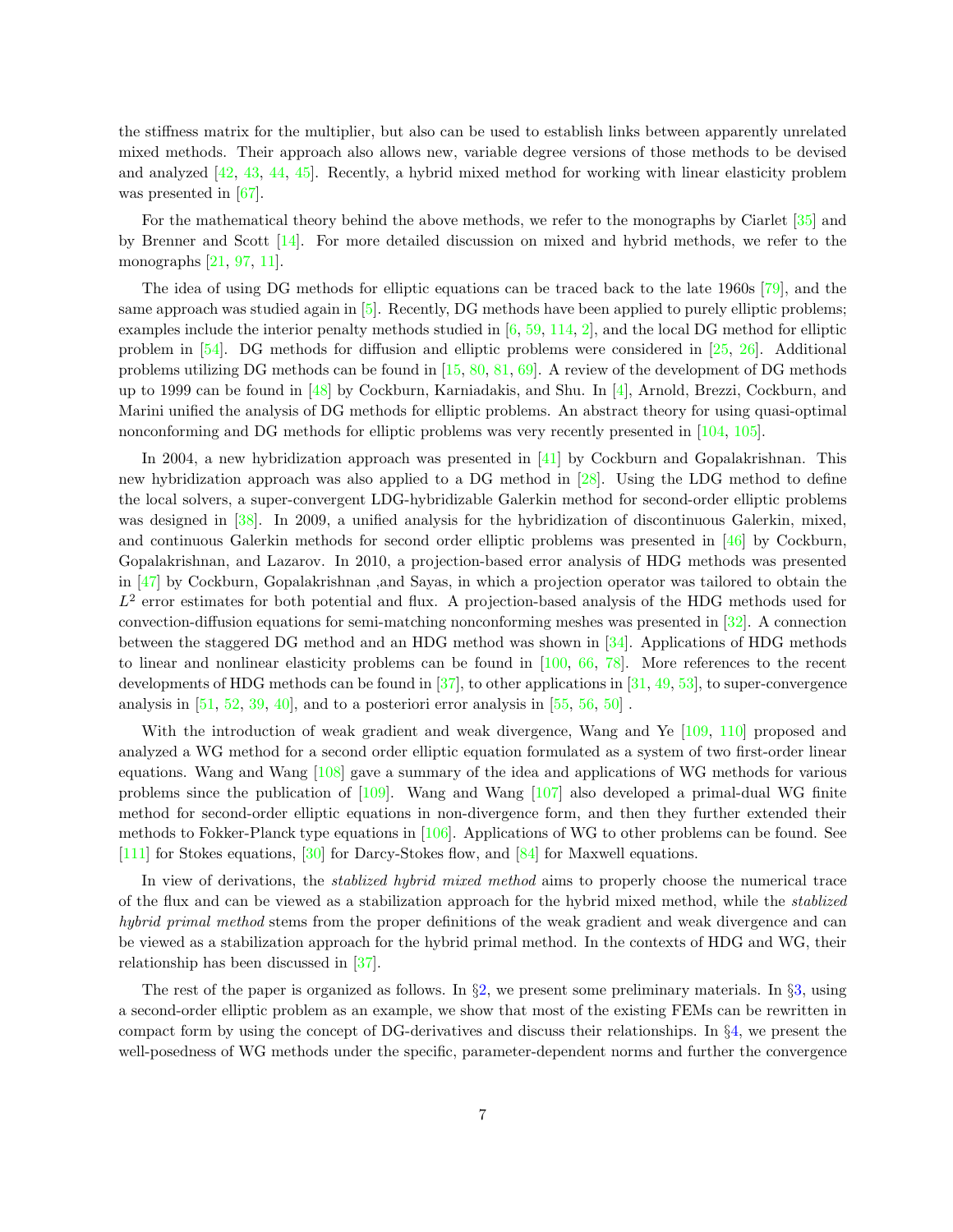analysis of WG. We present a similar result for the HDG methods in §[5.](#page-14-0) In §[6,](#page-17-0) we discuss the DG and derive the mixed DG methods by making a dual choice of numerical traces of primal DG methods. In §[7,](#page-21-0) we analyze the relationship between various FEMs and show that WG methods converge to mixed methods and that HDG methods converge to primal methods under the limitation of parameter. We give a brief summary in the last section.

Throughout this paper, we shall use letter  $C$ , which is independent of mesh-size and stabilization parameters, to denote a generic positive constant which may stand for different values at different occurrences. The notations  $x \lesssim y$  and  $x \gtrsim y$  mean  $x \le Cy$  and  $x \ge Cy$ , respectively.

## <span id="page-7-0"></span>2 Preliminaries

In this section, we shall describe some basic notation and properties of DG-derivatives.

### 2.1 DG notation

Given a bounded domain  $D \subset \mathbb{R}^d$  and a positive integer m,  $H^m(D)$  is the Sobolev space with the corresponding usual norm and semi-norm, which are denoted by  $\| \cdot \|_{m,D}$  and  $| \cdot |_{m,D}$ , respectively. We abbreviate these by  $\|\cdot\|_m$  and  $|\cdot|_m$ , respectively, when D is chosen as  $\Omega$ . The  $L^2$ -inner product on D and  $\partial D$  are denoted by  $(\cdot, \cdot)_D$  and  $\langle \cdot, \cdot \rangle_{\partial D}$ , respectively.  $\|\cdot\|_{0,D}$  and  $\|\cdot\|_{0,\partial D}$  are the norms of Lebesgue spaces  $L^2(D)$ and  $L^2(\partial D)$ , respectively, and  $\|\cdot\| = \|\cdot\|_{0,\Omega}$ .

Let  $\mathcal{E}_h^i = \mathcal{E}_h \setminus \partial\Omega$  be the set of interior edges and  $\mathcal{E}_h^{\partial} = \mathcal{E}_h \setminus \mathcal{E}_h^i$  be the set of boundary edges. Further, let  $h_e = \text{diam}(e)$ . For  $e \in \mathcal{E}_h^i$ , we select a fixed normal unit direction, denoted by  $n_e$ . For  $e \in \mathcal{E}_h^{\partial}$ , we specify the outward unit normal as  $n_e$ . Let e be the common edge of two elements  $K^+$  and  $K^-$ , and let  $n^i = n|_{\partial K^i}$  be the unit outward normal vector on  $\partial K^i$  with  $i = +, -$ . For any scalar-valued function v and vector-valued function  $q$ , let  $v^{\pm} = v|_{\partial K^{\pm}}$ ,  $q^{\pm} = q|_{\partial K^{\pm}}$ . Then, we define averages  $\{\cdot\}$ ,  $\{\cdot\}$  and jumps  $[\![\cdot]\!]$ ,  $[\cdot]$  as follows:

$$
\{v\} = \frac{1}{2}(v^+ + v^-), \qquad \{q\} = \frac{1}{2}(q^+ + q^-), \qquad \{q\} = \frac{1}{2}(q^+ + q^-) \cdot n_e \qquad \text{on } e \in \mathcal{E}_h^i,
$$
  
\n
$$
[\![v]\!] = v^+ n^+ + v^- n^-, \qquad [v] = [\![v]\!] \cdot n_e, \qquad [q] = q^+ \cdot n^+ + q^- \cdot n^- \qquad \text{on } e \in \mathcal{E}_h^i,
$$
  
\n
$$
[\![v]\!] = v n, \qquad [v] = v, \qquad \{q\} = q, \qquad \{q\} = q \cdot n \qquad \text{on } e \in \mathcal{E}_h^{\partial}.
$$

Here, we specify **n** as the outward unit normal direction on  $\partial\Omega$ .

We define some inner products as follows:

$$
(\cdot,\cdot)_{\mathcal{T}_h} = \sum_{K \in \mathcal{T}_h} (\cdot,\cdot)_K, \qquad \langle \cdot,\cdot \rangle_{\mathcal{E}_h} = \sum_{e \in \mathcal{E}_h} \langle \cdot,\cdot \rangle_e, \qquad \langle \cdot,\cdot \rangle_{\mathcal{E}_h^i} = \sum_{e \in \mathcal{E}_h^i} \langle \cdot,\cdot \rangle_e, \qquad \langle \cdot,\cdot \rangle_{\partial \mathcal{T}_h} = \sum_{K \in \mathcal{T}_h} \langle \cdot,\cdot \rangle_{\partial K}.
$$
 (2.1)

We now give more details about the last inner product. For any scalar-valued function  $v$  and vector-valued function  $q$ ,

$$
\langle v, \boldsymbol{q} \cdot \boldsymbol{n} \rangle_{\partial \mathcal{T}_h} = \sum_{K \in \mathcal{T}_h} \langle v, \boldsymbol{q} \cdot \boldsymbol{n} \rangle_{\partial K} = \sum_{K \in \mathcal{T}_h} \langle v, \boldsymbol{q} \cdot \boldsymbol{n}_K \rangle_{\partial K}.
$$

Here, we specify the outward unit normal direction  $n$  corresponding to the element K, namely  $n<sub>K</sub>$ . In addition, let  $\nabla_h$  and div<sub>h</sub> be defined by the relation

$$
\nabla_h v|_K = \nabla v|_K, \quad \mathrm{div}_h \mathbf{q}|_K = \mathrm{div} \mathbf{q}|_K \qquad \forall K \in \mathcal{T}_h.
$$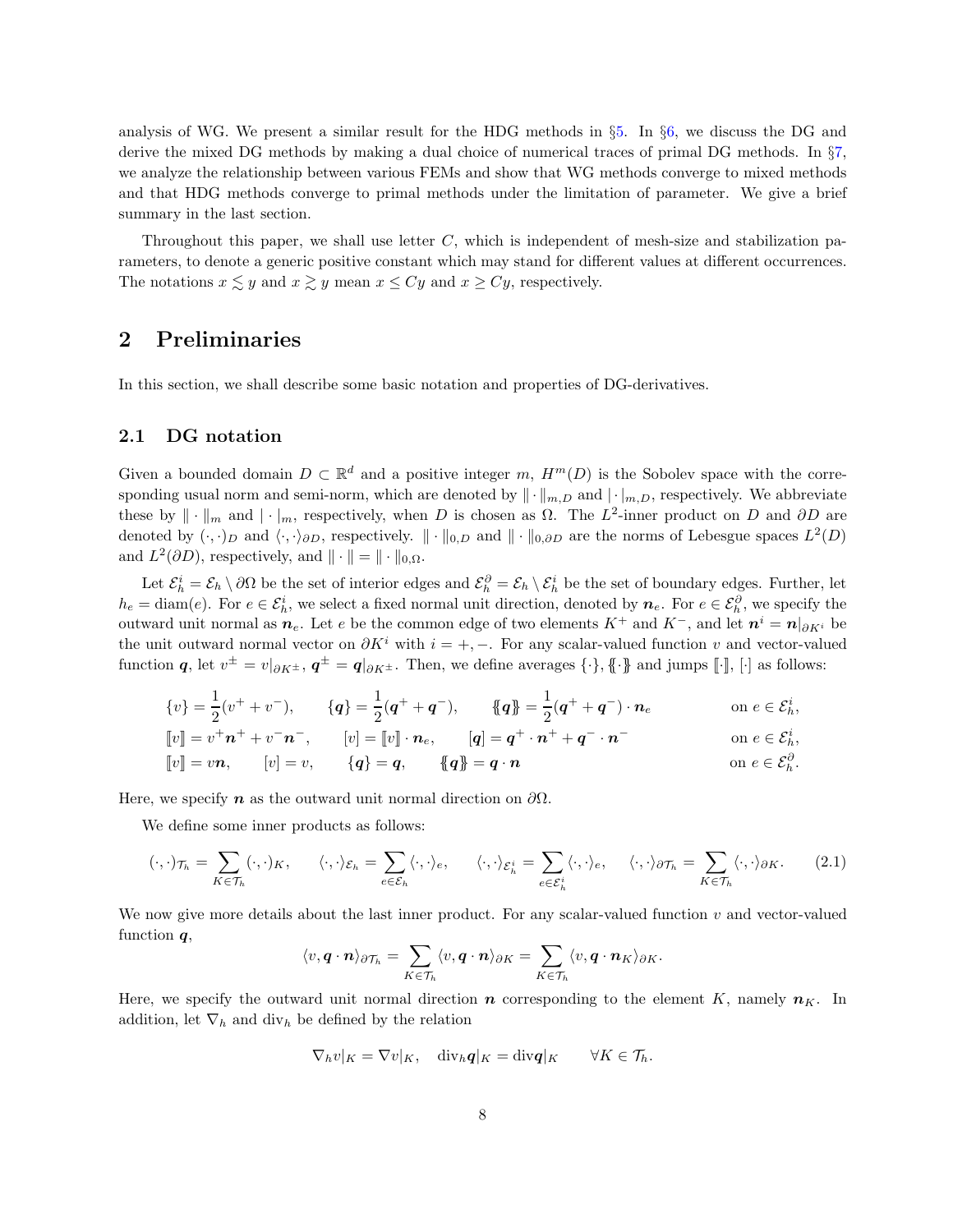With the definition of averages and jumps, we have the following identity:

$$
\sum_{K \in \mathcal{T}_h} \int_{\partial K} (\mathbf{q} \cdot \mathbf{n}_K) v \, ds = \int_{\mathcal{E}_h} {\mathbf{q}} \cdot [v] \, ds + \int_{\mathcal{E}_h^i} [\mathbf{q}] \cdot \{v\} \, ds, \tag{2.2}
$$

<span id="page-8-2"></span>namely,

$$
\langle v, \mathbf{q} \cdot \mathbf{n} \rangle_{\partial \mathcal{T}_h} = \langle \{\mathbf{q}\}, [v] \rangle_{\mathcal{E}_h} + \langle [\mathbf{q}], \{v\} \rangle_{\mathcal{E}_h^i}.
$$
 (2.3)

Further,

<span id="page-8-0"></span>
$$
\{\boldsymbol{q}\}\cdot[\![v]\!]=\{\!\!\{\boldsymbol{q}\}\!\!\}[v]\qquad\forall e\in\mathcal{E}_h.\tag{2.4}
$$

Before discussing various Galerkin methods, we need to introduce the finite element spaces associated with the triangulation  $\mathcal{T}_h$ . For  $k \geq 0$ , we first define the spaces as follows

$$
V_h^k = \{v_h \in L^2(\Omega) : v_h|_K \in \mathcal{P}_k(K), \forall K \in \mathcal{T}_h\},
$$
  
\n
$$
Q_h^k = \{p_h \in L^2(\Omega) : p_h|_K \in \mathcal{P}_k(K), \forall K \in \mathcal{T}_h\},
$$
  
\n
$$
Q_h^{k,RT} = \{p_h \in L^2(\Omega) : p_h|_K \in \mathcal{P}_k(K) + xP_k(K), \forall K \in \mathcal{T}_h\},
$$
\n(2.5)

where  $P_k(K)$  is the space of polynomial functions of degree at most k on K. We also use the following spaces associated with  $\mathcal{E}_h$ 

<span id="page-8-3"></span>
$$
Q_h = \{\hat{p}_h : \hat{p}_h | e \in Q(e)\mathbf{n}_e, \forall e \in \mathcal{E}_h\},\
$$
  
\n
$$
\widehat{Q}_h = \{\hat{p}_h : \hat{p}_h | e \in \widehat{Q}(e), \forall e \in \mathcal{E}_h\},\
$$
  
\n
$$
\widehat{V}_h = \{\hat{v}_h : \hat{v}_h | e \in \widehat{V}(e), e \in \mathcal{E}_h^i, \hat{v}_h | \mathcal{E}_h^s = 0\},\
$$
  
\n
$$
\widehat{Q}_h^k = \{\hat{p}_h \in L^2(\mathcal{E}_h) : \hat{p}_h | e \in \mathcal{P}_k(e), \forall e \in \mathcal{E}_h\},\
$$
  
\n
$$
\widehat{V}_h^k = \{\hat{v}_h \in L^2(\mathcal{E}_h) : \hat{v}_h | e \in \mathcal{P}_k(e), \forall e \in \mathcal{E}_h^i, \hat{v}_h | \mathcal{E}_h^s = 0\},
$$
\n(2.6)

where  $\widehat{Q}(e), \widehat{V}(e)$  are some local spaces on e and  $\mathcal{P}_k(e)$  is the space of polynomial functions of degree at most  $k$  on  $e$ .

### 2.2 Some properties of DG-derivatives

Are the DG-gradient  $\nabla_{dg}$  and DG-divergence  $-div_{dg}$  operators dual operators with each other like the classical gradient and divergence operators? Generally, the answer is no. However, by the definition of DG-derivatives  $(1.4)$ ,  $(1.5)$ , we have the following relationship:

$$
\langle -\mathrm{div}_{\mathrm{dg}}^* \tilde{u}_h, \mathbf{p}_h \rangle = -\langle \tilde{u}_h, \mathrm{div}_{\mathrm{dg}} \mathbf{p}_h \rangle
$$
  
\n
$$
= (\nabla_h u_h, \mathbf{p}_h)_{\mathcal{T}_h} + \langle \hat{u}_h - u_h, \mathbf{p}_h \cdot \mathbf{n} \rangle_{\partial \mathcal{T}_h},
$$
  
\n
$$
\langle \nabla_{\mathrm{dg}} u_h, \tilde{\mathbf{p}}_h \rangle = (\nabla_h u_h, \mathbf{p}_h)_{\mathcal{T}_h} - \langle u_h, \hat{\mathbf{p}}_h \cdot \mathbf{n} \rangle_{\partial \mathcal{T}_h},
$$
\n(2.7)

and

$$
\langle \nabla_{\mathrm{dg}}^* \tilde{\boldsymbol{p}}_h, u_h \rangle = \langle \tilde{\boldsymbol{p}}_h, \nabla_{\mathrm{dg}} u_h \rangle
$$
  
\n
$$
= -(\mathrm{div}_h \boldsymbol{p}_h, u_h)_{\mathcal{T}_h} + \langle (\boldsymbol{p}_h - \hat{\boldsymbol{p}}_h) \cdot \boldsymbol{n}, u_h \rangle_{\partial \mathcal{T}_h},
$$
  
\n
$$
\langle -\mathrm{div}_{\mathrm{dg}} \boldsymbol{p}_h, \tilde{u}_h \rangle = -(\mathrm{div}_h \boldsymbol{p}_h, u_h)_{\mathcal{T}_h} + \langle \boldsymbol{p}_h \cdot \boldsymbol{n}, \hat{u}_h \rangle_{\partial \mathcal{T}_h}.
$$
\n(2.8)

<span id="page-8-1"></span>By direct calculation, we have the following lemma.

**Lemma 2.1** Assume  $\hat{u}_h = 0$  on  $\mathcal{E}_h^{\partial}$ . Then,  $\nabla_{\text{dg}} = -\text{div}_{\text{dg}}^*$  if one of the following conditions holds: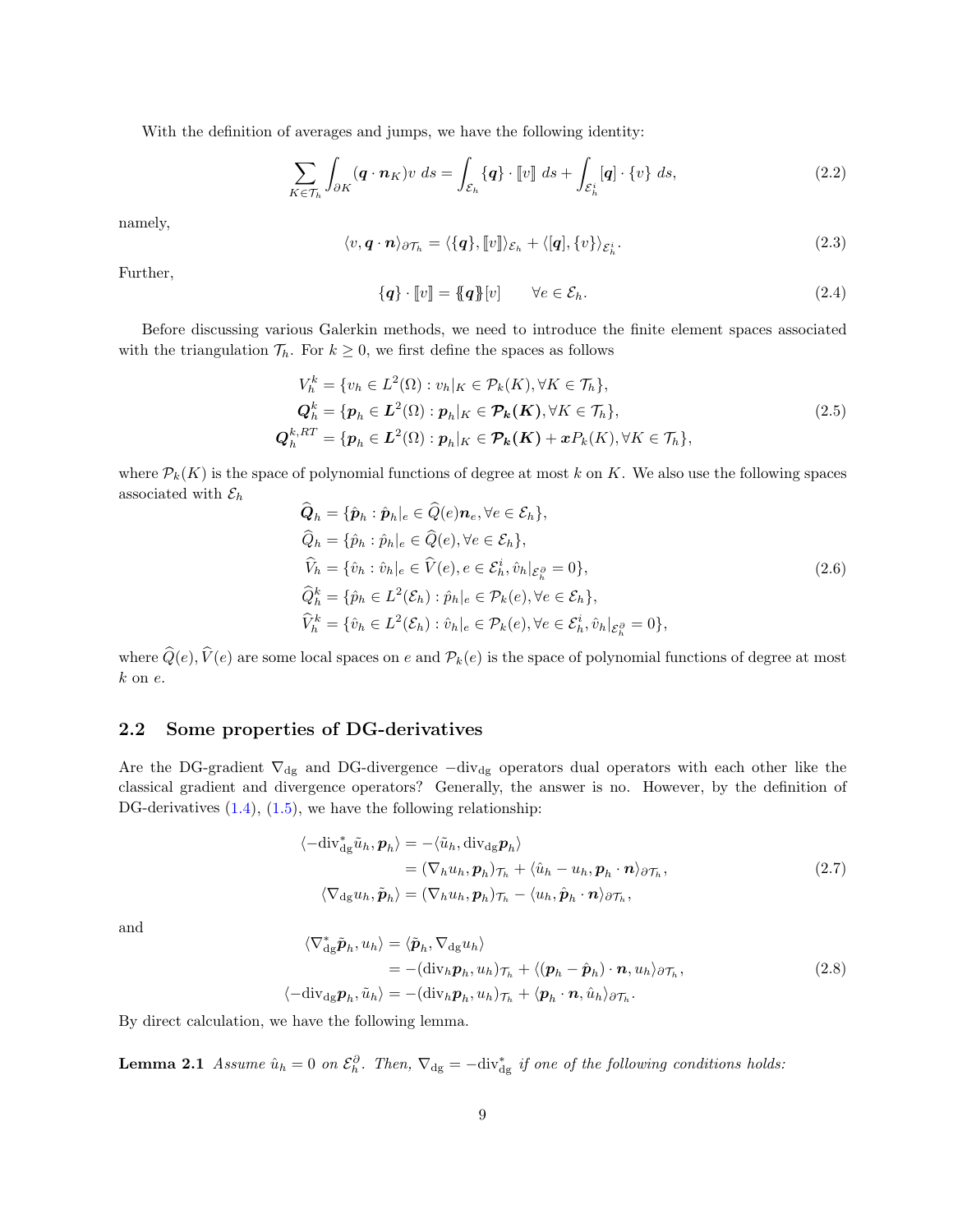- (i)  $\mathbf{p}_h \cdot \mathbf{n}_K | \varepsilon_h = \hat{\mathbf{p}}_h \cdot \mathbf{n}_K;$
- (ii)  $u_h|_{\mathcal{E}_h} = \hat{u}_h;$
- (iii)  $\hat{\boldsymbol{p}}_h \cdot \boldsymbol{n}_K = {\boldsymbol{p}_h} \cdot \boldsymbol{n}_K$  and  $\hat{u}_h = {u_h}$ .

<span id="page-9-0"></span>Therefore, we say  $\nabla_{dg}$  and  $-div_{dg}$  are *conditionally dual* with each other. Based on this observation, we find that the DG-derivatives are good approximations for classical weak derivatives when one of the above conditions is satisfied. Furthermore, in the following subsections, we see that the (stabilized) hybrid primal and (stabilized) hybrid mixed methods weakly satisfy condition (i) or (ii), and that the DG methods adopt condition (iii) approximately.

| DG-derivatives               |                   | $div_{d\sigma}$ | div a |
|------------------------------|-------------------|-----------------|-------|
| Weak derivatives $[65, 109]$ | $-\mathrm{div}_w$ |                 |       |

Table 2.1: Relationship of DG-derivatives and weak derivatives when  $\hat{u}$  and  $\hat{p}$  are single-valued

The DG-derivatives introduced in this paper are essentially the same as the weak derivatives first introduced by Wang and Ye [\[109\]](#page-37-0), where the weak derivatives are locally defined at the first place. Weak derivatives then can be defined globally element-by-element. To distinguish the original definition of weak derivatives by Wang and Ye [\[109\]](#page-37-0), we introduce the different names DG-derivatives. If  $\hat{u}$  and  $\hat{p}$  are singlevalued globally, then the relationship between DG-derivatives and weak derivatives is shown in Table [2.1.](#page-9-0) We introduce DG-derivatives mainly due to their consistency with the classical weak derivatives on the conforming spaces as shown in the following lemma.

<span id="page-9-3"></span>Lemma 2.2 It holds that

<span id="page-9-2"></span>
$$
\nabla_{\mathrm{dg}} = \nabla_h \quad \text{if} \quad V_h \subset V_{non} = \{ u_h \in V_h : \langle u_h, \hat{q}_h \cdot \mathbf{n}_K \rangle_{\partial \mathcal{T}_h} = 0, \forall \hat{q}_h \in \hat{Q}_h \}. \tag{2.9}
$$

Further,

$$
\nabla_{\mathrm{dg}} = \nabla \quad \text{if} \quad V_h \subset H^1(\Omega), \quad \text{and} \quad \mathrm{div}_{\mathrm{dg}} = \mathrm{div} \quad \text{if} \quad \mathbf{Q}_h \subset \mathbf{H}(\mathrm{div}, \Omega). \tag{2.10}
$$

**Proof.** If  $u_h \in V_{non}$ , for any  $\tilde{\boldsymbol{q}}_h \in \boldsymbol{Q}_h$ , we have

$$
\langle \nabla_{\mathrm{dg}} u_h, \tilde{\boldsymbol{q}}_h \rangle = -(u_h, \mathrm{div} \boldsymbol{q}_h)_{\mathcal{T}_h} + \langle u_h, (\boldsymbol{q}_h - \hat{\boldsymbol{q}}_h) \cdot \boldsymbol{n}_K \rangle_{\partial \mathcal{T}_h}
$$
  
= 
$$
-(u_h, \mathrm{div} \boldsymbol{q}_h)_{\mathcal{T}_h} + \langle u_h, \boldsymbol{q}_h \cdot \boldsymbol{n} \rangle_{\partial \mathcal{T}_h}
$$
  
= 
$$
(\nabla_h u_h, \boldsymbol{q}_h)_{\mathcal{T}_h},
$$

<span id="page-9-1"></span>which gives rise to the first consistency relationship  $(2.9)$ . The second can be proven in a similar way.

### 3 Basic setup

Now we start with the second-order elliptic equation [\(1.1\)](#page-0-0) and set  $p = -\alpha \nabla u$  to obtain the following form

$$
\begin{cases}\ncp + \nabla u = 0 & \text{in } \Omega, \\
\text{div} \mathbf{p} = f & \text{in } \Omega.\n\end{cases}
$$
\n(3.1)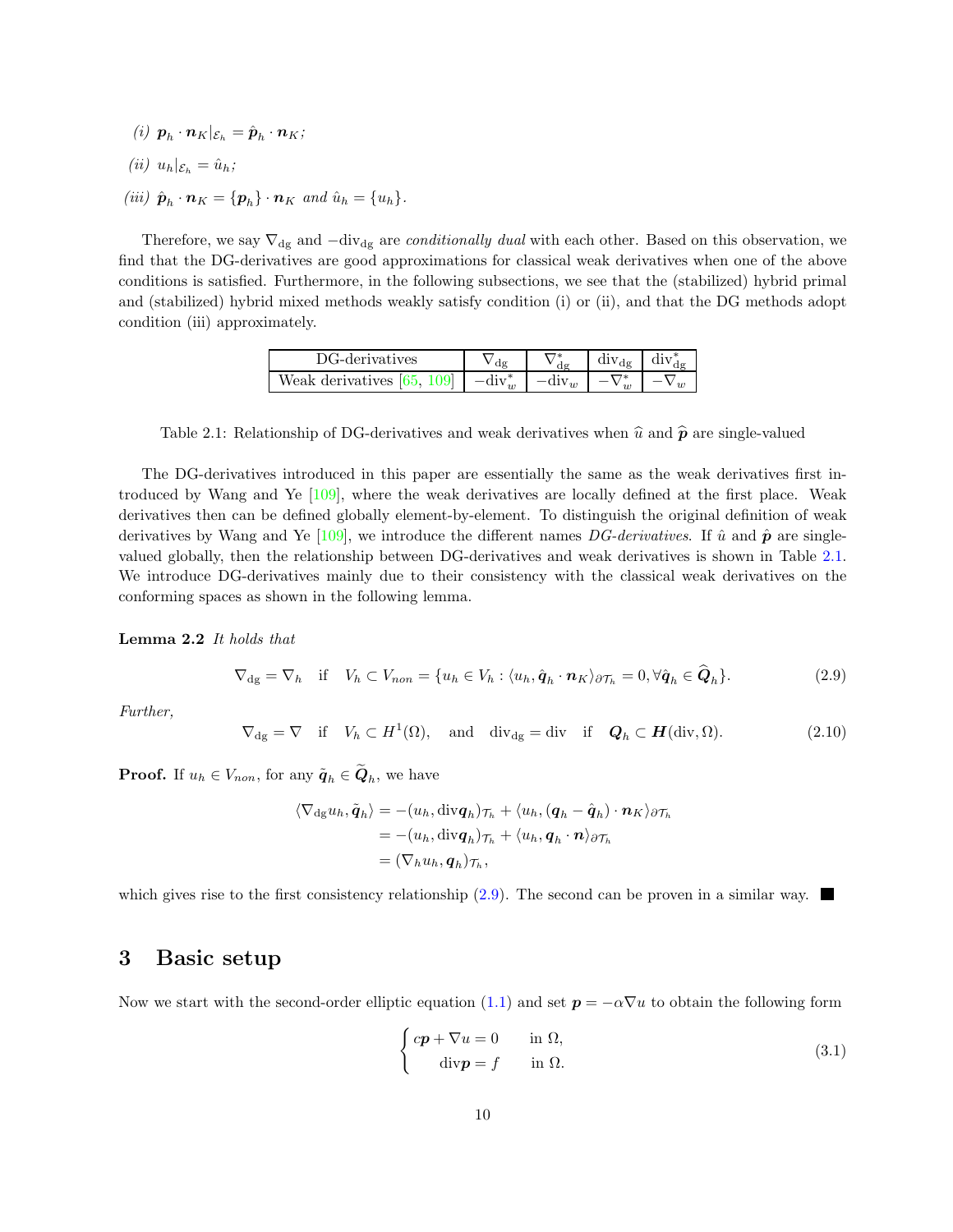Multiplying the first and second equations by  $q_h \in Q_h$  and  $v_h \in V_h$ , respectively, then integrating on an element  $K\in\mathcal{T}_h$  we get

$$
\begin{cases}\n\left(c\mathbf{p},\mathbf{q}_h\right)_K - \left(u,\text{div}\mathbf{q}_h\right)_K + \langle u,\mathbf{q}_h\cdot\mathbf{n}_K\rangle_{\partial K} = 0 & \forall \mathbf{q}_h \in \mathbf{Q}_h, \\
(\mathbf{p},\nabla v_h)_K - \langle \mathbf{p}\cdot\mathbf{n}_K, v_h\rangle_{\partial K} = -(f,v_h)_K & \forall v_h \in V_h.\n\end{cases}
$$
\n(3.2)

Summing on all  $K \in \mathcal{T}_h$ , we have

$$
\begin{cases}\n\left(c\mathbf{p},\mathbf{q}_h\right)_{\mathcal{T}_h} - \left(u,\text{div}_h\mathbf{q}_h\right)_{\mathcal{T}_h} + \langle u,\mathbf{q}_h\cdot\mathbf{n}\rangle_{\partial\mathcal{T}_h} = 0 & \forall \mathbf{q}_h \in \mathbf{Q}_h, \\
\left(\mathbf{p},\nabla_h v_h\right)_{\mathcal{T}_h} - \langle \mathbf{p}\cdot\mathbf{n},v_h\rangle_{\partial\mathcal{T}_h} = -(f,v_h)_{\mathcal{T}_h} & \forall v_h \in V_h.\n\end{cases}
$$
\n(3.3)

Now, we approximate u and  $p$  by  $u_h \in V_h$  and  $p_h \in Q_h$ , respectively, and the trace of u and the flux  $p \cdot n$ on  $\partial K$  by  $\check{u}_h$ ,  $\check{p}_h \cdot n$  (see Figure [3.1\)](#page-10-0). Hence, we have

$$
\begin{cases}\n\left(c\mathbf{p}_h, \mathbf{q}_h\right)_{\mathcal{T}_h} - \left(u_h, \text{div}_h \mathbf{q}_h\right)_{\mathcal{T}_h} + \langle \check{u}_h, \mathbf{q}_h \cdot \mathbf{n} \rangle_{\partial \mathcal{T}_h} = 0 & \forall \mathbf{q}_h \in \mathbf{Q}_h, \\
(\mathbf{p}_h, \nabla_h v_h)_{\mathcal{T}_h} - \langle \check{\mathbf{p}}_h \cdot \mathbf{n}, v_h \rangle_{\partial \mathcal{T}_h} = -(f, v_h)_{\mathcal{T}_h} & \forall v_h \in V_h.\n\end{cases} \tag{3.4}
$$

Next, we derive appropriate equations for the variables of  $\check{u}_h$  and  $\check{p}_h$ . There are three different approaches. The starting point of the first two approaches is the following relationship:

$$
\check{\boldsymbol{p}}_h \cdot \boldsymbol{n}_K + \tau \check{u}_h = \boldsymbol{p}_h \cdot \boldsymbol{n}_K + \tau \hat{P}_h(u_h), \qquad \check{\boldsymbol{p}}_h = \check{p}_h \boldsymbol{n}_e. \tag{3.5}
$$

<span id="page-10-0"></span>Here,  $\hat{P}_h$  is an operator which will be specified later. Note that we only use one of  $\check{p}_h$  and  $\check{u}_h$  as an unknown and then use [\(3.5\)](#page-10-1) to determine the other. The third approach is to define  $\check{p}_h$  and  $\check{u}_h$  in terms of  $u_h$  and  $p_h$ . The details are given below.

<span id="page-10-1"></span>

Figure 3.1:  $\check{\boldsymbol{p}}_h \cdot \boldsymbol{n}$  and  $\check{u}_h$ 

<span id="page-10-2"></span>First approach: Stabilized hybrid primal (WG) We first set  $\hat{P}_h$  to be an identity operator in  $(3.5)$ and  $\check{p}_h := \hat{p}_h = \hat{p}_h n_e \in Q_h$  to be a single-valued unknown. The "continuity" of  $\check{u}_h$  is then enforced weakly as follows:

$$
\langle \check{u}_h, \hat{\boldsymbol{q}}_h \cdot \boldsymbol{n} \rangle_{\partial \mathcal{T}_h} = 0 \qquad \forall \hat{\boldsymbol{q}}_h \in \hat{\boldsymbol{Q}}_h,\tag{3.6}
$$

where  $\check{u}_h$  is again given by [\(3.5\)](#page-10-1). From the identity [\(2.2\)](#page-8-0) and the fact that  $[\hat{q}_h] = 0$ , a straightforward calculation shows that  $(3.6)$  can be rewritten as

$$
\langle [\check{u}_h], \hat{q}_h \rangle_{\mathcal{E}_h} := \sum_{e \in \mathcal{E}_h} \langle [\check{u}_h], \hat{q}_h \rangle_e = 0 \qquad \forall \hat{q}_h \in \widehat{Q}_h. \tag{3.7}
$$

From Definition [1.1](#page-1-1) for the DG-gradient, WG methods can be rewritten exactly as [\(1.10\)](#page-2-2). We should note that the stabilization parameter  $\eta$  in [\(1.11\)](#page-2-3) is in fact  $\tau^{-1}$ , where  $\tau$  is the parameter shown in [\(3.5\)](#page-10-1). As a special case, when  $\eta = 0$ , we obtain the hybrid primal methods [\[94,](#page-36-9) [116,](#page-38-4) [96\]](#page-36-10), namely [\(1.9\)](#page-2-1).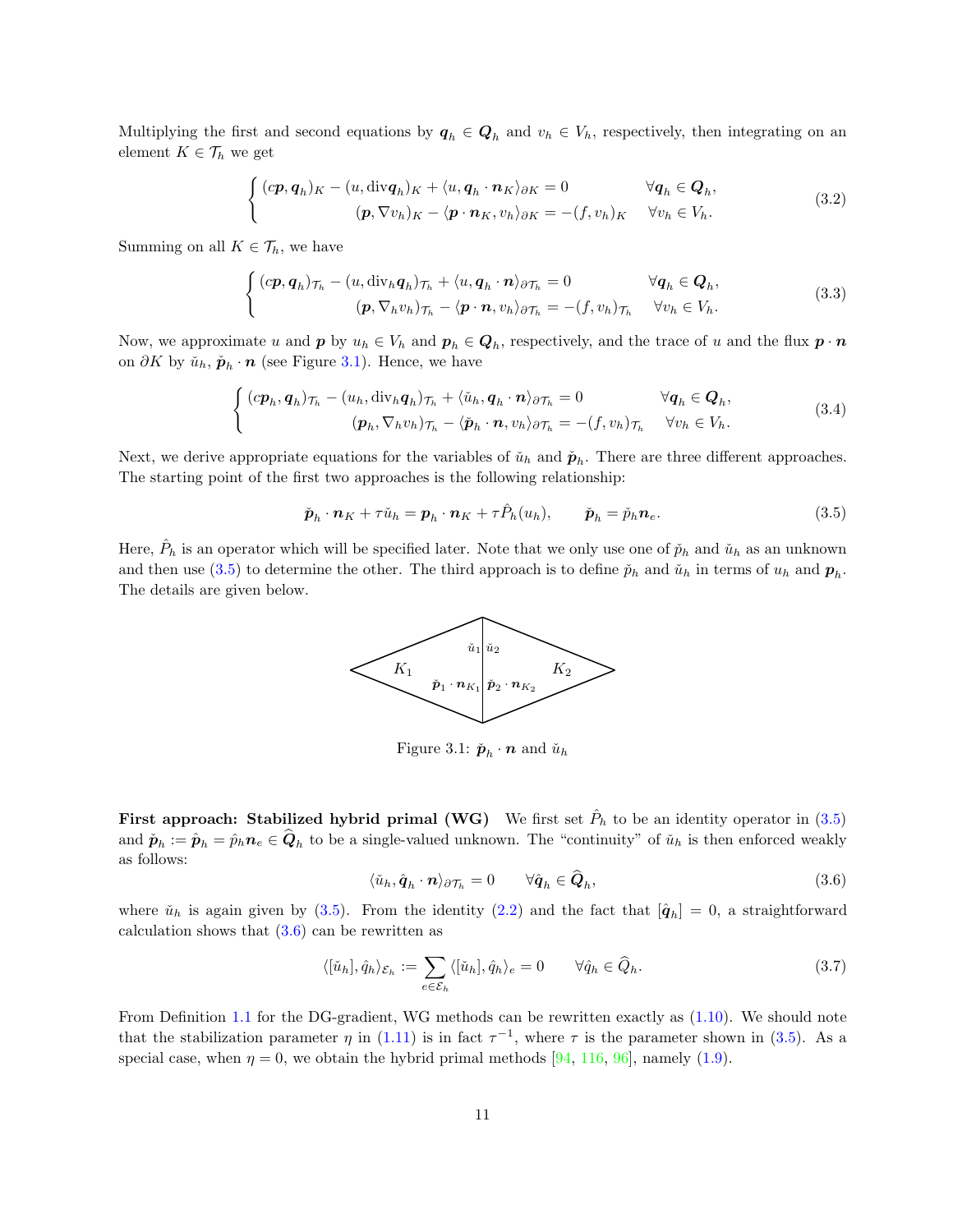As a further special case, when  $\eta = 0$  and  $\mathbf{Q}_h = \{\mathbf{0}\}\text{, we obtain the primal methods. Then, under certain$ "continuity" properties pertaining to  $V_h$  and  $Q_h$ , the operator  $\nabla_{dg}^*$  reduces to  $\nabla_h^*$  and the operator  $\nabla_{dg}$ reduces to  $\nabla_h$  (see Lemma [2.2\)](#page-9-3). Hence, the primal methods read as [\(1.8\)](#page-2-4). For instance, if we choose  $V_h$ satisfying the "continuity" condition  $V_h \subset H_0^1(\Omega)$  and  $Q_h$  such that  $\nabla V_h \subset cQ_h$ , we obtain the conforming FEMs  $[1, 103, 82, 29, 90, 62]$  $[1, 103, 82, 29, 90, 62]$  $[1, 103, 82, 29, 90, 62]$  $[1, 103, 82, 29, 90, 62]$  $[1, 103, 82, 29, 90, 62]$  $[1, 103, 82, 29, 90, 62]$  $[1, 103, 82, 29, 90, 62]$  $[1, 103, 82, 29, 90, 62]$  $[1, 103, 82, 29, 90, 62]$  $[1, 103, 82, 29, 90, 62]$ . And if we choose the  $V_h$  satisfying the weak "continuity" condition

$$
V_h = V_{non}^{k+1} = \{v_h \in V_h^{k+1}, \int_e [v_h] \cdot \hat{q}_h ds = 0, \forall \hat{q}_h \in \hat{Q}_h^k, \forall e \in \mathcal{E}_h^i\},\tag{3.8}
$$

we obtain the Crouzeix-Raviart (CR) nonconforming element [\[58\]](#page-34-2) when  $k = 0$  and  $\nabla_h V_h \subset c\mathbf{Q}_h$ .

Second approach: Stabilized hybrid mixed (HDG) We set  $\check{u}_h := \hat{u}_h \in \hat{V}_h$  to be a single-valued unknown. The "continuity" of  $\check{p}_h$  is then enforced weakly as follows:

<span id="page-11-1"></span>
$$
\langle \check{\boldsymbol{p}}_h \cdot \boldsymbol{n}, \hat{v}_h \rangle_{\partial \mathcal{T}_h} = 0 \qquad \forall \hat{v}_h \in \hat{V}_h,
$$
\n(3.9)

where  $\check{\boldsymbol{p}}_h$  is given by [\(3.5\)](#page-10-1). From the identity [\(2.2\)](#page-8-0) and the fact that  $[\hat{v}_h] = 0$ , a straightforward calculation shows that  $(3.9)$  can be rewritten as

$$
\langle [\check{\boldsymbol{p}}_h], \hat{v}_h \rangle_{\mathcal{E}_h^i} := \sum_{e \in \mathcal{E}_h^i} \langle [\check{\boldsymbol{p}}_h], \hat{v}_h \rangle_e = 0 \qquad \forall \hat{v}_h \in \widehat{V}_h.
$$
\n(3.10)

If  $\hat{P}_h$  is an identity operator, using the DG-divergence from Definition [1.1,](#page-1-1) we can rewrite the standard HDG method as [\(1.14\)](#page-4-1). If  $\hat{P}_h$  is a local  $L^2$  projection, namely

$$
\hat{P}_h|_{\partial K} := \hat{P}_{\partial K} : L^2(\partial K) \mapsto \widehat{Q}(\partial K),
$$

where  $\widehat{Q}(\partial K)$  is the trace space on  $\partial K$ , namely  $\widehat{Q}(\partial K) = \bigcup_{e \in \partial K} \widehat{Q}(e)$ , we obtain the modified HDG methods with reduced stabilization [\[88\]](#page-36-17).

As a special case, when  $\tau = 0$ , we obtain the hybrid mixed methods [\[3,](#page-31-2) [21,](#page-32-5) [41\]](#page-33-1), namely [\(1.13\)](#page-4-2). As a further special case, when  $\tau = 0$  and  $\hat{V}_h = \{0\}$ , we obtain the mixed methods. Then, under certain "continuity" properties pertaining to  $Q_h$  and  $V_h$ , the operator div<sub>dg</sub> reduces to div<sub>h</sub>. Hence, the mixed methods [\[95,](#page-36-4) [86,](#page-36-5) [19,](#page-32-2) [17,](#page-32-3) [21,](#page-32-5) [11\]](#page-31-0) read as [\(1.12\)](#page-2-5).

**Third approach:** DG We define  $\tilde{p}_h = \hat{p}_h$  and  $\tilde{u}_h = \hat{u}_h$  in terms of  $u_h$  and  $p_h$ , namely

$$
\begin{cases}\n\hat{\mathbf{p}}_h = \bar{\mathbf{p}}(\mathbf{p}_h, u_h) & \text{on } \mathcal{E}_h, \\
\hat{u}_h = \bar{u}(\mathbf{p}_h, u_h) & \text{on } \mathcal{E}_h.\n\end{cases}
$$
\n(3.11)

<span id="page-11-0"></span>These three different approaches can be summarized in Table [3.1.](#page-12-0)

## 4 Stability and convergence analysis of stabilzed hybrid primal (WG) methods

<span id="page-11-2"></span>The stabilized hybrid primal (WG) methods read: Find  $(\tilde{\boldsymbol{p}}_h, u_h) \in \boldsymbol{Q}_h \times V_h$  such that for any  $(\tilde{\boldsymbol{q}}_h, v_h) \in$  $\mathbf{Q}_h \times V_h,$ 

$$
\begin{cases}\n a_w(\tilde{\boldsymbol{p}}_h, \tilde{\boldsymbol{q}}_h) + b_w(u_h, \tilde{\boldsymbol{q}}_h) = 0, \\
 b_w(\tilde{\boldsymbol{p}}_h, v_h) = -(f, v_h)_{\mathcal{T}_h}.\n\end{cases}
$$
\n(4.1)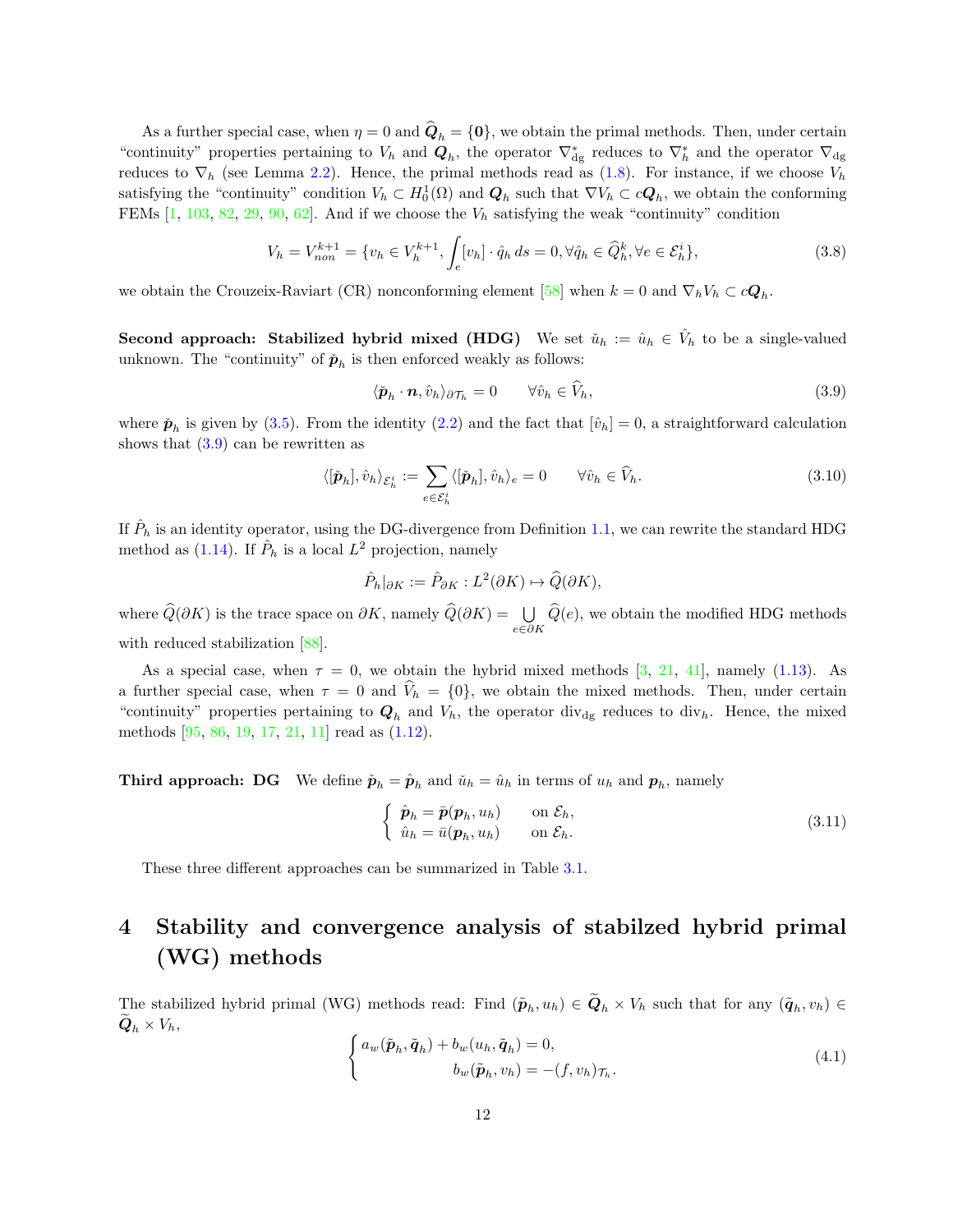<span id="page-12-0"></span>

| Volume Equations       | $(c\mathbf{p}_h, \mathbf{q}_h)_{\mathcal{T}_h} + (u_h, \text{div}_h \mathbf{q}_h)_{\mathcal{T}_h} + \langle \check{u}_h, \mathbf{q}_h \rangle_{\partial \mathcal{T}_h} = 0,$       | $\forall \boldsymbol{q}_h \in \boldsymbol{Q}_h,$                                                                                                                                                                                  |                                              |  |  |  |  |
|------------------------|------------------------------------------------------------------------------------------------------------------------------------------------------------------------------------|-----------------------------------------------------------------------------------------------------------------------------------------------------------------------------------------------------------------------------------|----------------------------------------------|--|--|--|--|
|                        | $(\boldsymbol{p}_h, \nabla_h v_h)_{\mathcal{T}_h} - \langle v_h, \check{\boldsymbol{p}}_h \rangle_{\partial \mathcal{T}_h} = -(f, v_h)_{\mathcal{T}_h}$<br>$\forall v_h \in V_h$ . |                                                                                                                                                                                                                                   |                                              |  |  |  |  |
| Interelement Equations | $\check{\boldsymbol{p}}_h \cdot \boldsymbol{n}_K + \tau \check{u}_h = \boldsymbol{p}_h \cdot \boldsymbol{n}_K + \tau u_h$                                                          | $\hat{\boldsymbol{p}}_h = \bar{\boldsymbol{p}}(\boldsymbol{p}_h, u_h)$                                                                                                                                                            |                                              |  |  |  |  |
|                        |                                                                                                                                                                                    | $\overline{\langle[\check{u}_h],\hat{q}_h\rangle_{\mathcal{E}_h}} = 0 \quad \forall \hat{q}_h \in \widehat{Q}_h \mid \langle \hat{v}_h, [\check{\boldsymbol{p}}_h] \rangle_{\mathcal{E}_h^i} = 0 \quad \forall \hat{v}_h \in V_h$ | $\hat{u}_h = \bar{u}(\boldsymbol{p}_h, u_h)$ |  |  |  |  |
| Type of Methods        | WG                                                                                                                                                                                 | HDG.                                                                                                                                                                                                                              | DG                                           |  |  |  |  |

Table 3.1: Summary of WG, HDG and DG methods

<span id="page-12-1"></span>Here,

$$
a_w(\tilde{\boldsymbol{p}}_h, \tilde{\boldsymbol{q}}_h) = (c\boldsymbol{p}_h, \boldsymbol{q}_h) + \langle \eta(\boldsymbol{p}_h - \hat{\boldsymbol{p}}_h) \cdot \boldsymbol{n}, (\boldsymbol{q}_h - \hat{\boldsymbol{q}}_h) \cdot \boldsymbol{n} \rangle_{\partial \mathcal{T}_h},
$$
  
\n
$$
b_w(\tilde{\boldsymbol{p}}_h, v_h) = (\boldsymbol{p}_h, \nabla_h v_h)_{\mathcal{T}_h} - (\hat{\boldsymbol{p}}_h \cdot \boldsymbol{n}_K, v_h)_{\partial \mathcal{T}_h},
$$
\n(4.2)

and  $\eta > 0$  is the stabilized parameter.

The following lemma shows the consistency property of stabilized hybrid primal (WG) methods.

**Lemma 4.1** Let  $f \in L^2(\Omega)$  and  $(p, u)$  be the solution of  $(1.2)$  or  $(1.3)$ , then  $(p, u)$  satisfies the following consistency property

$$
\begin{cases}\n a_w(\mathbf{p}, \tilde{\mathbf{q}}_h) + b_w(u, \tilde{\mathbf{q}}_h) = 0 & \forall \tilde{\mathbf{q}}_h \in \tilde{\mathbf{Q}}_h, \\
 b_w(\mathbf{p}, v_h) = -(f, v_h)_{\mathcal{T}_h} & \forall v_h \in V_h.\n\end{cases}
$$
\n(4.3)

### 4.1 Gradient-based uniform inf-sup condition

In this subsection, we shall show the well-posedness of WG methods [\(4.2\)](#page-12-1) when choosing the parameter  $\eta$  as  $\eta = \rho h_K$  for  $\rho > 0$ . More precisely, we will give the uniform inf-sup condition under the following parameter-dependent norms

<span id="page-12-2"></span>
$$
\|\tilde{\boldsymbol{p}}_h\|_{0,\rho,h}^2 = (c\boldsymbol{p}_h, \boldsymbol{p}_h)\tau_h + \rho \sum_{K \in \mathcal{T}_h} h_K \langle (\boldsymbol{p}_h - \hat{\boldsymbol{p}}_h) \cdot \boldsymbol{n}_K, (\boldsymbol{p}_h - \hat{\boldsymbol{p}}_h) \cdot \boldsymbol{n}_K \rangle_{\partial K},
$$
  

$$
\|v_h\|_{1,\rho,h}^2 = \|\nabla_h v_h\|^2 + \rho^{-1} \sum_{e \in \mathcal{E}_h} h_e^{-1} \|\hat{Q}_e([v_h])\|_{0,e}^2,
$$
 (4.4)

where  $\hat{Q}_e$  is the  $L^2$  projection from  $L^2(e)$  to  $\hat{Q}(e)$ . We point out that  $||v_h||_{1,\rho,h}$  is indeed a norm on  $V_h$  if  $\widehat{Q}_h^0 \subset \widehat{Q}_h$ , namely  $\widehat{Q}_h$  contains the piecewise constant space on  $\mathcal{E}_h$ .

Using these parameter-dependent norms [\(4.4\)](#page-12-2), we have the following results, whose details will be reported in [\[74,](#page-35-12) [73\]](#page-35-13).

**Theorem 4.2** ([\[74,](#page-35-12) [73\]](#page-35-13)) For any  $0 < \rho \le 1$ , and for any  $\tilde{\boldsymbol{p}}_h, \tilde{\boldsymbol{q}}_h \in \boldsymbol{Q}_h, v_h \in V_h$ , we have

$$
|a_w(\tilde{\boldsymbol{p}}_h, \tilde{\boldsymbol{q}}_h)| \leq \|\tilde{\boldsymbol{p}}_h\|_{0,\rho,h} \|\tilde{\boldsymbol{q}}_h\|_{0,\rho,h},
$$
  
\n
$$
b_w(\tilde{\boldsymbol{p}}_h, v_h) \leq C_w \|\tilde{\boldsymbol{p}}_h\|_{0,\rho,h} \|v_h\|_{1,\rho,h},
$$
  
\n
$$
a_w(\tilde{\boldsymbol{p}}_h, \tilde{\boldsymbol{p}}_h) \geq \|\tilde{\boldsymbol{p}}_h\|_{0,\rho,h}^2,
$$
\n(4.5)

<span id="page-12-3"></span>where  $C_w$  is independent of both mesh size h and  $\rho$ .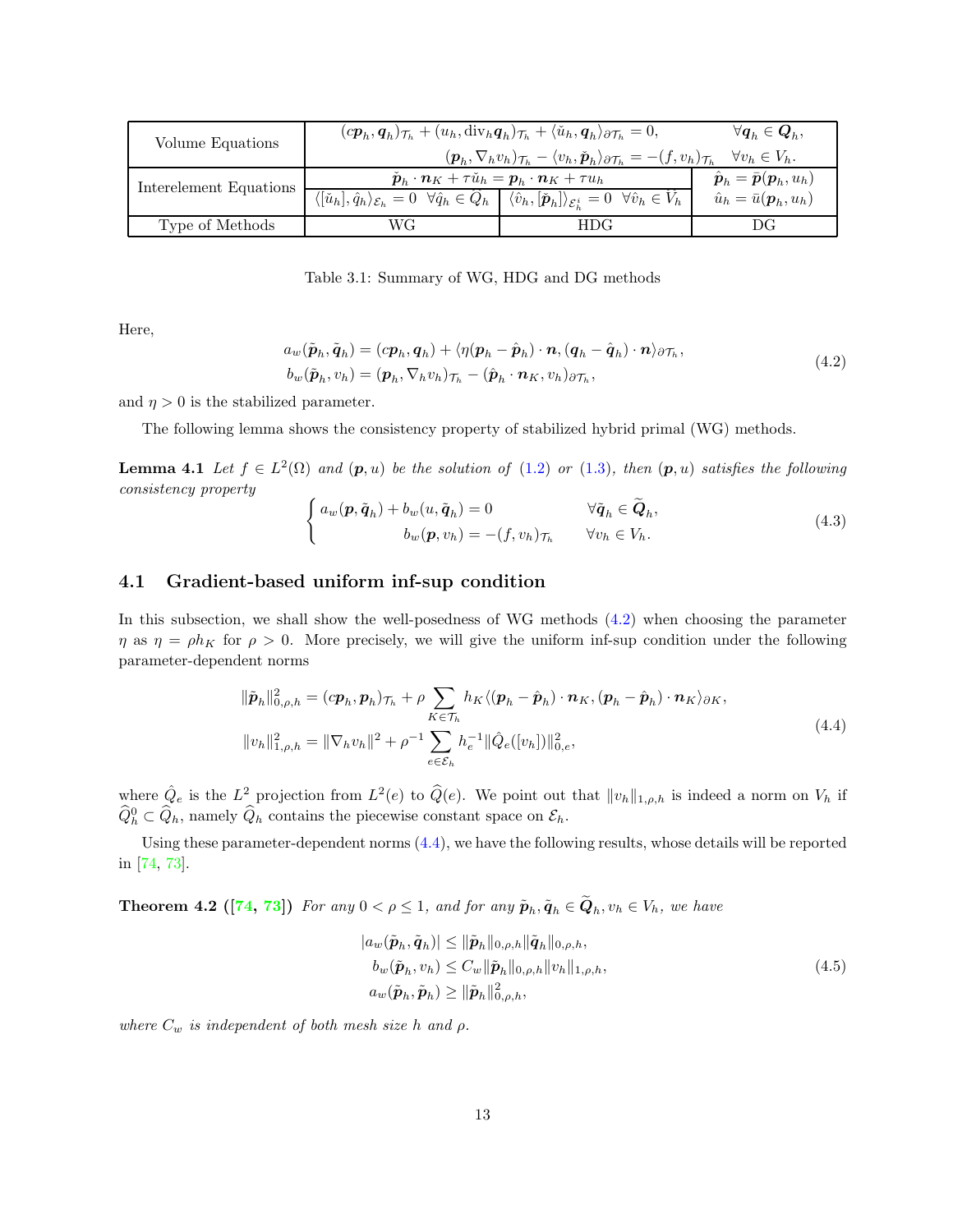**Theorem 4.3** ([\[74,](#page-35-12) [73\]](#page-35-13)) Assume that  $\nabla_h V_h \subset \mathbf{Q}_h$ , then for any  $0 < \rho \leq 1$ , we have

$$
\inf_{v_h \in V_h} \sup_{\tilde{\boldsymbol{p}}_h \in \tilde{\boldsymbol{Q}}_h} \frac{b_w(\tilde{\boldsymbol{p}}_h, v_h)}{\|v_h\|_{1,\rho,h} \|\tilde{\boldsymbol{p}}_h\|_{0,\rho,h}} \ge \beta_{w,0},\tag{4.6}
$$

where  $\beta_{w,0}$  is independent of both mesh size h and  $\rho$ .

**Corollary 4.4** ([\[74,](#page-35-12) [73\]](#page-35-13)) Assume that  $\nabla_h V_h \subset \mathbf{Q}_h$ . Then there exists a unique solution  $(\tilde{\mathbf{p}}_h, u_h) \in \mathbf{Q}_h \times V_h$ satisfying [\(4.1\)](#page-11-2) with  $\eta = \rho h_K$ . Further, for any  $0 < \rho \le 1$  the following estimate holds

$$
\|\tilde{\boldsymbol{p}}_h\|_{0,\rho,h} + \|u_h\|_{1,\rho,h} \le C_{w,1} \|f\|_{-1,\rho,h},\tag{4.7}
$$

where  $C_{w,1}$  is a uniform constant with respect to both  $\rho$  and h and  $||f||_{-1,\rho,h} := \sup_{v_h \in V_h}$  $\frac{(f, v_h)_{\mathcal{T}_h}}{\|v_h\|_{1, \rho, h}}$ .

**Theorem 4.5** ([\[74\]](#page-35-12)) Let  $(p, u)$  be the solution of [\(1.2\)](#page-0-1) and assume that  $p \in H^1(\Omega)$ . Further, let  $(\tilde{p}_h, u_h) \in$  $\bm{Q}_h\times V_h$  be the solution of [\(4.1\)](#page-11-2) with  $\eta=\rho h_K$ . If we choose the spaces  $\bm{Q}_h\times V_h$  such that  $\nabla_h V_h\subset \bm{Q}_h$ , then for any  $0 < \rho \leq 1$  the following estimate holds

$$
\|\boldsymbol{p} - \tilde{\boldsymbol{p}}_h\|_{0,\rho,h} + \|u - u_h\|_{1,\rho,h} \leq C_{e,1} \inf_{\tilde{\boldsymbol{q}}_h \in \tilde{\boldsymbol{Q}}_h, v_h \in V_h} (\|\boldsymbol{p} - \tilde{\boldsymbol{q}}_h\|_{0,\rho,h} + \|u - v_h\|_{1,\rho,h}), \tag{4.8}
$$

where  $C_{e,1}$  is a uniform constant with respect to both  $\rho$  and h.

**Corollary 4.6** ([\[74\]](#page-35-12)) Let  $(p, u)$  be the solution of [\(1.2\)](#page-0-1) and  $p \in H^{k+1}(\Omega)$ ,  $u \in H^{k+2}(\Omega)$ , and  $(\tilde{p}_h, u_h) \in$  $\widetilde{\mathbf{Q}}_h \times V_h$  be the solution of [\(4.1\)](#page-11-2) with  $\eta = \rho h_K$ . If we choose the spaces  $V_h \times \mathbf{Q}_h \times \widehat{Q}_h$  as  $V_h^{k+1} \times \mathbf{Q}_h^k \times \widehat{Q}_h^k$ , then for any  $0 < \rho \leq 1$  the following estimate holds

$$
\|\boldsymbol{p} - \tilde{\boldsymbol{p}}_h\|_{0,\rho,h} + \|u - u_h\|_{1,\rho,h} \leq C_{r,1}h^{k+1}(\|\boldsymbol{p}\|_{k+1} + \|u\|_{k+2}),\tag{4.9}
$$

where  $C_{r,1}$  is independent of both h and  $\rho$ .

The above three theorems improve the results of  $[110]$ , where the inf-sup condition for a given constant  $\rho$  was proven.

### 4.2 Divergence-based uniform inf-sup condition

Next, we shall show the well-posedness of WG methods under another pair of the parameter-dependent norms. We choose the parameter  $\eta$  as  $\eta = \rho^{-1} h_K^{-1}$  in [\(4.2\)](#page-12-1) and define the norms as follows

$$
\|\tilde{\boldsymbol{p}}_h\|_{\tilde{\text{div}},\rho,h}^2 = (c\boldsymbol{p}_h, \boldsymbol{p}_h)\tau_h + (\text{div}\boldsymbol{p}_h, \text{div}\boldsymbol{p}_h)\tau_h + \rho^{-1} \sum_{K \in \mathcal{T}_h} h_K^{-1} \langle (\boldsymbol{p}_h - \hat{\boldsymbol{p}}_h) \cdot \boldsymbol{n}_K, (\boldsymbol{p}_h - \hat{\boldsymbol{p}}_h) \cdot \boldsymbol{n}_K \rangle_{\partial K},
$$
\n
$$
\|u_h\|^2 = (u_h, u_h)\tau_h.
$$
\n(4.10)

We have the uniform inf-sup condition for the following formulation

<span id="page-13-1"></span>
$$
A_w((\tilde{\boldsymbol{p}}_h, u_h), (\tilde{\boldsymbol{q}}_h, v_h)) = a_w(\tilde{\boldsymbol{p}}_h, \tilde{\boldsymbol{q}}_h) + b_w(\tilde{\boldsymbol{q}}_h, u_h) + b_w(\tilde{\boldsymbol{p}}_h, v_h). \tag{4.11}
$$

<span id="page-13-0"></span>**Theorem 4.7** ([\[74,](#page-35-12) [73\]](#page-35-13)) Let  $R_h \subset H(\text{div}, \Omega) \cap Q_h$  be the Raviart-Thomas finite element space. Assume that  $\{R_h\} \subset Q_h$  and  $V_h = \text{div}_h \mathbf{Q}_h$ . Then, we have

$$
\inf_{(\tilde{\boldsymbol{p}}_h, u_h) \in \tilde{\boldsymbol{Q}}_h \times V_h} \sup_{(\tilde{\boldsymbol{q}}_h, v_h) \in \tilde{\boldsymbol{Q}}_h \times V_h} \frac{A_w((\tilde{\boldsymbol{p}}_h, u_h), (\tilde{\boldsymbol{q}}_h, v_h))}{(\|u_h\| + \|\tilde{\boldsymbol{p}}_h\|_{\widetilde{\text{div}}, \rho, h}) (\|v_h\| + \|\tilde{\boldsymbol{q}}_h\|_{\widetilde{\text{div}}, \rho, h})} \ge \beta_{w,1},
$$
\n(4.12)

<span id="page-13-2"></span>where  $\beta_{w,1}$  is independent of both  $\rho$  and mesh size h.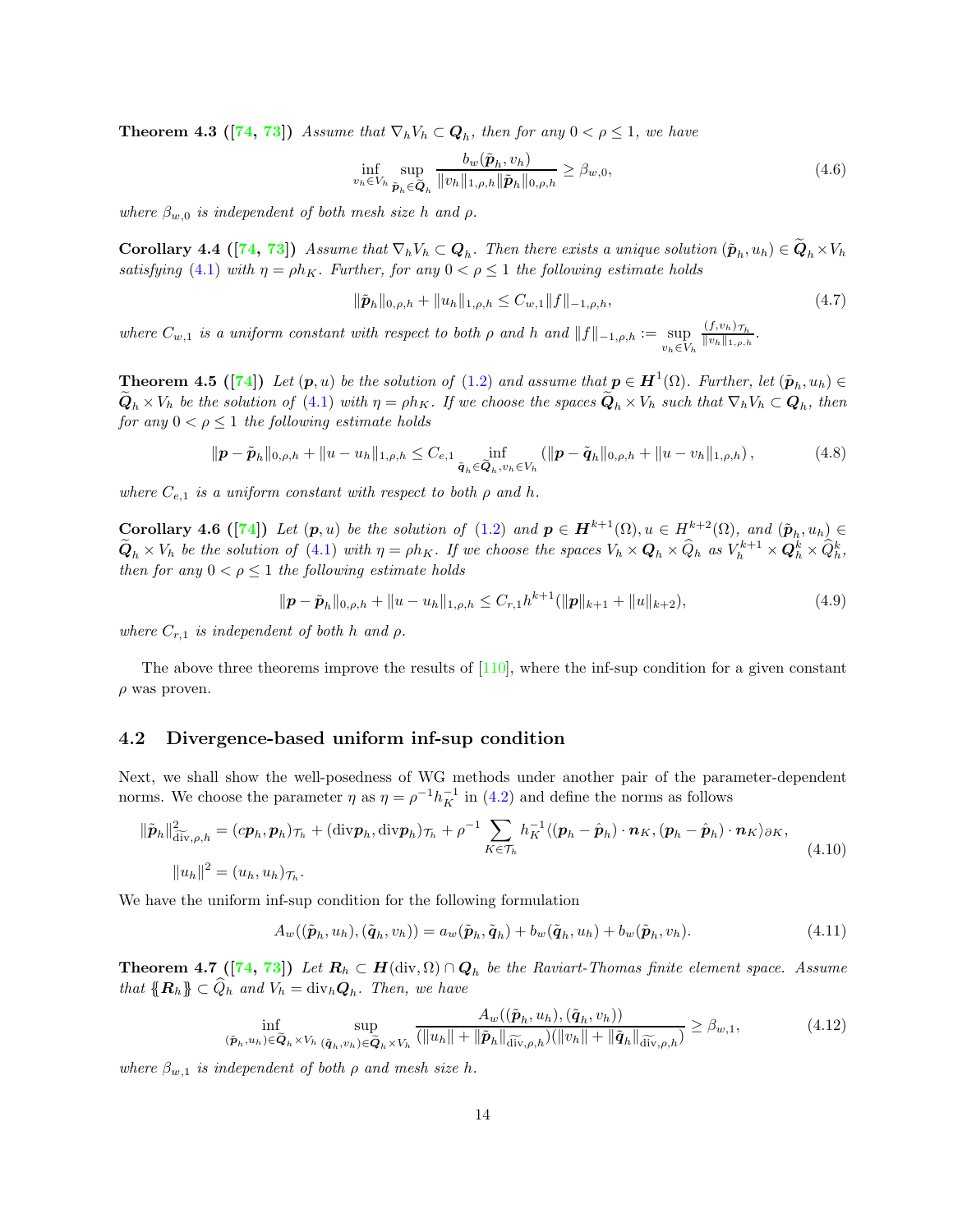**Corollary 4.8** ([\[74,](#page-35-12) [73\]](#page-35-13)) Assume that the spaces  $Q_h \times V_h$  satisfy the conditions of Theorem [4.7.](#page-13-0) Then there exists a unique solution  $(\tilde{p}_h, u_h) \in \tilde{Q}_h \times V_h$  satisfying  $(4.1)$  with  $\eta = \rho^{-1} h_K^{-1}$ , and for any  $0 < \rho \le 1$ the following estimate holds

$$
\|\tilde{\boldsymbol{p}}_h\|_{\widetilde{\text{div}},\rho,h} + \|u_h\| \le C_{w,2} \|f_h\|,\tag{4.13}
$$

where  $C_{w,2}$  is a uniform constant with respect to both  $\rho$  and h.

**Theorem 4.9** ([\[74\]](#page-35-12)) Let  $(p, u)$  be the solution of  $(1.3)$  and assume that  $p \in H^1(\Omega)$ . Let  $(\tilde{p}_h, u_h) \in \tilde{Q}_h \times V_h$ be the solution of [\(4.1\)](#page-11-2). If we choose the spaces  $Q_h \times V_h$  such that the inf-sup condition [\(4.12\)](#page-13-1) is satisfied, then for any  $0 < \rho \leq 1$  the following estimate holds

$$
\|\boldsymbol{p} - \tilde{\boldsymbol{p}}_h\|_{\widetilde{\text{div}},\rho,h} + \|u - u_h\| \leq C_{e,2} \inf_{\tilde{\boldsymbol{q}}_h \in \widetilde{\boldsymbol{Q}}_h, v_h \in V_h} \left( \|\boldsymbol{p} - \tilde{\boldsymbol{q}}_h\|_{\widetilde{\text{div}},\rho,h} + \|u - v_h\|\right),\tag{4.14}
$$

where  $C_{e,2}$  is a uniform constant with respect to both  $\rho$  and  $h$ .

Corollary 4.10 ([\[74\]](#page-35-12)) Let  $(p, u)$  be the solution of [\(1.3\)](#page-1-2) and assume that  $p \in H^{k+1}(\Omega)$ , div $p \in H^{k+1}(\Omega)$ ,  $u \in$  $H^{k+1}(\Omega)$ . Let  $(\tilde{\boldsymbol{p}}_h, u_h) \in \tilde{\boldsymbol{Q}}_h \times V_h$  be the solution of  $(4.1)$  with  $\eta = \rho^{-1} h_K^{-1}$ . If we choose the spaces  $V_h \times \mathbf{Q}_h \times \widehat{Q}_h$  as  $V_h^k \times \mathbf{Q}_h^{k,RT} \times \widehat{Q}_h^k$ , then for any  $0 < \rho \leq 1$  the following estimate holds

$$
\|\boldsymbol{p} - \tilde{\boldsymbol{p}}_h\|_{\widetilde{\text{div}},\rho,h} + \|u - u_h\| \le C_{r,2} h^{k+1} (\|\boldsymbol{p}\|_{k+1} + \|\text{div}\boldsymbol{p}\|_{k+1} + \|u\|_{k+1}),\tag{4.15}
$$

where  $C_{r,2}$  is independent of both h and  $\rho$ .

We show here some convergence results which are uniform with respect to the stabilization parameter, which, again, improve the convergence results in [\[110,](#page-37-10) [30\]](#page-33-14). These are mainly based on the uniform inf-sup conditions we present in Theorems [4.3](#page-12-3) and [4.7.](#page-13-0)

## <span id="page-14-0"></span>5 Stability and convergence analysis of stabilized hybrid mixed (HDG) methods

<span id="page-14-2"></span>The stabilized hybrid mixed (HDG) methods read: Find  $(p_h, \tilde{u}_h) \in Q_h \times V_h$  such that for any  $(q_h, \tilde{v}_h) \in$  $\mathbf{Q}_h \times V_h$ 

<span id="page-14-1"></span>
$$
\begin{cases}\n a_h(\boldsymbol{p}_h, \boldsymbol{q}_h) + b_h(\boldsymbol{q}_h, \tilde{u}_h) = 0, \\
 b_h(\boldsymbol{p}_h, \tilde{v}_h) + c_h(\tilde{u}_h, \tilde{v}_h) = -(f, v_h)\tau_h.\n\end{cases}
$$
\n(5.1)

Here, the bilinear forms are defined as follows

$$
a_h(\mathbf{p}_h, \mathbf{q}_h) = (c\mathbf{p}_h, \mathbf{q}_h) \tau_h,
$$
  
\n
$$
b_h(\mathbf{q}_h, \tilde{u}_h) = -(u_h, \text{div}\mathbf{q}_h) \tau_h + \langle \hat{u}_h, \mathbf{q}_h \cdot \mathbf{n} \rangle_{\partial \mathcal{T}_h},
$$
  
\n
$$
c_h(\tilde{u}_h, \tilde{v}_h) = -\langle \tau(\hat{P}_h(u_h) - \hat{u}_h), \hat{P}_h(v_h) - \hat{v}_h \rangle_{\partial \mathcal{T}_h},
$$
\n(5.2)

and  $\tau > 0$  is the stabilization parameter. If  $\hat{P}_h$  is an identity operator, then we obtain the standard HDG method. If  $\hat{P}_h$  is a local  $L^2$  projection, i.e.

<span id="page-14-3"></span>
$$
\hat{P}_h|_{\partial K} := \hat{P}_{\partial K} : L^2(\partial K) \to \hat{Q}(\partial K), \tag{5.3}
$$

where  $\widehat{Q}(\partial K)$  is the trace space on  $\partial K$ , namely  $\widehat{Q}(\partial K) = \bigcup_{e \in \partial K} \widehat{Q}(e)$ , we obtain the modified HDG methods with reduced stabilization [\[88\]](#page-36-17).

The following lemma shows the consistency property of stabilized hybrid mixed (HDG) methods.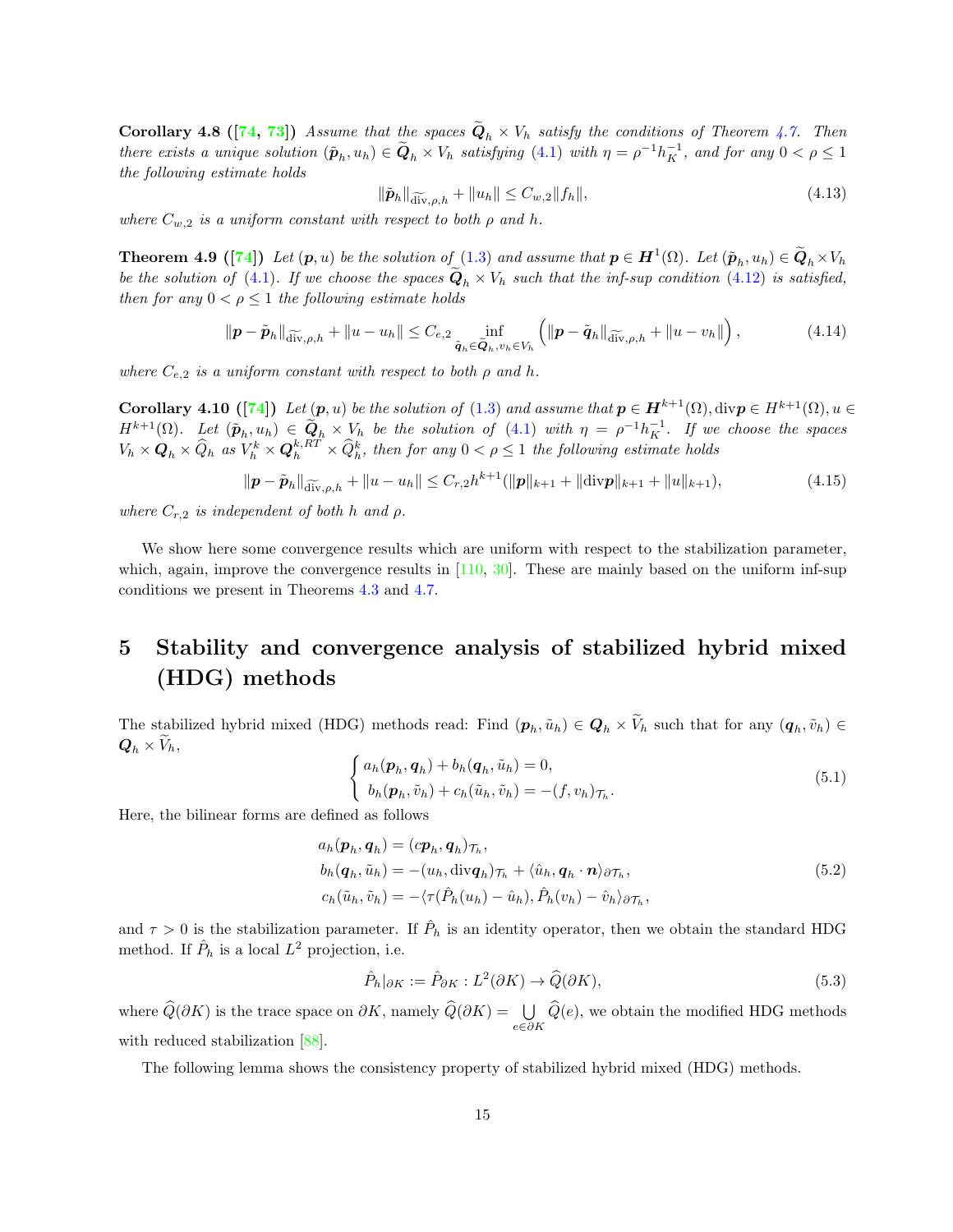**Lemma 5.1** Let  $f \in L^2(\Omega)$ , and  $(p, u)$  be the solution of  $(1.2)$  or  $(1.3)$ , then  $(p, u)$  satisfies the following consistency property

$$
\begin{cases}\n a_h(\mathbf{p}, \mathbf{q}_h) + b_h(\mathbf{q}_h, u) = 0 & \forall \mathbf{q}_h \in \mathbf{Q}_h, \\
 b_h(\mathbf{p}, \tilde{v}_h) + c_h(u, \tilde{v}_h) = -(f, v_h)_{\mathcal{T}_h} & \forall \tilde{v}_h \in \widetilde{V}_h.\n\end{cases}
$$
\n(5.4)

### 5.1 Divergence-based uniform inf-sup condition

In this subsection, we will give the uniform inf-sup condition for [\(5.2\)](#page-14-1) when  $\tau = \rho h_K$  under the following parameter-dependent norms

<span id="page-15-0"></span>
$$
\|\boldsymbol{p}_h\|_{\text{div},\rho,h}^2 = (c\boldsymbol{p}_h, \boldsymbol{p}_h)\tau_h + (\text{div}\boldsymbol{p}_h, \text{div}\boldsymbol{p}_h)\tau_h + \rho^{-1} \sum_{e \in \mathcal{E}_h^i} h_e^{-1} \langle \hat{P}_e([\boldsymbol{p}_h]), \hat{P}_e([\boldsymbol{p}_h]) \rangle_e,
$$
  

$$
\|\tilde{v}_h\|_{0,\rho,h}^2 = (v_h, v_h)\tau_h + \rho \sum_{e \in \mathcal{E}_h^i} h_e \langle \hat{v}_h, \hat{v}_h \rangle_e.
$$
 (5.5)

where  $\hat{P}_e: L^2(e) \mapsto \hat{V}(e)$  is the  $L^2$  projection.

Using the parameter-dependent norms [\(5.5\)](#page-15-0), we have the following results, whose details will be reported in [\[74,](#page-35-12) [73\]](#page-35-13).

**Theorem 5.2** For any  $0 < \rho \leq 1$ , the boundedness of  $a_h(\cdot, \cdot)$ ,  $b_h(\cdot, \cdot)$  and  $c_h(\cdot, \cdot)$  is as follows  $\lceil \frac{\gamma}{4} \rceil$ 

$$
|a_h(\boldsymbol{p}_h, \boldsymbol{q}_h)| \le ||\boldsymbol{p}_h||_{\text{div},\rho,h} ||\boldsymbol{q}_h||_{\text{div},\rho,h},
$$
  
\n
$$
|b_h(\boldsymbol{q}_h, \tilde{u}_h)| \le ||\boldsymbol{q}_h||_{\text{div},\rho,h} ||\tilde{u}_h||_{0,\rho,h},
$$
  
\n
$$
|c_h(\tilde{u}_h, \tilde{v}_h)| \le C ||\tilde{u}_h||_{0,\rho,h} ||\tilde{v}_h||_{0,\rho,h},
$$
\n(5.6)

where C is independent of both mesh size h and  $\rho$ .

Denote

$$
\mathrm{Ker}(B) := \{ \boldsymbol{q}_h \in \boldsymbol{Q}_h : b_h(\boldsymbol{q}_h, \tilde{u}_h) = 0, \forall \tilde{u}_h \in V_h \}.
$$

Then we have the coercivity of  $a_h(\cdot, \cdot)$  on the  $\text{Ker}(B)$  and the inf-sup condition of  $b_h(\cdot, \cdot)$  as follows.

**Theorem 5.3 ([\[74,](#page-35-12) [73\]](#page-35-13))** Assume that  $\text{div}_h \mathbf{Q}_h \subset V_h$ . Then

$$
a_h(\boldsymbol{p}_h, \boldsymbol{p}_h) \ge ||\boldsymbol{p}_h||_{\text{div}, \rho, h}^2 \qquad \forall \boldsymbol{p}_h \in \text{Ker}(B). \tag{5.7}
$$

<span id="page-15-1"></span>**Theorem 5.4** ([\[74,](#page-35-12) [73\]](#page-35-13)) For  $k \geq 0$ , if  $Q_h = Q_h^{k+1}$ ,  $V_h = V_h^k$ ,  $V_h = V_h^r$  where  $0 \leq r \leq k+1$ , or  $Q_h =$  $\mathbf{Q}_h^{k,RT}, V_h = V_h^k, \hat{V}_h = \hat{V}_h^r$  where  $0 \le r \le k$ , then we have

$$
\inf_{\tilde{u}_h \in \tilde{V}_h} \sup_{\boldsymbol{q}_h \in \boldsymbol{Q}_h} \frac{b_h(\boldsymbol{q}_h, \tilde{u}_h)}{\|\boldsymbol{q}_h\|_{\text{div},\rho,h} \|\tilde{u}_h\|_{0,\rho,h}} \ge \beta_0,
$$
\n(5.8)

where  $\beta_0$  is a constant independent of both  $\rho$  and mesh size h.

**Remark 5.5** When  $\tau = 0$ , we can also have the stability result as Theorem [5.4,](#page-15-1) when choosing the following norms for any  $\tilde{v}_h \in \tilde{V}_h$ , and  $p_h \in \mathbf{Q}_h$ 

$$
\|\boldsymbol{p}_h\|_{\text{div},1,h}^2 = (c\boldsymbol{p}_h, \boldsymbol{p}_h)\tau_h + (\text{div}\boldsymbol{p}_h, \text{div}\boldsymbol{p}_h)\tau_h + \sum_{e \in \mathcal{E}_h^i} h_e^{-1} \langle \hat{P}_e([\boldsymbol{p}_h]), \hat{P}_e([\boldsymbol{p}_h]) \rangle_e,
$$
  

$$
\|\tilde{v}_h\|_{0,1,h}^2 = (v_h, v_h)\tau_h + \sum_{e \in \mathcal{E}_h^i} h_e \langle \hat{v}_h, \hat{v}_h \rangle_e.
$$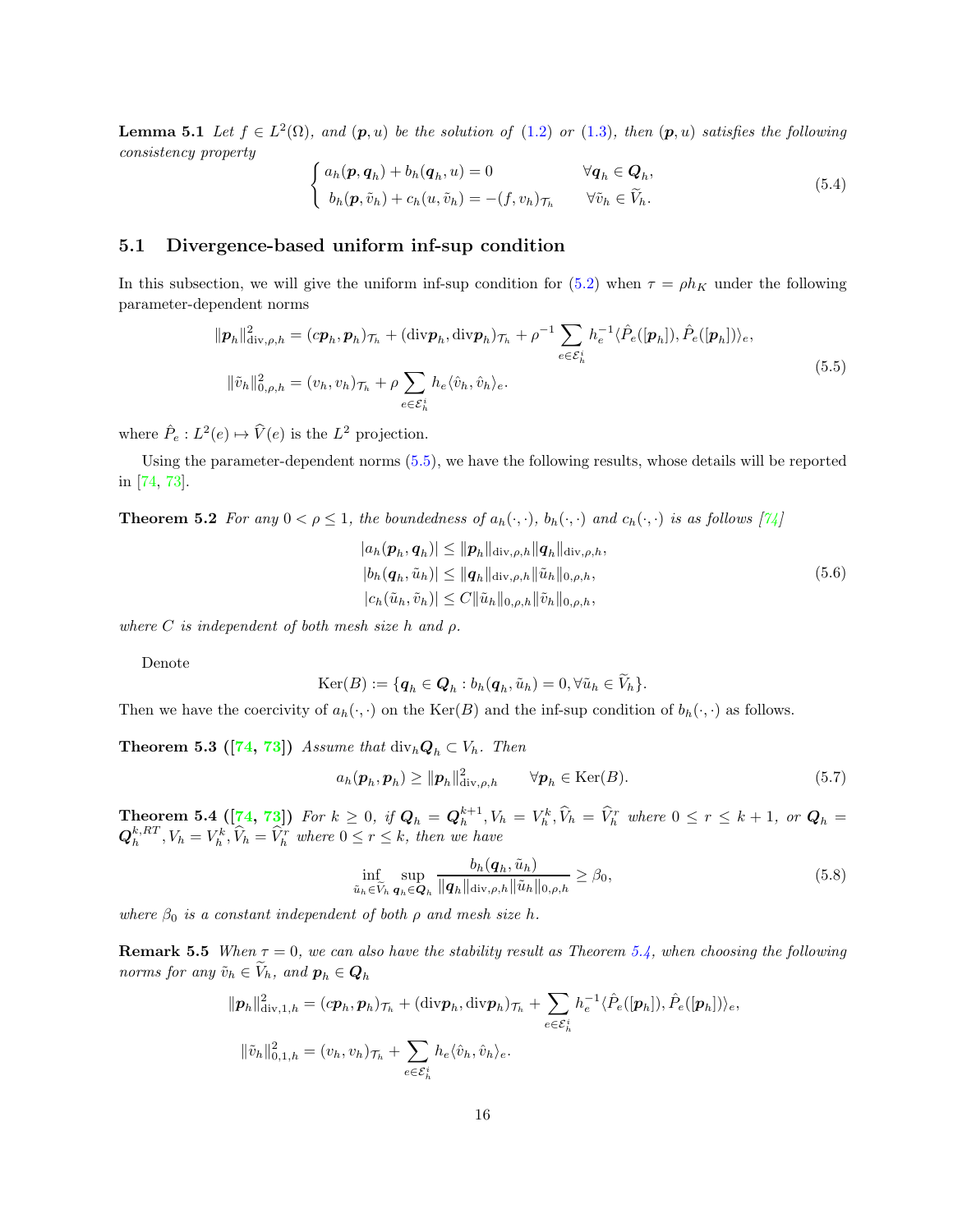**Theorem 5.6** ([\[74\]](#page-35-12)) Let  $(p, u)$  be the solution for  $(1.3)$  and  $(p_h, \tilde{u}_h) \in Q_h \times V_h$  be the solution for  $(5.1)$ with  $\tau = \rho h_K$ . If we choose the spaces  $\mathbf{Q}_h \times V_h$  that satisfy the condition in Theorem [5.4,](#page-15-1) then for any  $0 < \rho \leq 1$  the following estimate holds

$$
\|\bm{p}-\bm{p}_h\|_{\text{div},\rho,h} + \|u-\tilde{u}_h\|_{0,\rho,h} \leq C_{e,3} \inf_{\bm{q}_h \in \bm{Q}_h,\tilde{v}_h \in \tilde{V}_h} (\|\bm{p}-\bm{q}_h\|_{\text{div},\rho,h} + \|u-\tilde{v}_h\|_{0,\rho,h}),
$$
(5.9)

where  $C_{e,3}$  is a uniform constant with respect to both  $\rho$  and h.

Corollary 5.7 ([\[74\]](#page-35-12)) Let  $(p, u)$  be the solution of [\(1.3\)](#page-1-2) and  $p \in H^{k+1}(\Omega)$ , div $p \in H^{k+1}(\Omega)$ ,  $u \in H^{k+1}(\Omega)$ , and  $(\mathbf{p}_h, \tilde{u}_h) \in \mathbf{Q}_h \times \tilde{V}_h$  be the solution of [\(5.1\)](#page-14-2) with  $\tau = \rho h_K$ . If we choose the spaces  $V_h \times \mathbf{Q}_h \times \hat{V}_h$  as  $V^k_h \times \boldsymbol{Q}^{k,RT}_h \times \widehat{V}^k_h$ , then the following estimate holds

$$
\|\boldsymbol{p} - \boldsymbol{p}_h\|_{\text{div},\rho,h} + \|u - \tilde{u}_h\|_{0,\rho,h} \leq C_{r,3}h^{k+1}(\|\boldsymbol{p}\|_{k+1} + \|\text{div}\boldsymbol{p}\|_{k+1} + \|u\|_{k+1}),\tag{5.10}
$$

where  $C_{r,3}$  is independent of both h and  $\rho$ .

### 5.2 Gradient-based uniform inf-sup condition

Next, we shall present the well-posedness of stabilized hybrid mixed (HDG) methods under another pair of parameter-dependent norms. We choose  $\tau = \rho^{-1} h_K^{-1}$  in [\(5.2\)](#page-14-1) and define for any  $q_h \in Q_h$  and  $\tilde{v}_h \in \tilde{V}_h$ 

<span id="page-16-0"></span>
$$
\|\boldsymbol{q}_h\|^2 = (c\boldsymbol{q}_h, \boldsymbol{q}_h)_{\mathcal{T}_h}
$$
  

$$
\|\tilde{v}_h\|_{1,\rho,h}^2 = (\nabla_h v_h, \nabla_h v_h)_{\mathcal{T}_h} + \rho^{-1} \sum_{K \in \mathcal{T}_h} h_K^{-1} \langle \hat{P}_h(v_h) - \hat{v}_h, \hat{P}_h(v_h) - \hat{v}_h \rangle_{\partial K},
$$
\n(5.11)

where  $\hat{P}_h$  is either an identity operator or a local projection as illustrated in [\(5.3\)](#page-14-3). A straightforward calculation shows that

$$
\langle \hat{P}_h(v_h) - \hat{v}_h, \hat{P}_h(v_h) - \hat{v}_h \rangle_{\partial \mathcal{T}_h} = 2 \langle \{ \hat{P}_h(v_h) - \hat{v}_h \}, \{ \hat{P}_h(v_h) - \hat{v}_h \} \rangle_{\mathcal{E}_h} + \frac{1}{2} \langle [\hat{P}_h(v_h) - \hat{v}_h] \rangle_{\mathbb{R}} [\hat{P}_h(v_h) - \hat{v}_h] \rangle_{\mathcal{E}_h}.
$$

Hence, if  $\hat{P}_h$  is the identity operator, then  $\|\tilde{v}_h\|_{1,\rho,h}$  is indeed a norm on  $\tilde{V}_h$ . Moreover, if  $\hat{P}_h$  is the local projection defined in [\(5.3\)](#page-14-3), then  $\|\tilde{v}_h\|_{\tilde{1},\rho,h}$  is indeed a norm on  $V_h$  when  $\tilde{V}_h^0 \subset \tilde{V}_h$ , i.e.  $\tilde{V}_h$  contains the piecewise constant space on  $\mathcal{E}_h$ .

We have the uniform inf-sup condition for the following formulation

$$
A_h((\boldsymbol{p}_h, \tilde{u}_h), (\boldsymbol{q}_h, \tilde{v}_h)) = a_h(\boldsymbol{p}_h, \boldsymbol{q}_h) + b_h(\boldsymbol{q}_h, \tilde{u}_h) + b_h(\boldsymbol{p}_h, \tilde{v}_h) + c_h(\tilde{u}_h, \tilde{v}_h).
$$
(5.12)

**Theorem 5.8** ([\[74,](#page-35-12) [73\]](#page-35-13)) Assume that  $\nabla_h V_h \subset Q_h$ . Then there exists a positive constant  $\rho_0$  which only depends on the shape regularity of the mesh, such that for any  $0 < \rho \le \rho_0$ , we have

$$
\inf_{(\boldsymbol{p}_h,\tilde{u}_h)\in\boldsymbol{Q}_h\times\tilde{V}_h}\sup_{\boldsymbol{q}_h,\tilde{v}_h\in\boldsymbol{Q}_h\times\tilde{V}_h}\frac{A_h((\boldsymbol{p}_h,\tilde{u}_h),(\boldsymbol{q}_h,\tilde{v}_h))}{(\|\tilde{u}_h\|_{\tilde{1},\rho,h}+\|\boldsymbol{p}_h\|)(\|\tilde{v}_h\|_{\tilde{1},\rho,h}+\|\boldsymbol{q}_h\|)}\geq\beta_1,
$$
\n(5.13)

<span id="page-16-1"></span>where  $\beta_1$  is independent of both  $\rho$  and mesh size h.

**Corollary 5.9** ([\[74,](#page-35-12) [73\]](#page-35-13)) Assume that  $\nabla_h V_h \subset \mathbf{Q}_h$ . Then there exists a unique solution  $(\mathbf{p}_h, \tilde{u}_h) \in \mathbf{Q}_h \times V_h$ satisfying [\(5.1\)](#page-14-2) with  $\tau = \rho^{-1} h_K^{-1}$ . Further, there exists a positive constant  $\rho_0$  such that for any  $0 < \rho \le \rho_0$ the following estimate holds

$$
\|\mathbf{p}_h\| + \|\tilde{u}_h\|_{\tilde{1},\rho,h} \le C_{d,2} \|f\|_{-\tilde{1},\rho,h},\tag{5.14}
$$

where  $C_{d,2}$  is a uniform constant with respect to both  $\rho$  and h and  $||f||_{-\tilde{1},\rho,h} = \sup$  $\tilde{v}_h \in \overline{\widetilde{V}}_h$  $(f,v_h)_{\mathcal{T}_h}$  $\frac{\|\tilde{v}_h\|_{\tilde{1},\rho,h}}{\|\tilde{v}_h\|_{\tilde{1},\rho,h}}$ .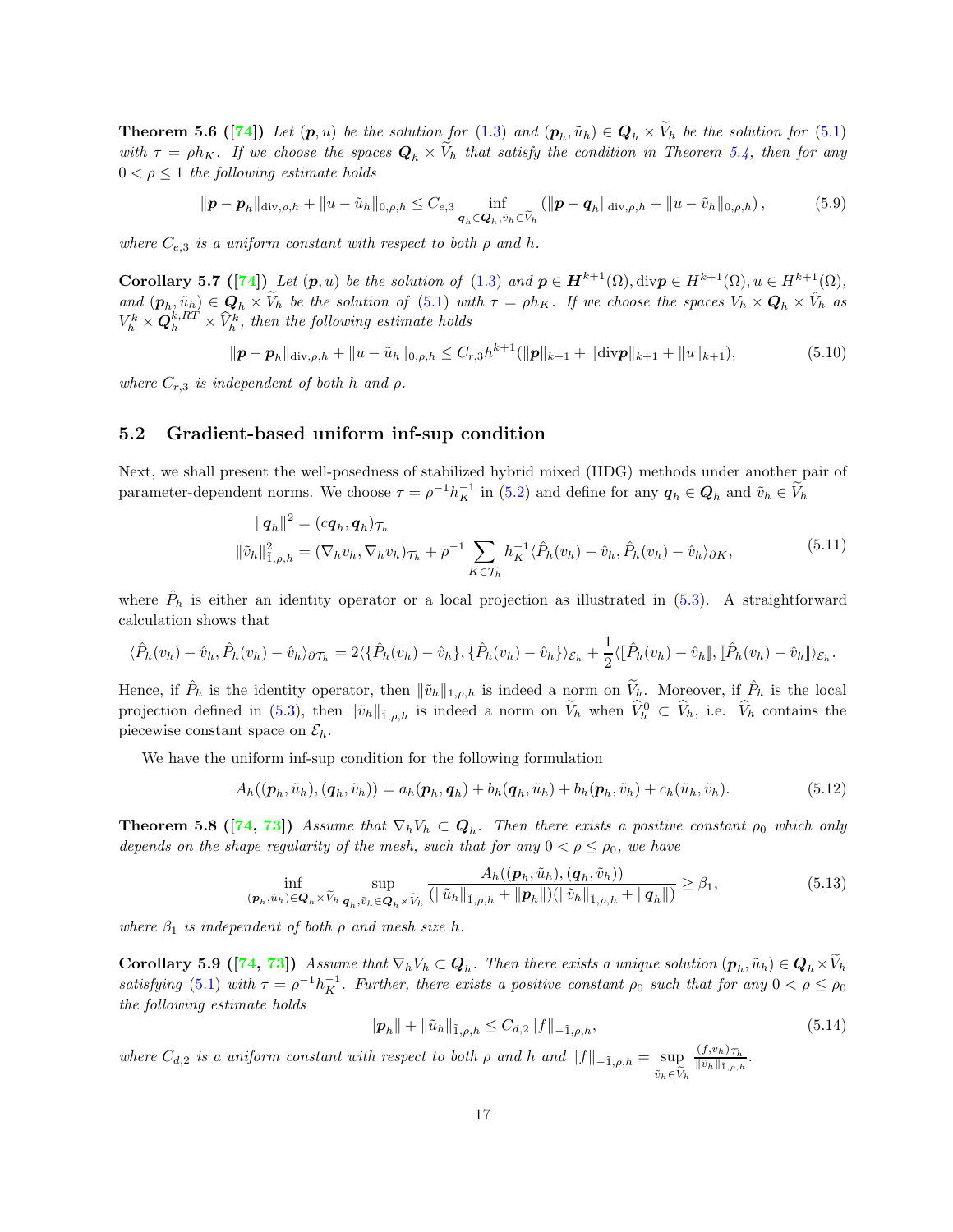From the above corollary and the discrete Poincaré–Friedrichs inequalities for piecewise  $H<sup>1</sup>$  functions [\[12\]](#page-32-10), i.e.,  $||v_h|| \lesssim ||\nabla_h v_h|| + \sum$  $e \in \mathcal{E}_h$  $h_e^{-1}$ ||[ $v_h$ ]||<sub>0,e</sub>, we further have  $\|\mathbf{p}_h\| + \|\tilde{u}_h\|_{\tilde{1},\rho,h} \leq C_{d,3} \|f_h\|$ . The stability and consistency results of the stabilized hybrid mixed (HDG) methods lead to the following quasi-optimal approximation.

**Theorem 5.10** ([\[74\]](#page-35-12)) Let  $(p, u)$  be the solution of  $(1.2)$  and  $(p_h, \tilde{u}_h) \in Q_h \times V_h$  be the solution of  $(5.1)$ with  $\tau = \rho^{-1} h_K^{-1}$ . If we choose the spaces  $Q_h \times V_h$  such that  $\nabla_h V_h \subset Q_h$ , then there exists a constant  $\rho_0$ such that for any  $0 < \rho \le \rho_0$  the following estimate holds

$$
\|\bm{p}-\bm{p}_h\| + \|u-\tilde{u}_h\|_{\tilde{1},\rho,h} \leq C_{e,4} \inf_{\bm{q}_h \in \bm{Q}_h,\tilde{v}_h \in \widetilde{V}_h} \left( \|\bm{p}-\bm{q}_h\| + \|u-\tilde{v}_h\|_{\tilde{1},\rho,h} \right),\tag{5.15}
$$

where  $C_{e,4}$  is a uniform constant with respect to both  $\rho$  and  $h$ .

Corollary 5.11 ([\[74\]](#page-35-12)) Let  $(p, u)$  be the solution of  $(1.2)$  and  $p \in H^{k+1}(\Omega), u \in H^{k+2}(\Omega), (p_h, \tilde{u}_h) \in$  $Q_h \times V_h$  be the solution of [\(5.1\)](#page-14-2) with  $\tau = \rho^{-1} h_K^{-1}$ , and  $\hat{P}_h$  be an identity operator. If we choose the spaces  $V_h \times \mathbf{Q}_h \times \widehat{V}_h$  as  $V_h^{k+1} \times \mathbf{Q}_h^k \times \widehat{V}_h^{k+1}$ , then the following estimate holds

$$
\|\boldsymbol{p} - \boldsymbol{p}_h\| + \|u - \tilde{u}_h\|_{\tilde{1},\rho,h} \le C_{r,4} h^{k+1} (\|\boldsymbol{p}\|_{k+1} + \|u\|_{k+2}),
$$
\n(5.16)

where  $C_{r,4}$  is independent of both h and  $\rho$ .

Corollary 5.12 ([\[74\]](#page-35-12)) Let  $(p, u)$  be the solution of  $(1.2)$  and  $p \in H^{k+1}(\Omega), u \in H^{k+2}(\Omega), \ (\tilde{p}_h, u_h) \in$  $Q_h \times V_h$  be the solution of [\(5.1\)](#page-14-2) with  $\tau = \rho^{-1} h^{-1}_K$  and  $\hat{P}_h$  be a local  $L^2$  projection illustrated in [\(5.2\)](#page-14-1). If we choose the spaces  $V_h \times \mathbf{Q}_h \times \widehat{V}_h$  as  $V_h^{k+1} \times \mathbf{Q}_h^k \times \widehat{V}_h^k$ , then the following estimate holds

 $\|\boldsymbol{p} - \boldsymbol{p}_h\| + \|u - \tilde{u}_h\|_{\tilde{1},\rho,h} \leq C_{r,5}h^{k+1}(\|\boldsymbol{p}\|_{k+1} + \|u\|_{k+2}),$ (5.17)

where  $C_{r,5}$  is independent of both h and  $\rho$ .

In [\[47\]](#page-34-8), Cockburn, Gopalakrishnan and Sayas established the error analysis for stabilized hybrid mixed (HDG) methods based on a carefully designed projection operator. In this paper, we present several uniform convergence results with respect to the stabilization parameter. As a result, the constants in the error estimates  $C_{r,i}$  ( $i = 1, 2, \dots, 5$ ) are independent of  $\rho$ .

## <span id="page-17-0"></span>6 Discontinuous Galerkin methods

 $\overline{\mathcal{L}}$ 

<span id="page-17-5"></span>In recent years, DG methods have been applied to the solution of various differential equations due to their flexibility in constructing feasible local-shape function spaces and their advantage in capturing non-smooth or oscillatory solutions effectively. Instead of using the Lagrange multiplier technique, a penalty term is added to the bilinear form of the DG method to force the continuity (see  $[4, 26, 70, 72, 71]$  $[4, 26, 70, 72, 71]$  $[4, 26, 70, 72, 71]$  $[4, 26, 70, 72, 71]$  $[4, 26, 70, 72, 71]$  $[4, 26, 70, 72, 71]$  $[4, 26, 70, 72, 71]$  $[4, 26, 70, 72, 71]$  and the references therein). With the concept of DG-gradient and DG-divergence defined as in Definition [1.1,](#page-1-1) most of the DG methods for approximating the elliptic problem can be written as

$$
\int c\mathbf{p}_h - \text{div}_{\text{dg}}^* \tilde{u}_h = 0 \qquad \text{in } \Omega,
$$
\n
$$
-\nabla_{\text{dg}}^* \tilde{\mathbf{p}}_h = f_h \qquad \text{in } \Omega,
$$
\n(6.1a)\n(6.1b)

$$
-\nabla_{\rm dg}^* \tilde{\boldsymbol{p}}_h = f_h \qquad \text{in } \Omega,\tag{6.1b}
$$

$$
\hat{\boldsymbol{p}}_h = \bar{\boldsymbol{p}}(\boldsymbol{p}_h, u_h) \qquad \text{on } \mathcal{E}_h,\tag{6.1c}
$$

<span id="page-17-4"></span><span id="page-17-3"></span><span id="page-17-2"></span><span id="page-17-1"></span>
$$
\hat{u}_h = \bar{u}(\mathbf{p}_h, u_h) \qquad \text{on } \mathcal{E}_h,\tag{6.1d}
$$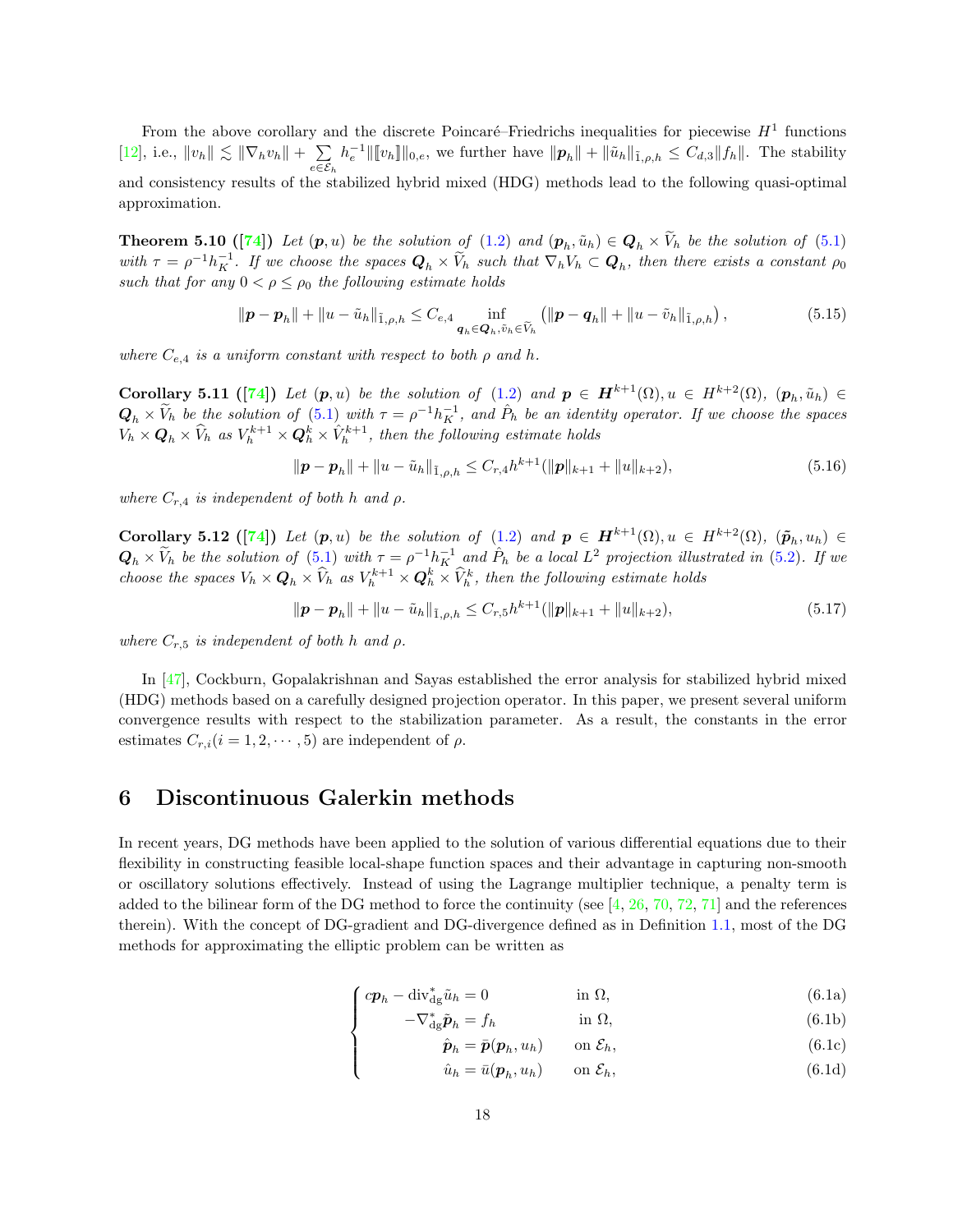where  $\bar{p}$  and  $\bar{u}$  are the formulas for defining  $\hat{p}_h$  and  $\hat{u}_h$  in the terms of  $p_h$  and  $u_h$ , respectively. A crucial feature of DG methods is that  $\hat{p}_h$  and  $\hat{u}_h$  are given explicitly in  $(6.1c) - (6.1d)$  $(6.1c) - (6.1d)$ . A basic question is: How do we define  $\hat{\boldsymbol{p}}_h$  and  $\hat{u}_h$  in order for the DG schemes to result in good approximations of the original problems? In the DG schemes, the local problems on each element K are connected through the  $\hat{\boldsymbol{p}}_h \cdot \boldsymbol{n}_K$  and  $\hat{u}_h$ . Therefore, in order for make the schemes to be good approximations,  $\hat{\boldsymbol{p}}_h$  and  $\hat{u}_h$  should be single-valued on the element edges. Recalling condition (iii) in Lemma [2.1](#page-8-1) when  $\nabla_{dg}$  and  $-div_{dg}$  are mutually dual, we see that  $\hat{\boldsymbol{p}}_h = {\boldsymbol{p}_h}$  and  $\hat{u}_h = {u_h}$  are natural choices. However, it is known that such choices cannot ensure the stability of the DG schemes. Hence, penalty terms are used to force the continuity of either  $p_h$  or  $u_h$ . Consequently, in general, to define the numerical traces,  $(6.1c) - (6.1d)$  $(6.1c) - (6.1d)$  can be given as

$$
\begin{cases}\n\hat{\mathbf{p}}_h = \gamma \{\mathbf{p}_h\} + (1 - \gamma)\{-\alpha \nabla_h u_h\} - \beta[\mathbf{p}_h] + \mu_1([\![u_h]\!]) \quad \text{on } \mathcal{E}_h, \\
\hat{u}_h = \{u_h\} + \beta \cdot [\![u_h]\!] + \mu_2([\![\mathbf{p}_h]\!]) \qquad \text{on } \mathcal{E}_h^i, \qquad \hat{u}_h = 0 \quad \text{on } \mathcal{E}_h^{\partial}.\n\end{cases}
$$
\n(6.2)

<span id="page-18-0"></span>Here,  $\gamma$  and  $\beta$  are parameters that we can choose, and  $\mu_1(\llbracket u_h \rrbracket)$  and  $\mu_2([\bm{p}_h])$  are penalty terms. The possible choices of numerical fluxes in the literature are summarized in Table [6.1.](#page-18-0) In [\[8,](#page-31-8) [25\]](#page-32-7),  $r_e: L^2(\mathcal{E}_h) \to \mathbf{Q}_h$  is a lifting operator defined by

<span id="page-18-3"></span>
$$
\int_{\Omega} r_e(\boldsymbol{w}) \cdot \boldsymbol{q}_h \, dx = - \int_e \boldsymbol{w} \cdot \{ \boldsymbol{q}_h \} \, ds \qquad \forall \boldsymbol{q}_h \in \boldsymbol{Q}_h. \tag{6.3}
$$

| Method                             | $\sim$ | $\mu_1(\llbracket u_h \rrbracket)$         | $\mu_2( \boldsymbol{p}_h )$ |
|------------------------------------|--------|--------------------------------------------|-----------------------------|
| IP method $[59, 114]$              |        | $\eta_e h_e^{-1} [ \! [ u_h ] \! ]$        |                             |
| LDG method $[54]$                  |        | $\eta_e h_e^{-1} [ \! [ u_h ] \! ]$        |                             |
| DG Method of Bassi et. al. [8]     |        | $\eta_e\{r_e(\llbracket u_h \rrbracket)\}$ |                             |
| DG Method of Brezzi et. al. $[25]$ |        | $\eta_e\{r_e([u_h])\}$                     |                             |
| Mixed DG method                    |        |                                            |                             |

Table 6.1: DG methods: Numerical fluxes,  $\eta_e = \mathcal{O}(1)$ 

In the next two subsections, we introduce two classes of DG methods. The first class of DG methods is used to approximate the form [\(1.2\)](#page-0-1) so a penalty term  $\mu_1([\![u_h]\!])$  is needed to force the continuity of  $u_h$ , and we name this class of DG methods primal DG methods. The second class of DG methods, which is named mixed DG methods, is aimed to approximate the mixed form of the elliptic problem. Hence, a penalty term  $\mu_2([p_h])$  is added to force the normal continuity of  $p_h$ .

### 6.1 Primal discontinuous Galerkin methods

By Definition [1.1,](#page-1-1) since  $\hat{u}_h$  and  $\hat{p}_h$  are single-valued, we establish the following relations using integration by parts and  $(2.2)$ :

$$
\langle -\mathrm{div}_{\mathrm{dg}}^* \tilde{u}_h, \mathbf{q}_h \rangle = - (u_h, \mathrm{div} \mathbf{q}_h)_{\mathcal{T}_h} + \langle \hat{u}_h, [\mathbf{q}_h] \rangle_{\mathcal{E}_h^i}
$$
(6.4)

<span id="page-18-2"></span><span id="page-18-1"></span>
$$
= (\nabla_h u_h, \mathbf{q})_{\mathcal{T}_h} - \langle [u_h], \{\mathbf{q}_h\}\rangle_{\mathcal{E}_h} + \langle \hat{u}_h - \{u_h\}, [\mathbf{q}_h] \rangle_{\mathcal{E}_h^i}, \tag{6.5}
$$

$$
\langle -\nabla_{\mathrm{dg}}^* \tilde{\boldsymbol{p}}_h, v_h \rangle = -(\boldsymbol{p}_h, \nabla_h v_h)_{\mathcal{T}_h} + \langle \hat{\boldsymbol{p}}_h, [\![v_h]\!] \rangle_{\mathcal{E}_h} \tag{6.6}
$$

$$
= (\text{div} \boldsymbol{p}_h, v_h)_{\mathcal{T}_h} + \langle \hat{\boldsymbol{p}}_h - \{\boldsymbol{p}_h\}, [\![v_h]\!])_{\mathcal{E}_h} - \langle [\boldsymbol{p}_h], \{v_h\} \rangle_{\mathcal{E}_h^i}.
$$
\n(6.7)

Motivated by  $(6.5)$  and  $(6.6)$ , most of the existing primal DG methods can be written as  $(6.1a) - (6.1b)$  $(6.1a) - (6.1b)$ and [\(6.2\)](#page-18-3) with specific choices of the parameters  $\gamma$ ,  $\beta$ , and the penalty term  $\mu_1(\llbracket u_h \rrbracket)$ . Examples of primal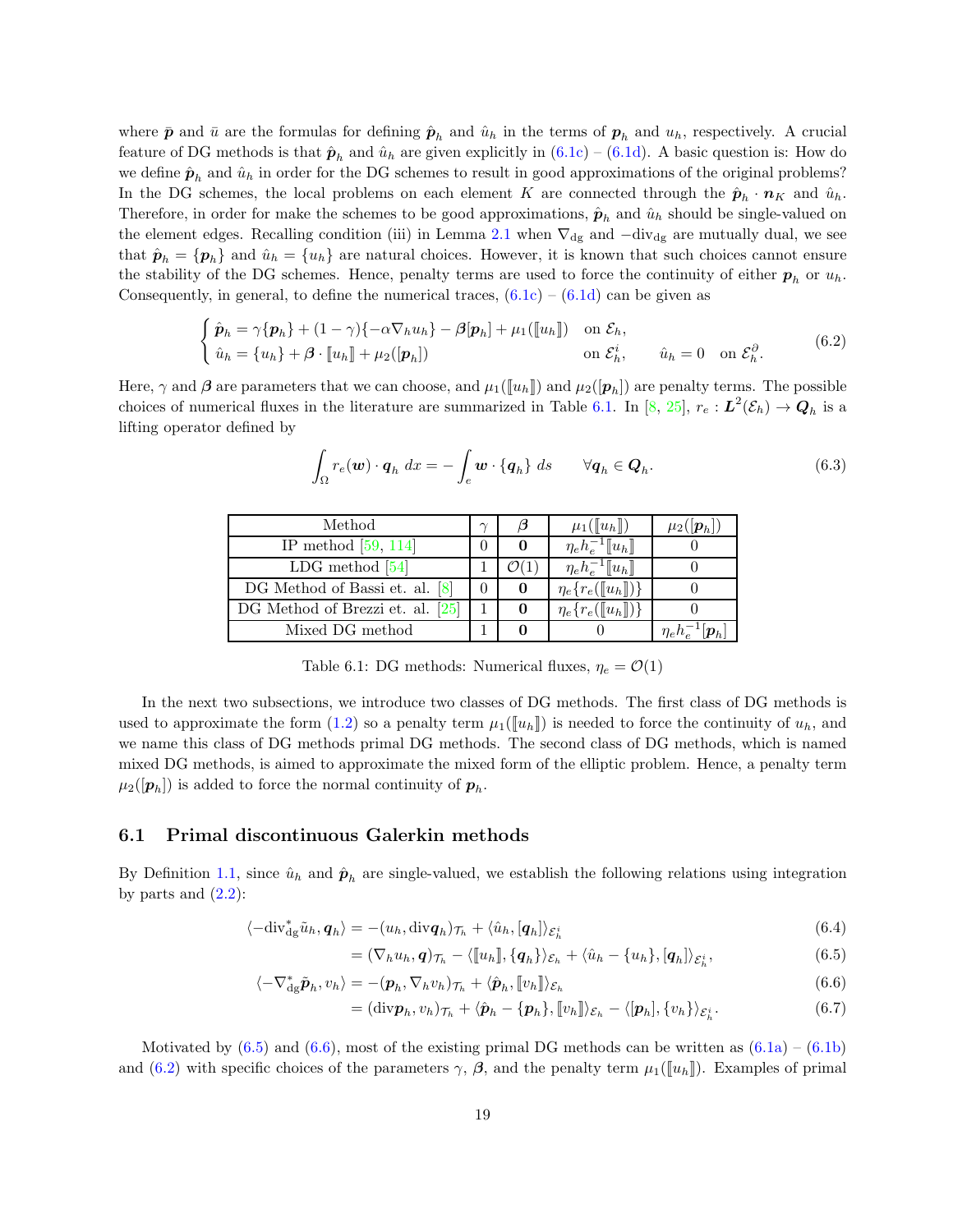methods are the IP method [\[59,](#page-34-4) [114\]](#page-37-6), the LDG method [\[54\]](#page-34-5), the method of Bassi et. al. [\[8\]](#page-31-8), and the method of Brezzi et. al. [\[25\]](#page-32-7) listed in Table [6.1.](#page-18-0) Note that all of these DG methods have a penalty term on  $u_h$  so they intend to approximate the solution of the primal form. To put it simply, if  $\alpha$  is piecewise constant and  $\nabla_h V_h \subset \mathbf{Q}_h$ , then we can eliminate  $\mathbf{p}_h$  to obtain the DG formulations with  $u_h$  solely. We refer to [\[4\]](#page-31-6) for a detailed discussion of primal DG methods.

Remark 6.1 As a combination of continuous and discontinuous Galerkin methods, the so-called enriched DG (EDG) methods [\[9,](#page-31-9) [102\]](#page-37-16), which are locally conservative, enrich the approximation space of the continuous Galerkin methods with piecewise constant functions. EDG methods adopt the same weak formulation as DG methods, but have a smaller number of degrees of freedom than the DG methods.

### 6.2 Mixed discontinuous Galerkin methods

In this subsection, we derive a new family of mixed DG methods, which can be regarded as the dual form of primal DG methods. In the literature, there are some existing works that discuss mixed DG methods for elliptic problems [\[22,](#page-32-11) [27,](#page-32-12) [33\]](#page-33-16), but all of these schemes are aimed at approximating the primal form [\(1.2\)](#page-0-1). Alternatively, the mixed DG methods we propose are designated to approximate the mixed form [\(1.3\)](#page-1-2).

Instead of penalizing  $u_h$ , we consider a penalty term for  $p_h$  to obtain the mixed DG schemes. Let us choose  $\gamma = 1, \beta = 0, \mu_1(\llbracket u_h \rrbracket) = 0$ , and  $\mu_2([\mathbf{p}_h]) = \eta_e h_e^{-1}[\mathbf{p}_h]$  in [\(6.2\)](#page-18-3), i.e.,

<span id="page-19-2"></span><span id="page-19-0"></span>
$$
\begin{cases}\n\hat{\mathbf{p}}_h = \{\mathbf{p}_h\} & \text{on } \mathcal{E}_h, \\
\hat{u}_h = \{u_h\} + \eta_e h_e^{-1}[\mathbf{p}_h] & \text{on } \mathcal{E}_h^i, \qquad \hat{u}_h = 0 & \text{on } \mathcal{E}_h^\partial.\n\end{cases}
$$
\n(6.8)

We can see that this choice is the dual of the simplified LDG method [\[54\]](#page-34-5) (when  $\beta = 0$ ) in the sense that the definitions  $\bar{p}$  and  $\bar{u}$  in [\(6.1c\)](#page-17-1) – [\(6.1d\)](#page-17-2) are exchanged in the two schemes. The numerical scheme [\(6.1a\)](#page-17-3) – [\(6.1d\)](#page-17-2) with such choices can be written as the mixed DG formulation: Find  $(p_h, u_h) \in \mathcal{Q}_h \times V_h$  such that

$$
\begin{cases}\na_h^{\text{MDG}}(\boldsymbol{p}_h, \boldsymbol{q}_h) + b_h^{\text{MDG}}(\boldsymbol{q}_h, u_h) = 0 & \forall \boldsymbol{q}_h \in \boldsymbol{Q}_h, \\
b_h^{\text{MDG}}(\boldsymbol{p}_h, v_h) = - \int_{\Omega} f v_h dx & \forall v_h \in V_h.\n\end{cases} \tag{6.9}
$$

Here, we choose  $\eta_e = \mathcal{O}(1)$ , and define

$$
a_h^{\text{MDG}}(\boldsymbol{p}, \boldsymbol{q}) = (c\boldsymbol{p}, \boldsymbol{q})_{\mathcal{T}_h} + \langle \eta_e h_e^{-1}[\boldsymbol{p}], [\boldsymbol{q}]\rangle_{\mathcal{E}_h^i} \qquad \forall \boldsymbol{p}, \boldsymbol{q} \in \boldsymbol{Q}_h \cup \boldsymbol{H}(\text{div}; \Omega), \tag{6.10}
$$

$$
b_h^{\text{MDG}}(\boldsymbol{p}, v) = -(\text{div}_h \boldsymbol{p}, v)_{\mathcal{T}_h} + \langle [\boldsymbol{p}], \{v\} \rangle_{\mathcal{E}_h^i} \qquad \forall \boldsymbol{p} \in \boldsymbol{Q}_h \cup \boldsymbol{H}(\text{div}; \Omega), \forall v \in V_h \cup H^1(\Omega). \tag{6.11}
$$

<span id="page-19-3"></span>**Remark 6.2** With the choice of the numerical traces:  $\gamma = 1$ ,  $\beta = 0$ ,  $\mu_1([\![u_h]\!]) = 0$  and  $\mu_2([\![p_h]\!]) =$  $\eta_e \{r_e([{\bm p}_h])\},$  we can obtain another mixed  $DG$  scheme, which is the dual form of the method of Brezzi et al. [\[25\]](#page-32-7). Here, the lifting operator  $r_e: L^2(\mathcal{E}_h) \mapsto V_h$  is defined by

$$
\int_{\Omega} r_e(w)v_h \ dx = -\int_e w\{v_h\} \ ds \qquad \forall v_h \in V_h.
$$
\n(6.12)

We are also aware that if  $\gamma = 0$  or  $\beta \neq 0$ , the resulting mixed DG schemes are not symmetric.

Next, we prove the well-posedness of the mixed DG formulation  $(6.9)$  when choosing

<span id="page-19-1"></span>
$$
V_h = V_h^k, \quad \boldsymbol{Q}_h = \boldsymbol{Q}_h^{k+1}, \tag{6.13}
$$

for  $k \geq 0$ , which leads to the optimal order of convergence in the  $L^2$  norm  $\|\cdot\|$  for u and the following norm for  $p$ :

$$
\|\mathbf{q}\|_{\text{MDG},h}^2 := (c\mathbf{q},\mathbf{q})_{\mathcal{T}_h} + (\text{div}_h \mathbf{q}, \text{div}_h \mathbf{q})_{\mathcal{T}_h} + \langle \eta_e h_e^{-1}[\mathbf{q}], [\mathbf{q}]\rangle_{\mathcal{E}_h^i} \qquad \forall \mathbf{q} \in \mathbf{Q}_h \cup \mathbf{H}(\text{div}; \Omega). \tag{6.14}
$$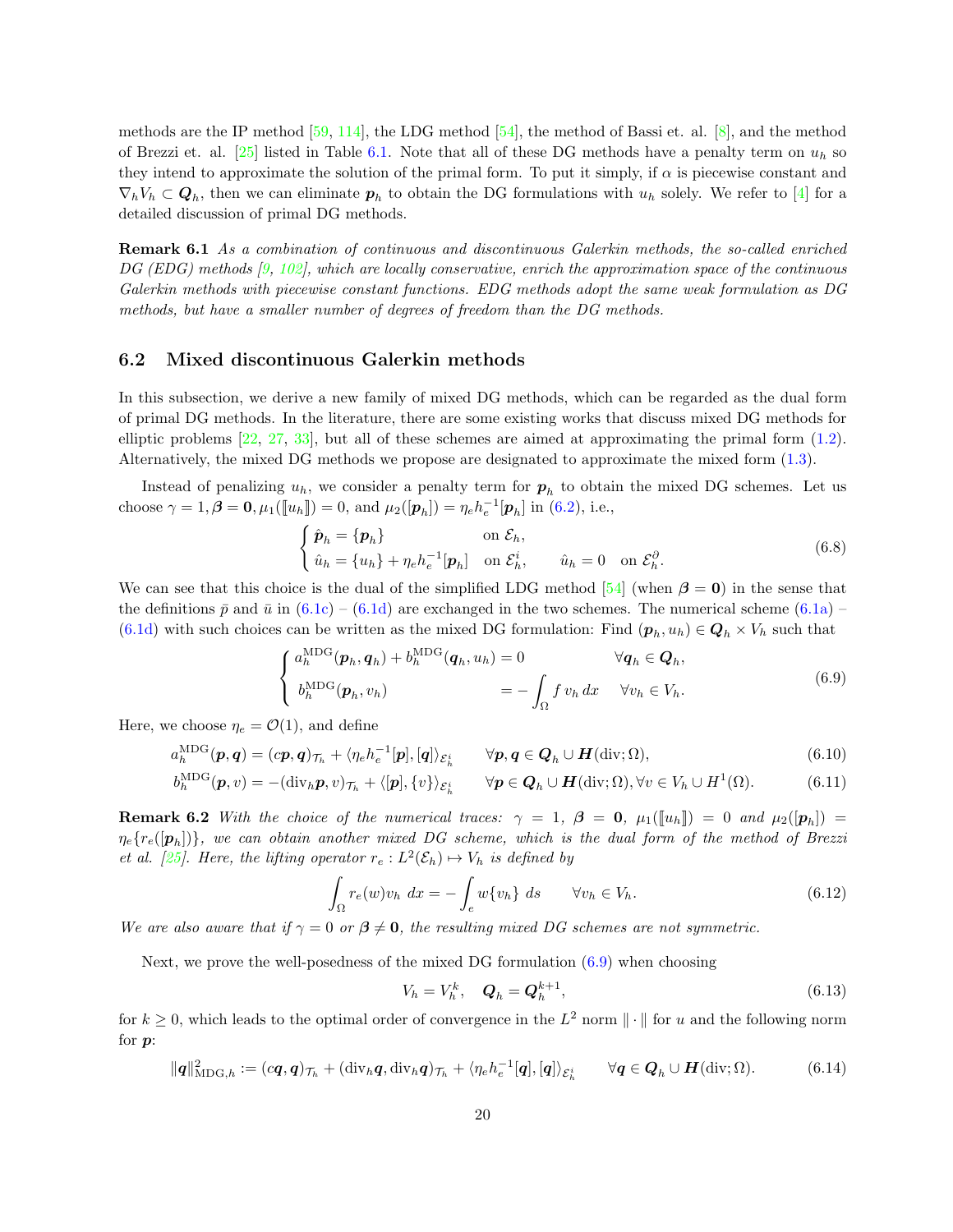**Boundedness.** A direct calculation shows that  $a_h^{\text{MDG}}(\cdot, \cdot)$  satisfies

 $a_h^{\text{MDG}}(\boldsymbol{p}, \boldsymbol{q}) \le ||\boldsymbol{p}||_{\text{MDG},h} ||\boldsymbol{q}||_{\text{MDG},h} \qquad \forall \boldsymbol{p}, \boldsymbol{q} \in \boldsymbol{Q}_h \cup \boldsymbol{H}(\text{div}; \Omega).$ (6.15)

From the estimate of lifting operator (see also  $[4, 26]$  $[4, 26]$ )

<span id="page-20-1"></span>
$$
||r_e(w)||_{0,\Omega} \lesssim h_e^{-1/2} ||w||_{0,e},\tag{6.16}
$$

we have the boundedness of  $b_h^{\text{MDG}}(\cdot, \cdot)$ .

Lemma 6.3 It holds that

$$
b_h^{\text{MDG}}(\boldsymbol{q}, v_h) \lesssim \|\boldsymbol{q}\|_{\text{MDG},h} \|v_h\|_0 \qquad \qquad \forall \boldsymbol{q} \in \boldsymbol{Q}_h \cup \boldsymbol{H}(\text{div};\Omega), \ \forall v_h \in V_h, \tag{6.17}
$$

$$
b_h^{\text{MDG}}(\boldsymbol{q},v) \lesssim \|\boldsymbol{q}\|_{\text{MDG},h}(\|v\|_0+h|v|_{1,h}) \qquad \forall \boldsymbol{q} \in \boldsymbol{Q}_h \cup \boldsymbol{H}(\text{div};\Omega), \ \forall v \in H^1(\Omega). \tag{6.18}
$$

Stability. According to the theory of mixed methods, the stability of the saddle point problem [\(6.9\)](#page-19-0) is the corollary of the following two conditions [\[16,](#page-32-1) [21\]](#page-32-5):

1. K-ellipticity:

<span id="page-20-0"></span>
$$
a_h^{\text{MDG}}(\boldsymbol{q}_h, \boldsymbol{q}_h) \gtrsim \|\boldsymbol{q}_h\|_{\text{MDG},h}^2 \qquad \forall \boldsymbol{q}_h \in Z_h,\tag{6.19}
$$

- where  $Z_h = \{ \mathbf{q}_h \in \mathbf{Q}_h \mid b_h^{\mathrm{MDG}}(\mathbf{q}_h, v_h) = 0, \forall v_h \in V_h \}.$
- 2. The discrete inf-sup condition:

<span id="page-20-2"></span>
$$
\inf_{v_h \in V_h} \sup_{\mathbf{q}_h \in \mathbf{Q}_h} \frac{b_h^{\text{MDG}}(\mathbf{q}_h, v_h)}{\|\mathbf{q}_h\|_{\text{MDG},h} \|v_h\|} \gtrsim 1. \tag{6.20}
$$

**Theorem 6.4** The mixed DG schemes [\(6.9\)](#page-19-0) are well-posed for  $(Q_h^{k+1}, \|\cdot\|_{\text{MDG},h})$  and  $(V_h^k, \|\cdot\|)$ .

**Proof.** We first show the K-ellipticity  $(6.19)$ . By the definition of the lifting operator  $(6.12)$ , we have

$$
b_h^{\text{MDG}}(\boldsymbol{q}_h, v_h) = \int_{\Omega} \left( \text{div}_h \boldsymbol{q}_h + \sum_{e \in \mathcal{E}_h^i} r_e([\boldsymbol{q}_h]) \right) v_h \, dx,
$$

which implies that

$$
Z_h = \{ \boldsymbol{q}_h \in \boldsymbol{Q}_h^{k+1} \mid \mathrm{div}_h \boldsymbol{q}_h + \sum_{e \in \mathcal{E}_h^i} r_e([\boldsymbol{q}_h]) = 0 \}.
$$

Let  $\eta_0 = \inf_{e \in \mathcal{E}_h^i} \eta_e$  be a positive constant that is independent of the grid size. Then  $(6.16)$  implies

$$
a(\mathbf{q}_h, \mathbf{q}_h) \ge ||\mathbf{q}_h||_{0,\Omega}^2 + \eta_0 \sum_{e \in \mathcal{E}_h^i} h_e^{-1} ||[\mathbf{q}_h]||_{0,e}^2 \gtrsim ||\mathbf{q}_h||_{\text{MDG},h}^2 \qquad \forall \mathbf{q}_h \in Z_h.
$$
 (6.21)

The inf-sup condition  $(6.20)$  follows from the inf-sup condition for the BDM element.

<span id="page-20-3"></span>**Remark 6.5** A similar argument shows that the penalty term  $\langle \eta_e h_e^{-1}[\bm{p}_h],[\bm{q}_h]\rangle_{\mathcal{E}_h^i}$  can be replaced by  $\langle \eta_e r_e([\bm{\sigma}_h])\cdot$  $r_e([{\bm q}_h])\rangle_{\mathcal{E}_h^i}$ , and the well-posedness of the corresponding scheme can be proved similarly with the modified  $\mathit{norm}\ \| \bm{q} \|_{*,h}^2 = (c\bm{q},\bm{q})_{\mathcal{T}_h} + (\mathrm{div}_h\bm{q}, \mathrm{div}_h\bm{q})_{\mathcal{T}_h} + \langle \eta_e r_e([\bm{q}]), r_e([\bm{q}]) \rangle_{\mathcal{E}_h^i}.$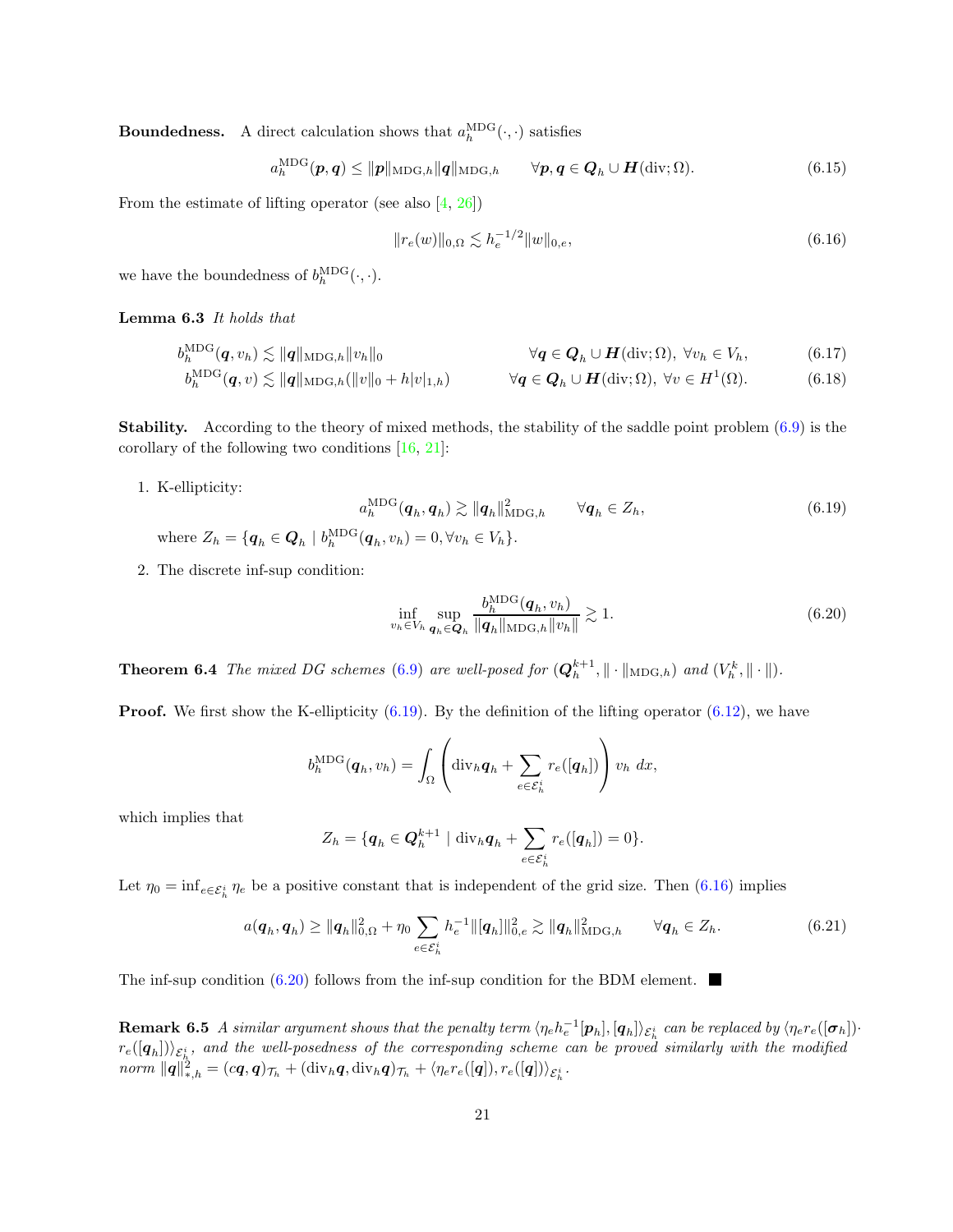**Lemma 6.6** Assume that the solution  $(q, u) \in H(\text{div}; \Omega) \times H^1(\Omega)$ . Then we have

$$
\begin{cases}\na_h^{\text{MDG}}(\boldsymbol{p} - \boldsymbol{p}_h, \boldsymbol{q}_h) + b_h^{\text{MDG}}(\boldsymbol{q}_h, u - u_h) = 0 & \forall \boldsymbol{q}_h \in \boldsymbol{Q}_h, \\
b_h^{\text{MDG}}(\boldsymbol{p} - \boldsymbol{p}_h, v_h) = 0 & \forall v_h \in V_h.\n\end{cases} \tag{6.22}
$$

By combining Lemma [6.6](#page-20-3) and the well-posedness of the mixed DG formulation [\(6.9\)](#page-19-0), we have the following a priori error estimates.

**Theorem 6.7** Let  $(p_h, u_h) \in \mathbb{Q}_h^{k+1} \times V_h^k$  be the solution for the mixed DG formulation [\(6.9\)](#page-19-0), and  $(p, u) \in$  $H(\text{div};\Omega) \times H^1(\Omega)$  be the solution for [\(1.3\)](#page-1-2). Then we have

$$
\|\boldsymbol{p} - \boldsymbol{p}_h\|_{\text{MDG},h} + \|u - u_h\| \lesssim \inf_{\boldsymbol{p}_h \in \mathbf{Q}_h^{k+1}} \|\boldsymbol{p} - \boldsymbol{p}_h\|_{\text{MDG},h} + \inf_{v_h \in V_h^k} (\|u - v_h\|_0 + h|u - v_h|_{1,h}).\tag{6.23}
$$

Using the Scott-Zhang interpolation [\[99\]](#page-37-17), we have the following theorem.

**Theorem 6.8** Let  $(p_h, u_h) \in \mathbb{Q}_h^{k+1} \times V_h^k$  be the solution of the mixed DG formulation [\(6.9\)](#page-19-0). Assume that the solution of [\(1.3\)](#page-1-2) satisfies  $(p, u) \in H^{k+2}(\Omega) \times H^{k+1}(\Omega)$ . Then we have

<span id="page-21-1"></span>
$$
\|\mathbf{p} - \mathbf{p}_h\|_{\text{MDG},h} + \|u - u_h\|_0 \lesssim h^{k+1}(|\mathbf{p}|_{k+2} + |u|_{k+1}).\tag{6.24}
$$

**Remark 6.9**  $Q_h$  can be chosen as a discontinuous RT finite element, i.e.,  $Q_h = Q_h^{k,RT}$ , and the corresponding well-posedness and error estimates can also be obtained similarly.

Remark 6.10 The mixed DG method for linear elasticity and the proof of the well-posedness can also be provided due to the stability analysis in  $\left[117\right]$ , which shows that optimal convergence rates are achieved for both stress and displacement variables.

Numerical examples of mixed DG methods We next illustrate the performance of mixed DG methods for the Poisson problem in 2D. The problem is computed on the unit square  $\Omega = [0, 1]^2$  with a homogeneous boundary condition that  $u = 0$  on  $\partial\Omega$ . The coefficient matrix  $\alpha = I_2$ , where  $I_2 \in \mathbb{R}^{2 \times 2}$  is the identity matrix. The exact solution satisfies

<span id="page-21-2"></span>
$$
u = \sin(2\pi x)\sin(\pi y) \quad \text{and} \quad \mathbf{p} = \begin{pmatrix} 2\pi \cos(2\pi x)\sin(\pi y) \\ \pi \sin(2\pi x)\cos(\pi y) \end{pmatrix}.
$$
 (6.25)

The exact load function f can be analytically derived for the given  $u$ . Non-nested, quasi-uniform unstructured grids with different grid sizes are used in the computation. The parameter  $\eta_e$  is set to be 1. For the unstructured grid, we define  $h = N_{ele}^{-1/d}$ , where  $N_{ele}$  is the number of elements. From Table [6.2,](#page-22-0) the optimal convergence can be observed. Moreover, we observe that the  $L^2$  error of  $p$  is of order  $k+2$ , which is one order higher than the error estimate [\(6.24\)](#page-21-1).

## <span id="page-21-0"></span>7 Relationship between different methods

In this section, we shall discuss the relationship between different methods.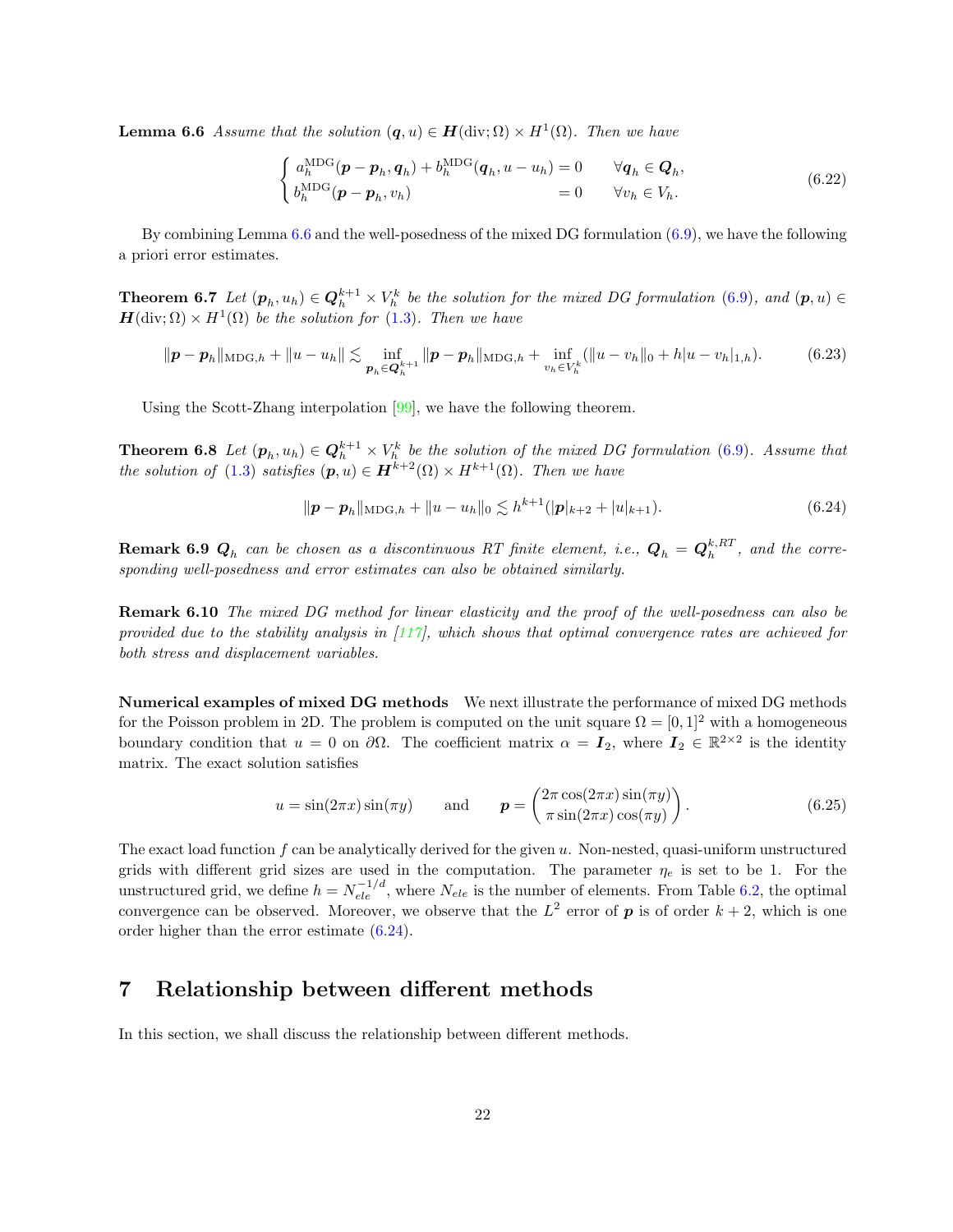<span id="page-22-0"></span>

| $N_{ele}$                                                                           | $  u-u_h  _{0,\Omega}$ | $h^n$ | $  \boldsymbol{p}-\boldsymbol{p}_h  _{0,\Omega}$ | $h^n$ | $\ \text{\rm div}_h(\bm p-\bm p_h)\ _{0,\Omega}$ | $h^n$ |  |  |  |
|-------------------------------------------------------------------------------------|------------------------|-------|--------------------------------------------------|-------|--------------------------------------------------|-------|--|--|--|
| 220                                                                                 | 0.0772588              |       | 0.111405                                         |       | 3.79529                                          |       |  |  |  |
| 976                                                                                 | 0.0369387              | 0.99  | 0.0255594                                        | 1.98  | 1.82077                                          | 0.99  |  |  |  |
| 4054                                                                                | 0.0180824              | 1.00  | 0.006156                                         | 2.00  | 0.89211                                          | 1.00  |  |  |  |
| (b) Poisson problem: $\mathcal{P}_2^{-1} - \mathcal{P}_1^{-1}$ , unstructured grids |                        |       |                                                  |       |                                                  |       |  |  |  |
| $N_{ele}$                                                                           | $  u-u_h  _{0,\Omega}$ | $h^n$ | $\ \boldsymbol{p}-\boldsymbol{p}_h\ _{0,\Omega}$ | $h^n$ | $\ \text{\rm div}_h(\bm p-\bm p_h)\ _{0,\Omega}$ | $h^n$ |  |  |  |
| 220                                                                                 | 0.0066776              |       | 0.00557092                                       |       | 0.332017                                         |       |  |  |  |

(a) Poisson problem:  $\mathcal{P}_1^{-1} - \mathcal{P}_0^{-1}$ , unstructured grids

4054 0.000357469 1.98 6.98718e-05 2.98 0.0177161 1.98 (c) Poisson problem:  $\mathcal{P}_3^{-1} - \mathcal{P}_2^{-1}$ , unstructured grids

976 0.00146501 2.04 0.000581936 3.03 0.0726511 2.04

| $N_{ele}$ | $  u-u_h  _{0,\Omega}$ | $h^n$ | $  \boldsymbol{p}-\boldsymbol{p}_h  _{0,\Omega}$ | $h^n$ | $\ \text{div}_h(\bm{p}-\bm{p}_h)\ _{0,\Omega}$ | $h^n$                    |
|-----------|------------------------|-------|--------------------------------------------------|-------|------------------------------------------------|--------------------------|
| 220       | 0.000389143            |       | 0.00022748                                       |       | 0.0193726                                      | $\overline{\phantom{a}}$ |
| 976       | 4.20827e-05            | 2.99  | 1.16707e-05                                      | 3.99  | 0.00209091                                     | 2.99                     |
| 4054      | $4.95135e-06$          | 3.01  | 6.79925e-07                                      | 3.99  | 0.000245922                                    | 3.01                     |

Table 6.2: Poisson problem: the convergence order on 2D non-nested unstructured grids

### 7.1 From stabilized hybrid methods to the LDG methods

Let us show that the stabilized hybrid mixed methods can deduce the LDG scheme if we set  $\hat{u}_h = \{u_h\} + \beta \cdot$  $\llbracket u_h \rrbracket$  and  $\hat{v}_h = \{v_h\} + \beta \cdot \llbracket v_h \rrbracket$ . First, we can see that the first equation for the stabilized hybrid mixed (HDG) methods  $(1.14)$  is equivalent to  $(6.1a)$  formally. Further, the left hand of the second equation of  $(1.14)$  is

$$
-(\text{div}\mathbf{p}_h, v_h)\tau_h + \langle \mathbf{p}_h \cdot \mathbf{n}, \hat{v}_h \rangle_{\partial \mathcal{T}_h} - \langle \tau(u_h - \hat{u}_h), v_h - \hat{v}_h \rangle_{\partial \mathcal{T}_h}
$$
  
\n
$$
= (\mathbf{p}_h, \nabla v_h)\tau_h + \langle \mathbf{p}_h \cdot \mathbf{n}, \hat{v}_h - v_h \rangle_{\partial \mathcal{T}_h} - \langle \tau(u_h - \hat{u}_h), v_h - \hat{v}_h \rangle_{\partial \mathcal{T}_h}
$$
  
\n
$$
= (\mathbf{p}_h, \nabla v_h)\tau_h + \langle \{\mathbf{p}_h\}, [\hat{v}_h - v_h] \rangle_{\mathcal{E}_h} + \langle [\mathbf{p}_h], {\hat{v}_h - v_h} \rangle_{\mathcal{E}_h^i}
$$
 (by (2.3))  
\n
$$
-2\langle \tau\{u_h - \hat{u}_h\}, \{v_h - \hat{v}_h\} \rangle_{\mathcal{E}_h} - \frac{1}{2}\langle \tau[u_h - \hat{u}_h]], [v_h - \hat{v}_h] \rangle_{\mathcal{E}_h}
$$
  
\n
$$
= (\mathbf{p}_h, \nabla v_h)\tau_h - \langle \{\mathbf{p}_h\}, [v_h] \rangle_{\mathcal{E}_h} + \langle [\mathbf{p}_h], \boldsymbol{\beta} \cdot [v_h] \rangle_{\mathcal{E}_h} - 2\langle \tau \boldsymbol{\beta} \cdot [u_h], \boldsymbol{\beta} \cdot [v_h] \rangle_{\mathcal{E}_h} - \frac{1}{2}\langle \tau[u_h], [v_h] \rangle_{\mathcal{E}_h}
$$
  
\n
$$
= (\mathbf{p}_h, \nabla v_h)\tau_h - \langle \{\mathbf{p}_h\} - \boldsymbol{\beta}[\mathbf{p}_h] + \frac{1}{2}\tau(1 + 4|\boldsymbol{\beta} \cdot \mathbf{n}_e|^2)[[u_h], [v_h] \rangle_{\mathcal{E}_h},
$$
 (7.1)

which is same as  $(6.6)$  under  $\hat{\boldsymbol{p}}_h = {\{\boldsymbol{p}_h\}} - \beta[\boldsymbol{p}_h] + \frac{1}{2}\tau(1+4|\boldsymbol{\beta}\cdot\boldsymbol{n}_e|^2)[u_h]$ . This is exactly the definition of the numerical trace  $\hat{\boldsymbol{p}}_h$  of the primal LDG methods (see the LDG methods in Table [6.1\)](#page-18-0) when  $\tau = \mathcal{O}(h^{-1})$ . Therefore, primal LDG methods can be formally deduced from stabilized hybrid mixed (HDG) methods when choosing the space

<span id="page-22-1"></span>
$$
\widetilde{V}_h = \{ (v_h, \hat{v}_h) : v_h \in V_h, \hat{v}_h = \{ v_h \} + \beta \cdot [v_h] \}.
$$
\n(7.2)

On the other hand, when considering the DG scheme  $(6.1)$  with  $\hat{\boldsymbol{p}}_h = {\{\boldsymbol{p}_h\}} + \eta_e h_e^{-1} [\![u_h]\!]$ , we obtain the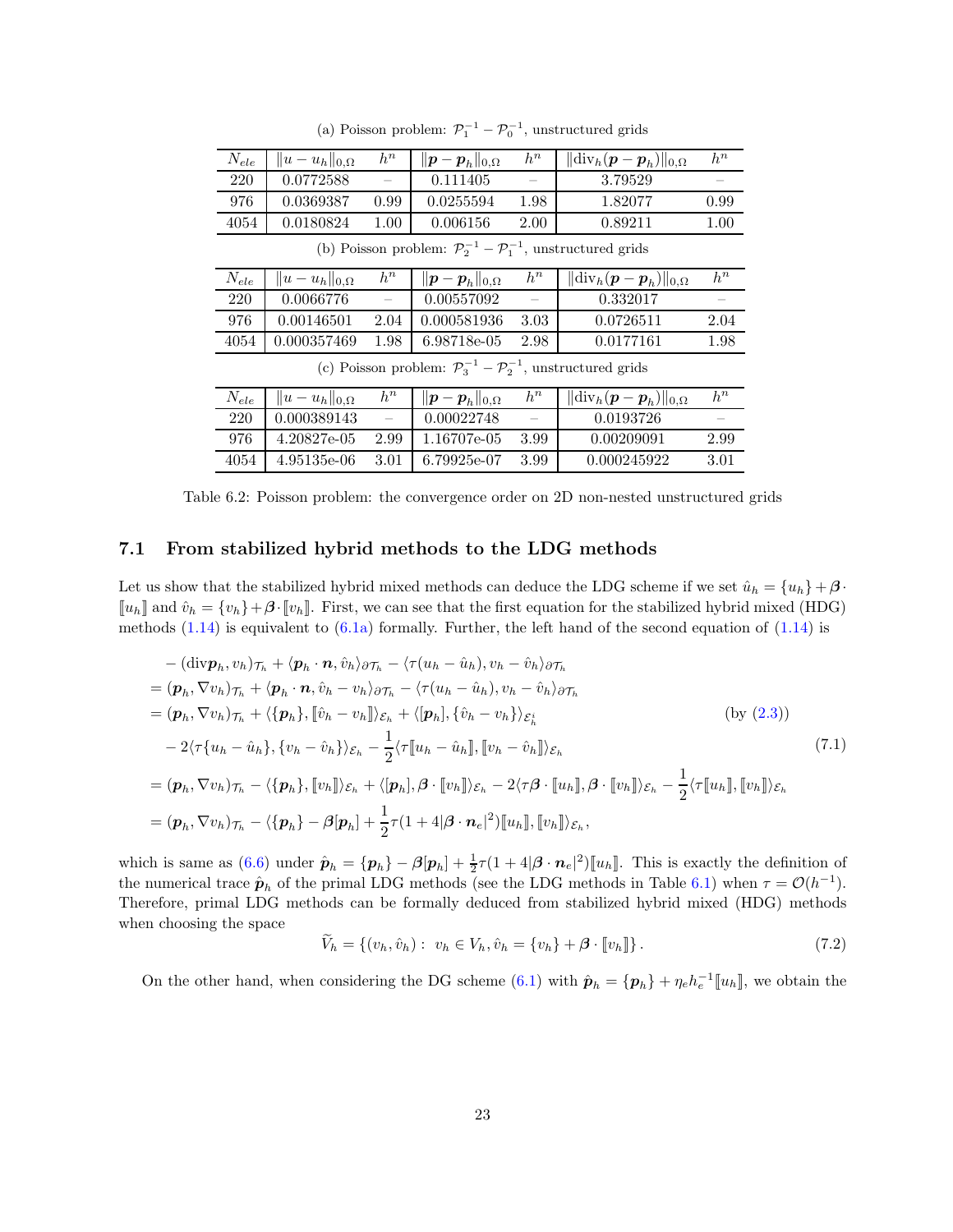following from [\(7.1\)](#page-22-1) that

$$
\begin{split}\n(\nabla_{\mathrm{dg}}^* \tilde{\boldsymbol{p}}_h, v_h) &= (\boldsymbol{p}_h, \nabla v_h)_{\mathcal{T}_h} - \langle v_h, \hat{\boldsymbol{p}}_h \cdot \boldsymbol{n} \rangle_{\partial \mathcal{T}_h} \\
&= (\boldsymbol{p}_h, \nabla v_h)_{\mathcal{T}_h} - \langle \{\boldsymbol{p}_h\} + \eta_e h_e^{-1} [\![u_h]\!], [\![v_h]\!] \rangle_{\mathcal{E}_h} \\
&= -(\text{div} \boldsymbol{p}_h, v_h)_{\mathcal{T}_h} + \langle \boldsymbol{p}_h \cdot \boldsymbol{n}, \{v_h\} \rangle_{\partial \mathcal{T}_h} - \sum_{K \in \mathcal{T}_h} 2\eta_e h_e^{-1} \langle u_h - \{u_h\}, v_h - \{v_h\} \rangle_{\partial K} \\
&= -(\text{div}_{\mathrm{dg}} \boldsymbol{p}_h, (v_h, \{v_h\})) - \sum_{K \in \mathcal{T}_h} 2\eta_e h_e^{-1} \langle u_h - \{u_h\}, v_h - \{v_h\} \rangle_{\partial K}.\n\end{split}
$$

Hence, the (simplified) primal LDG will formally return to the stabilized hybrid mixed methods [\(1.14\)](#page-4-1) by replacing  $\{u_h\}$  and  $\{v_h\}$  with the new trial variable  $\hat{u}_h$  and test variable  $\hat{v}_h$ , respectively. In the same way, it is readily seen that mixed LDG methods [\(6.8\)](#page-19-2) can be formally deduced from stabilized hybrid primal (WG) methods  $(1.10)$  if the space is specified as

$$
\widetilde{\boldsymbol{Q}}_h = \{(\boldsymbol{q}_h, \hat{\boldsymbol{q}}_h): \ \boldsymbol{q}_h \in \boldsymbol{Q}_h, \hat{\boldsymbol{q}}_h = \{\boldsymbol{q}_h\}\}.
$$
\n(7.3)

<span id="page-23-0"></span>.

And the mixed LDG methods [\(6.8\)](#page-19-2) can also formally return to the WG methods [\(1.10\)](#page-2-2) by replacing  $\{p_h\}$ and  $\{q_h\}$  with the new trial variable  $\hat{p}_h$  and test variable  $\hat{q}_h$ , respectively.

Remark 7.1 In order to derive the other DG schemes in a similar fashion, we need to introduce another stabilization to the hybrid method. For instance, instead of  $S_u^{\tau}$ , we can introduce another non-symmetric stabilization term in the stabilized hybrid primal methods [\(1.15\)](#page-4-3), i.e.,

$$
\langle \tau(\{r_e(u_h\boldsymbol{n})\}\cdot\boldsymbol{n}-\hat{u}_h),v_h-\hat{v}_h\rangle_{\partial\mathcal{T}_h}.
$$

In light of [\(7.1\)](#page-22-1), when choosing the special space with  $\beta = 0$ , we obtain

$$
-(\text{div}\mathbf{p}_h, v_h)\tau_h + \langle \mathbf{p}_h \cdot \mathbf{n}, \hat{v}_h \rangle_{\partial \mathcal{T}_h} - \langle \tau(\{r_e(u_h \mathbf{n})\} \cdot \mathbf{n} - \hat{u}_h), v_h - \hat{v}_h \rangle_{\partial \mathcal{T}_h}
$$
  
=  $(\mathbf{p}_h, \nabla v_h)\tau_h + \langle \{\mathbf{p}_h\}, [\hat{v}_h - v_h] \rangle_{\mathcal{E}_h} + \langle [\mathbf{p}_h], {\hat{v}_h - v_h} \rangle_{\mathcal{E}_h^i} - \frac{1}{2} \langle \tau[[r_e(u_h \mathbf{n}_e) \cdot \mathbf{n}_e - \hat{u}_h]], [[v_h - \hat{v}_h]] \rangle_{\mathcal{E}_h}$  (7.4)  
=  $(\mathbf{p}_h, \nabla v_h)\tau_h - \langle \{\mathbf{p}_h\} + \frac{1}{2} \tau\{r_e([\![u_h]\!])\}, [\![v_h]\!])_{\mathcal{E}_h}$ ,

which gives rise to the  $\hat{\bm{p}}_h$  by Brezzi et al. [\[25\]](#page-32-7) when  $\tau = \mathcal{O}(1)$  (see the DG Method of Brezzi et. al. in Table [6.1\)](#page-18-0). Similarly, the following non-symmetric stabilization term can be adopted for  $(1.11)$  in place of  $S_p^n$ 

$$
\langle \eta\left( \{r_{e}(\boldsymbol{p}_h)\} - \hat{\boldsymbol{p}}_h \right) \cdot \boldsymbol{n}, (\boldsymbol{q}_h - \hat{\boldsymbol{q}}_h) \cdot \boldsymbol{n} \rangle_{\partial \mathcal{T}_h}
$$

Then the mixed DG method of Brezzi et. al (see Remark [6.2\)](#page-19-3) can be derived when  $\eta = \mathcal{O}(1)$ .

### 7.2 Mixed methods as the limiting case of WG methods

For a given mesh, we will now try to prove the convergence of WG methods [\(1.10\)](#page-2-2) to mixed methods [\(1.12\)](#page-2-5) when  $\rho \to 0$ , where the stabilization parameter is set as  $\eta = \rho^{-1} h_K^{-1}$ .

Consider the  $H(\text{div})$  conforming subspace  $Q_h^c := Q_h \cap H(\text{div}, \Omega) \subset Q_h$ , the mixed methods [\(1.12\)](#page-2-5) in variational form are written as: Find  $(\mathbf{p}_h^c, u_h^c) \in \mathbf{Q}_h^c \times V_h$  such that

$$
\begin{cases}\n(c\boldsymbol{p}_h^c, \boldsymbol{q}_h^c)_{\mathcal{T}_h} - (u_h^c, \text{div}\boldsymbol{q}_h^c)_{\mathcal{T}_h} = (g_1, \boldsymbol{q}_h^c)_{\mathcal{T}_h} & \forall \boldsymbol{q}_h^c \in \boldsymbol{Q}_h^c, \\
(\text{div}\boldsymbol{p}_h^c, v_h)_{\mathcal{T}_h} = (f, v_h)_{\mathcal{T}_h} + \langle g_2, v_h \rangle_{\partial \mathcal{T}_h} & \forall v_h \in V_h,\n\end{cases}
$$
\n(7.5)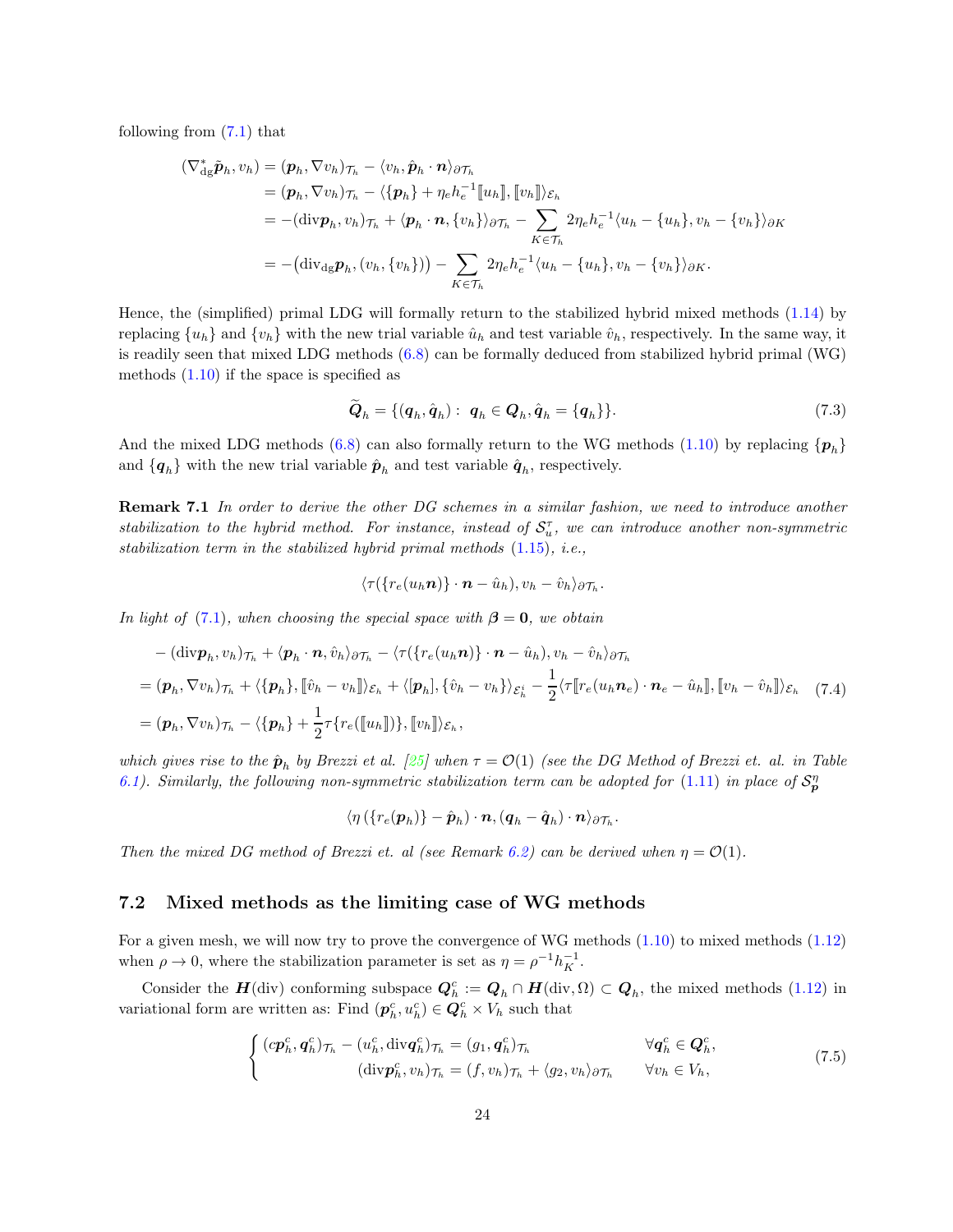where  $g_1 = 0$  and  $g_2 = 0$  when applied to the Poisson equation [\(1.3\)](#page-1-2). Then, by  $V_h \subset \text{div} \mathbf{Q}_h^c \subset \text{div}_h \mathbf{Q}_h \subset V_h$ , the well-posedness of the mixed methods (cf.  $[21, 11]$  $[21, 11]$ ) implies that

<span id="page-24-5"></span>
$$
\|\boldsymbol{p}_h^c\|_{\boldsymbol{H}(\text{div})} + \|v_h^c\| \le C_M \left( \|f\| + \sup_{\boldsymbol{q}_h^c \in \boldsymbol{Q}_h^c} \frac{(g_1, \boldsymbol{q}_h^c)_{\mathcal{T}_h}}{\|\boldsymbol{q}_h^c\|_{\boldsymbol{H}(\text{div})}} + \sup_{\boldsymbol{v}_h \in V_h} \frac{\langle g_2, v_h \rangle_{\partial \mathcal{T}_h}}{\|v_h\|} \right). \tag{7.6}
$$

Recall that the spaces defined on  $\mathcal{E}_h$  (see [\(2.6\)](#page-8-3)) of WG methods are given by

$$
\widehat{\bm{Q}}_h = \{\hat{\bm{p}}_h : \hat{\bm{p}}_h|_e \in \widehat{Q}(e)\bm{n}_e, \forall e \in \mathcal{E}_h\}, \qquad \widehat{Q}_h = \{\hat{p}_h : \hat{p}_h|_e, e \in \widehat{Q}(e), \forall e \in \mathcal{E}_h\}.
$$

<span id="page-24-0"></span>We make the following assumption on the finite element spaces of WG methods.

**Assumption 7.2** Assume that the spaces  $Q_h$ ,  $Q_h$  and  $V_h$  satisfy

- 1. div $h\mathbf{Q}_h = V_h$ ;
- 2.  ${Q_h}$  $\|e \subset \widehat{Q}(e), \ \forall e \in \mathcal{E}_h;$
- 3. There exists a constant  $C_M^I$  independent of h, such that for any  $p_h \in Q_h$ ,

<span id="page-24-3"></span>
$$
\inf_{\mathbf{p}_h^I \in \mathbf{Q}_h^c} (\|\mathbf{p}_h^I - \mathbf{p}_h\| + \|div_h(\mathbf{p}_h^I - \mathbf{p}_h)\|) \le C_M^I \sum_{e \in \mathcal{E}_h^i} h_e^{-1/2} \|[p_h]\|_{0,e},\tag{7.7}
$$

where  $\mathbf{Q}_h^c = \mathbf{Q}_h \cap \mathbf{H}(\text{div}; \Omega)$ .

<span id="page-24-2"></span>We note that the first assumption in Assumption [7.2](#page-24-0) ensures well-posedness of the mixed methods [\(7.5\)](#page-23-0). Several examples are given below.

<span id="page-24-1"></span>**Example 7.3** Raviart-Thomas type:  $Q_h = Q_h^{k, RT}, \hat{Q}(e) = P_k(e), V_h = V_h^k$ , for  $k \ge 0$ .

**Example 7.4** Brezzi-Douglas-Marini type:  $Q_h = Q_h^{k+1}$ ,  $\hat{Q}(e) = \mathcal{P}_{k+1}(e)$ ,  $V_h = V_h^k$ , for  $k \geq 0$ .

Lemma 7.5 If we choose the spaces as in Example [7.4](#page-24-1) or Example [7.3,](#page-24-2) then Assumption [7.2](#page-24-0) holds.

Proof. We only sketch the proof of  $(7.7)$  in Assumption [7.2.](#page-24-0) Denote the set of degrees of freedom of RT or BDM element by D, see [\[21,](#page-32-5) [11\]](#page-31-0). We then define  $p<sub>h</sub><sup>I</sup>$  as

$$
d(\boldsymbol{p}_h^I) = \frac{1}{|\mathcal{T}_d|} \sum_{K \in \mathcal{T}_d} d(\boldsymbol{p}_h|_T) \qquad \forall d \in D,
$$

where  $\mathcal{T}_d$  denotes the set of elements that share the degrees of freedom d and  $|\mathcal{T}_d|$  denotes the cardinality of this set. By the standard scaling argument,

<span id="page-24-4"></span>
$$
\sum_{K\in\mathcal{T}_h}\|\bm{p}_h^I-\bm{p}_h\|\lesssim \sum_{e\in\mathcal{E}_h^i}h_e^{1/2}\|[\bm{p}_h]\|_{0,e}.
$$

Then  $(7.7)$  follows from the inverse inequality.

We rewrite the WG methods  $(1.10)$  in the variational form as: Find  $(\boldsymbol{p}_h^{\eta}, u_h^{\eta}, \hat{\boldsymbol{p}}_h^{\eta}) \in \boldsymbol{Q}_h \times V_h \times \widehat{\boldsymbol{Q}}_h$  such that for any  $(q_h, v_h, \hat{q}_h) \in \mathbf{Q}_h \times V_h \times \mathbf{Q}_h$ 

<span id="page-24-6"></span>
$$
\begin{cases}\n\left(c\mathbf{p}_{h}^{\eta},\mathbf{q}_{h}\right)_{\mathcal{T}_{h}} + \rho^{-1}\langle h^{-1}(\mathbf{p}_{h}^{\eta} - \hat{\mathbf{p}}_{h})\cdot\mathbf{n},\left(\mathbf{q}_{h} - \hat{\mathbf{q}}_{h}\right)\cdot\mathbf{n}\rangle_{\partial\mathcal{T}_{h}} + \left(\nabla u_{h}, q_{h}\right)_{\mathcal{T}_{h}} - \langle u_{h}, \hat{\mathbf{q}}_{h}\cdot\mathbf{n}\rangle_{\partial\mathcal{T}_{h}} = 0, \\
-\left(\mathbf{p}_{h}^{\eta}, \nabla v_{h}\right)_{\partial\mathcal{T}_{h}} + \langle\hat{\mathbf{p}}_{h}^{\eta}\cdot\mathbf{n}, v_{h}\rangle_{\partial\mathcal{T}_{h}} = (f, v_{h}).\n\end{cases} (7.8)
$$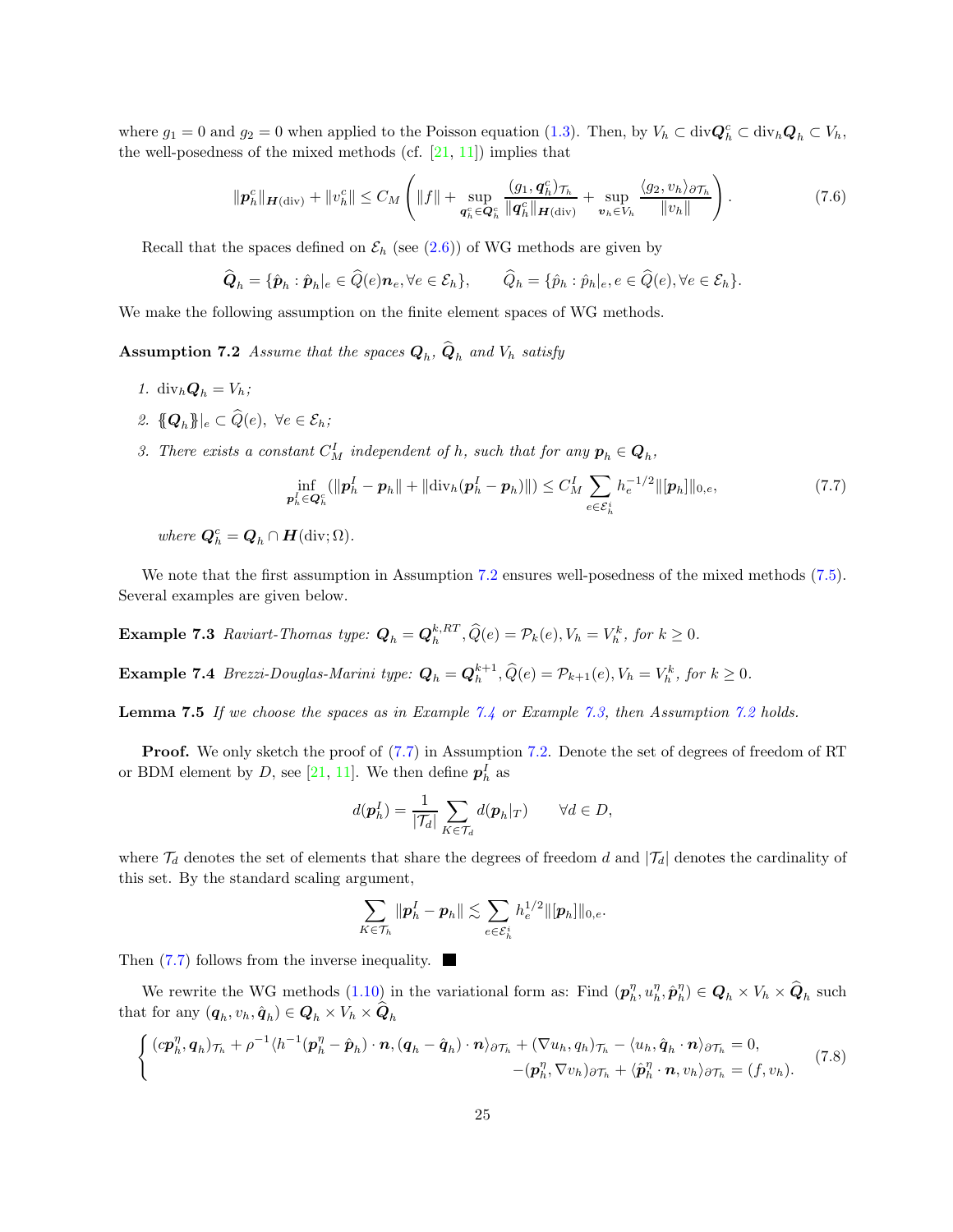Theorem 7.6 Under the Assumption [7.2,](#page-24-0) WG methods [\(1.10\)](#page-2-2) converge to the mixed methods [\(1.12\)](#page-2-5) as  $\rho \rightarrow 0$  with  $\eta = \rho^{-1} h_K^{-1}$ . More precisely, we have

$$
\|\mathbf{p}_h^{\eta} - \mathbf{p}_h^c\|_{\mathbf{H}_h(\text{div})} + \|u_h^{\eta} - u_h^c\| \le C_{w,3} \rho^{1/2} \|f\|,
$$
\n(7.9)

where  $C_{w,3}$  is independent of both mesh size h and  $\rho$ .

**Proof.** From the assumption  ${[Q_h]}_e \subset \hat{Q}(e)$ , by taking  $q_h = q_h^c$  and  $\hat{q}_h|_e = (q_h^c \cdot n_e) n_e$  in [\(7.8\)](#page-24-4) and integrating by parts, we see that  $(\boldsymbol{p}_h^{\eta}, u_h^{\eta})$  satisfies

<span id="page-25-0"></span>
$$
(c\boldsymbol{p}_h^{\eta}, \boldsymbol{q}_h^c)_{\mathcal{T}_h} - (u_h^{\eta}, \text{div}\boldsymbol{q}_h^c)_{\mathcal{T}_h} = 0 \qquad \forall \boldsymbol{q}_h^c \in \boldsymbol{Q}_h^c.
$$

Subtracting  $(7.5)$  from  $(7.10)$  and the second equation of  $(7.8)$ , we have

$$
\begin{cases}\n(c(\mathbf{p}_h^{\eta} - \mathbf{p}_h^c), \mathbf{q}_h^c)_{\mathcal{T}_h} - (u_h^{\eta} - u_h^c, \text{div}\mathbf{q}_h^c)_{\mathcal{T}_h} = 0 & \forall \mathbf{q}_h^c \in \mathbf{Q}_h^c, \\
(\text{div}(\mathbf{p}_h^{\eta} - \mathbf{p}_h^c), v_h)_{\mathcal{T}_h} = \langle (\mathbf{p}_h^{\eta} - \hat{\mathbf{p}}_h^{\eta}) \cdot \mathbf{n}, v_h \rangle_{\partial \mathcal{T}_h} & \forall v_h \in V_h.\n\end{cases} (7.11)
$$

Noting that  $p_h^{\eta} \notin Q_h^c$ , we have that, for any  $p_h^I \in Q_h^c$ ,

$$
\begin{cases}\n(c(\mathbf{p}_h^I - \mathbf{p}_h^c), \mathbf{q}_h^c)_{\mathcal{T}_h} - (u_h^{\eta} - u_h^c, \text{div}\mathbf{q}_h^c)_{\mathcal{T}_h} = (c(\mathbf{p}_h^I - \mathbf{p}_h^{\eta}), \mathbf{q}_h^c)_{\mathcal{T}_h} & \forall \mathbf{q}_h^c \in \mathbf{Q}_h^c, \\
(\text{div}(\mathbf{p}_h^I - \mathbf{p}_h^c), v_h)_{\mathcal{T}_h} = \langle (\mathbf{p}_h^{\eta} - \hat{\mathbf{p}}_h^{\eta}) \cdot \mathbf{n}, v_h \rangle_{\partial \mathcal{T}_h} + (\text{div}(\mathbf{p}_h^I - \mathbf{p}_h^{\eta}), v_h)_{\mathcal{T}_h} & \forall v_h \in V_h. \\
(7.12)\n\end{cases}
$$

Because  $(\boldsymbol{p}_h^I - \boldsymbol{p}_h^c) \in \boldsymbol{Q}_h^c$ ,  $(u_h^{\eta} - u_h^c) \in V_h$ , by the well-posedness of the mixed methods [\(7.6\)](#page-24-5), trace inequality, inverse inequality and Cauchy inequality, we have

$$
\begin{aligned} &\|\boldsymbol{p}_h^I - \boldsymbol{p}_h^c\|_{\boldsymbol{H}(\mathrm{div})} + \|u_h^\eta - u_h^c\| \\ &\leq C_M\left(\sup_{\boldsymbol{q}_h^c \in \mathcal{Q}_h^c} \frac{(c(\boldsymbol{p}_h^I - \boldsymbol{p}_h^\eta), \boldsymbol{q}_h^c)_{\mathcal{T}_h}}{\|\boldsymbol{q}_h^c\|_{\boldsymbol{H}(\mathrm{div})}} + \sup_{v_h \in V_h} \frac{\langle (\boldsymbol{p}_h^\eta - \hat{\boldsymbol{p}}_h^\eta) \cdot \boldsymbol{n}, v_h \rangle_{\partial \mathcal{T}_h} + (\mathrm{div}(\boldsymbol{p}_h^I - \boldsymbol{p}_h^\eta), v_h)_{\mathcal{T}_h}}{\|v_h\|} \right) \\ &\lesssim \|\boldsymbol{p}_h^I - \boldsymbol{p}_h^\eta\| + \|\mathrm{div}_h(\boldsymbol{p}_h^I - \boldsymbol{p}_h^\eta)\| + \langle h^{-1}(\boldsymbol{p}_h^\eta - \hat{\boldsymbol{p}}_h^\eta) \cdot \boldsymbol{n}, (\boldsymbol{p}_h^\eta - \hat{\boldsymbol{p}}_h^\eta) \cdot \boldsymbol{n}\rangle_{\partial \mathcal{T}_h}^{1/2}.\end{aligned}
$$

Hence, by Assumption [7.2](#page-24-0) and inverse inequality, we have

$$
\|\boldsymbol{p}_h^{\eta} - \boldsymbol{p}_h^c\|_{\boldsymbol{H}(\mathrm{div})} + \|u_h^{\eta} - u_h^c\| \lesssim \langle h^{-1}(\boldsymbol{p}_h^{\eta} - \hat{\boldsymbol{p}}_h^{\eta}) \cdot \boldsymbol{n}, (\boldsymbol{p}_h^{\eta} - \hat{\boldsymbol{p}}_h^{\eta}) \cdot \boldsymbol{n} \rangle_{\partial \mathcal{T}_h}^{1/2} + \inf_{\boldsymbol{p}_h^I \in \mathcal{Q}_h^c} \left( \|\boldsymbol{p}_h^I - \boldsymbol{p}_h^{\eta}\| + \|\mathrm{div}_h(\boldsymbol{p}_h^I - \boldsymbol{p}_h^{\eta})\|\right) \\ \lesssim \langle h^{-1}(\boldsymbol{p}_h^{\eta} - \hat{\boldsymbol{p}}_h^{\eta}) \cdot \boldsymbol{n}, (\boldsymbol{p}_h^{\eta} - \hat{\boldsymbol{p}}_h^{\eta}) \cdot \boldsymbol{n} \rangle_{\partial \mathcal{T}_h}^{1/2} + \sum_{e \in \mathcal{E}_h^i} h_e^{-1/2} \|\,[\boldsymbol{p}_h^{\eta}]\|_{0,e}.
$$

From the fact that

I

$$
\langle (\boldsymbol{p}_h^{\eta} - \hat{\boldsymbol{p}}_h^{\eta}) \cdot \boldsymbol{n}, (\boldsymbol{p}_h^{\eta} - \hat{\boldsymbol{p}}_h^{\eta}) \cdot \boldsymbol{n} \rangle_{\partial \mathcal{T}_h} = 2 \langle \{\!\{\boldsymbol{p}_h^{\eta} - \hat{\boldsymbol{p}}_h^{\eta}\}\!\}, \{\!\{\boldsymbol{p}_h^{\eta} - \hat{\boldsymbol{p}}_h^{\eta}\}\!\}\rangle_{\mathcal{E}_h} + \frac{1}{2} \langle [\boldsymbol{p}_h^{\eta}], [\boldsymbol{p}_h^{\eta}]\rangle_{\mathcal{E}_h},
$$

we obtain

$$
\begin{aligned}\n\|\boldsymbol{p}_h^{\eta} - \boldsymbol{p}_h^c\|_{\boldsymbol{H}(\mathrm{div})} + \|u_h^{\eta} - u_h^c\| &\leq \langle h^{-1}(\boldsymbol{p}_h^{\eta} - \hat{\boldsymbol{p}}_h^{\eta}) \cdot \boldsymbol{n}, (\boldsymbol{p}_h^{\eta} - \hat{\boldsymbol{p}}_h^{\eta}) \cdot \boldsymbol{n} \rangle_{\partial \mathcal{T}_h}^{1/2} + \sum_{e \in \mathcal{E}_h^i} h_e^{-1/2} \|[\boldsymbol{p}_h^{\eta}]\|_{0,e} \\
&\leq \langle h^{-1}(\boldsymbol{p}_h^{\eta} - \hat{\boldsymbol{p}}_h^{\eta}) \cdot \boldsymbol{n}, (\boldsymbol{p}_h^{\eta} - \hat{\boldsymbol{p}}_h^{\eta}) \cdot \boldsymbol{n} \rangle_{\partial \mathcal{T}_h}^{1/2} \leq \rho^{1/2} \|f\|,\n\end{aligned}
$$

where we used Corollary [4.8](#page-13-2) in the last step. This completes the proof.  $\Box$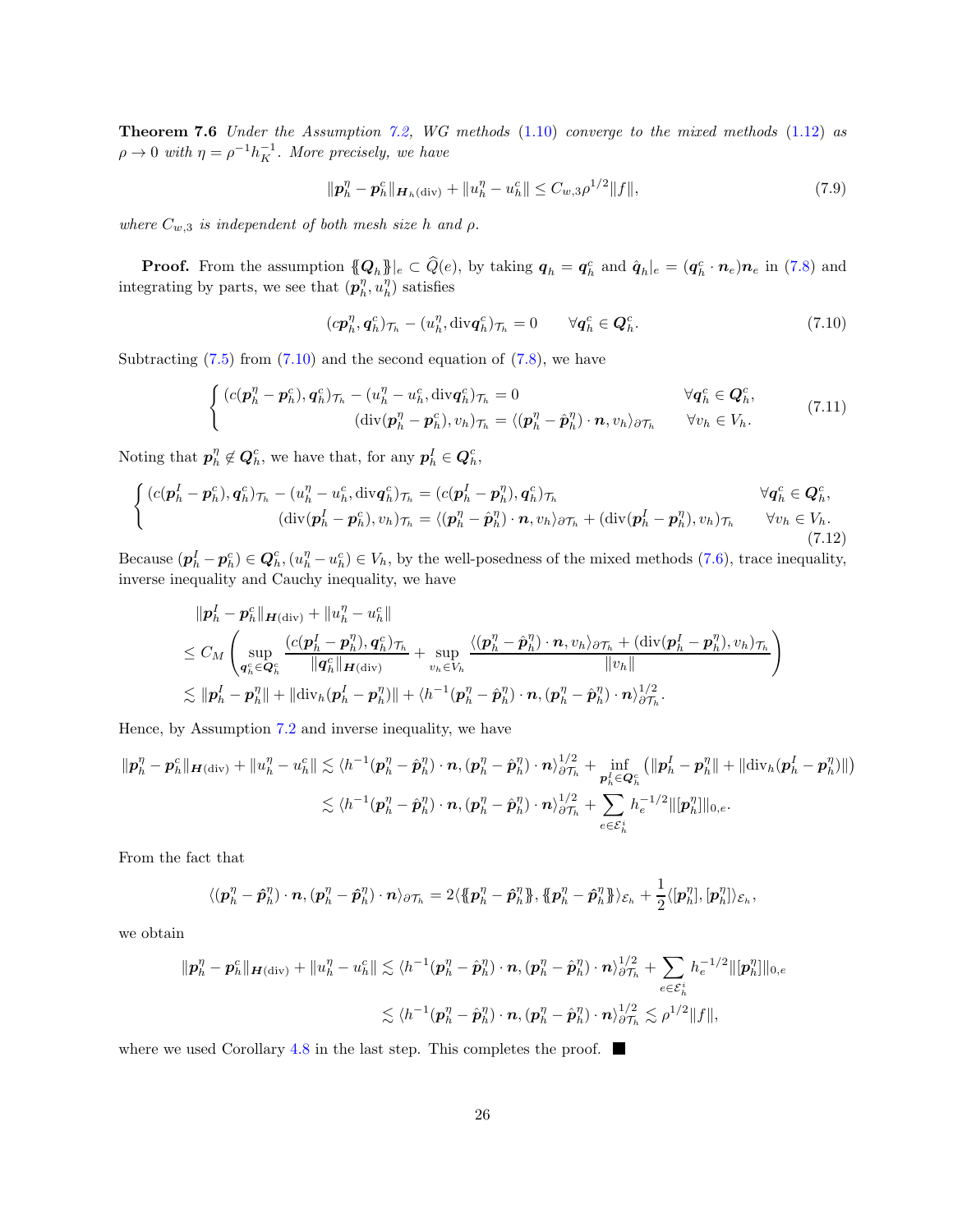<span id="page-26-0"></span>

|     | c, RT<br>$u_{k}$<br>$u_{\iota}$ | $\alpha^{\alpha}$        | $c, \text{KL}$<br>$ p^{\gamma}_h$<br>$\sim$<br>$\vert 0$ | $\rho^{\alpha}$          | $\ \text{div}_h(\boldsymbol{p}_h^{\eta})\ $<br>$\boldsymbol{p}_k$ |                          |
|-----|---------------------------------|--------------------------|----------------------------------------------------------|--------------------------|-------------------------------------------------------------------|--------------------------|
| 4   | 0.003539                        | $\overline{\phantom{a}}$ | 0.025589                                                 | $\overline{\phantom{a}}$ | 0.101364                                                          | $\overline{\phantom{a}}$ |
| '8  | 0.001777                        | 0.99                     | 0.012850                                                 | 0.99                     | 0.050819                                                          | 0.00                     |
| /16 | 0.000890                        | .00.                     | 0.006439                                                 | 00.1                     | 0.025444                                                          | .00.                     |

(a) From WG to RT:  $\eta = \rho^{-1}h^{-1}$ ,  $k = 0$ , uniform grid

(b) From WG to RT:  $\eta = \rho^{-1}h^{-1}$ ,  $k = 1$ , uniform grid

|      | $c$ , $RT$<br>$u_{\iota}$<br>$u_{i}$ | $\alpha$ | c.n.<br>$ \bm{p}_h $<br>$\mathbf{r}$<br>$\vert 0$ | $\alpha$                 | $\mu(\bm{p}^{\eta})$<br>$-p_k^{c,\text{KL}}$<br>$\left\Vert \text{div}_{h}\right\Vert$ | $\alpha$                 |
|------|--------------------------------------|----------|---------------------------------------------------|--------------------------|----------------------------------------------------------------------------------------|--------------------------|
|      | $\,0.0003681\,$                      |          | 0.004955                                          | $\overline{\phantom{a}}$ | 0.102957                                                                               | $\overline{\phantom{a}}$ |
| 8    | 0.0001843                            | .00.     | 0.002482                                          | 00.1                     | 0.051582                                                                               | $1.00\,$                 |
| 1/16 | 0.0000922                            | .00      | $\,0.001242\,$                                    | $1.00\,$                 | 0.025817                                                                               | .00                      |

Table 7.1: Convergence rate from WG to RT mixed methods on 2D uniform grids

Numerical examples on the convergence from WG methods to mixed methods We present some numerical examples to support the theoretical results. We consider the 2D Poisson problem described in [\(6.25\)](#page-21-2). A uniform grid with  $h = 1/4$  is fixed for different  $\rho$ 's with  $\eta = \rho^{-1} h_K^{-1}$ . First, we choose the RT-type discrete spaces in WG methods, see Example [7.3.](#page-24-2) When  $\rho \to 0$ , WG methods do converge to the mixed methods, see Table [7.1.](#page-26-0)

<span id="page-26-1"></span>Next, we choose the BDM-type discrete spaces in WG methods, see Example [7.4.](#page-24-1) When  $\rho \to 0$ , WG methods do converge to BDM, see Table [7.2.](#page-26-1) Further, we observe the first-order convergence on  $\rho$  in both Table [7.1](#page-26-0) and Table [7.2,](#page-26-1) which is 1/2-order higher than our theoretical finding in Theorem [7.6.](#page-24-6)

| $\rho$                                                                | $c, \text{BDM}$<br>$\ u_h^\eta$<br>$-u_{\nu}$                 | $\rho^{\alpha}$ | $\ \boldsymbol{p}_h^{\eta} - \overline{\boldsymbol{p}_h^{c,\textrm{BDM}}}\ $<br>Ħо | $\rho^{\alpha}$ | $\ \text{\rm div}_h (\boldsymbol{p}_h^{\eta} - \boldsymbol{p}_h^{c,\text{BDM}})$ | $\rho^{\alpha}$ |  |
|-----------------------------------------------------------------------|---------------------------------------------------------------|-----------------|------------------------------------------------------------------------------------|-----------------|----------------------------------------------------------------------------------|-----------------|--|
| 1/4                                                                   | 0.005046                                                      |                 | 0.045969                                                                           |                 | 0.096506                                                                         |                 |  |
| 1/8                                                                   | 0.002547                                                      | 0.99            | 0.023223                                                                           | 0.99            | 0.048526                                                                         | 0.99            |  |
| 1/16                                                                  | 0.001280                                                      | 0.99            | 0.011672                                                                           | 0.99            | 0.024332                                                                         | 1.00            |  |
| (b) From WG to BDM: $\eta = \rho^{-1}h^{-1}$ , $k = 1$ , uniform grid |                                                               |                 |                                                                                    |                 |                                                                                  |                 |  |
| $\rho$                                                                | $= u_h^{c,\overline{\operatorname{BDM}}_h}$<br>$  u_h^{\eta}$ | $\rho^{\alpha}$ | $\ \boldsymbol{p}_h^{\eta} - \boldsymbol{p}_h^{c,\mathrm{BDM}}\ _0$                | $\rho^{\alpha}$ | $\ \text{\rm div}_h (\boldsymbol{p}_h^{\eta} - \boldsymbol{p}_h^{c,\text{BDM}})$ | $\rho^{\alpha}$ |  |
| 1/4                                                                   | 0.000617                                                      |                 | 0.009329                                                                           |                 | 0.102282                                                                         |                 |  |
| 1/8                                                                   | 0.000310                                                      | 0.99            | 0.004683                                                                           | 0.99            | 0.051316                                                                         | 1.00            |  |
| 1/16                                                                  | 0.000155                                                      | 1.00            | 0.002346                                                                           | 1.00            | 0.025702                                                                         | 1.00            |  |

(a) From WG to BDM:  $\eta = \rho^{-1}h^{-1}$ ,  $k = 0$ , uniform grid

Table 7.2: Convergence rate from WG to BDM mixed methods on 2D uniform grids

### 7.3 Primal methods as the limiting case of HDG methods

For a given mesh, we next try to prove that the HDG methods  $(1.14)$  converge to primal methods  $(1.8)$  when  $\rho \to 0$  and the stabilization parameter is set to be  $\tau = \rho^{-1} h_K^{-1}$ .

Consider the  $H^1$  conforming subspace  $V_h^c = V_h \cap H_0^1(\Omega) \subset V_h$ , then the primal methods [\(1.8\)](#page-2-4) in the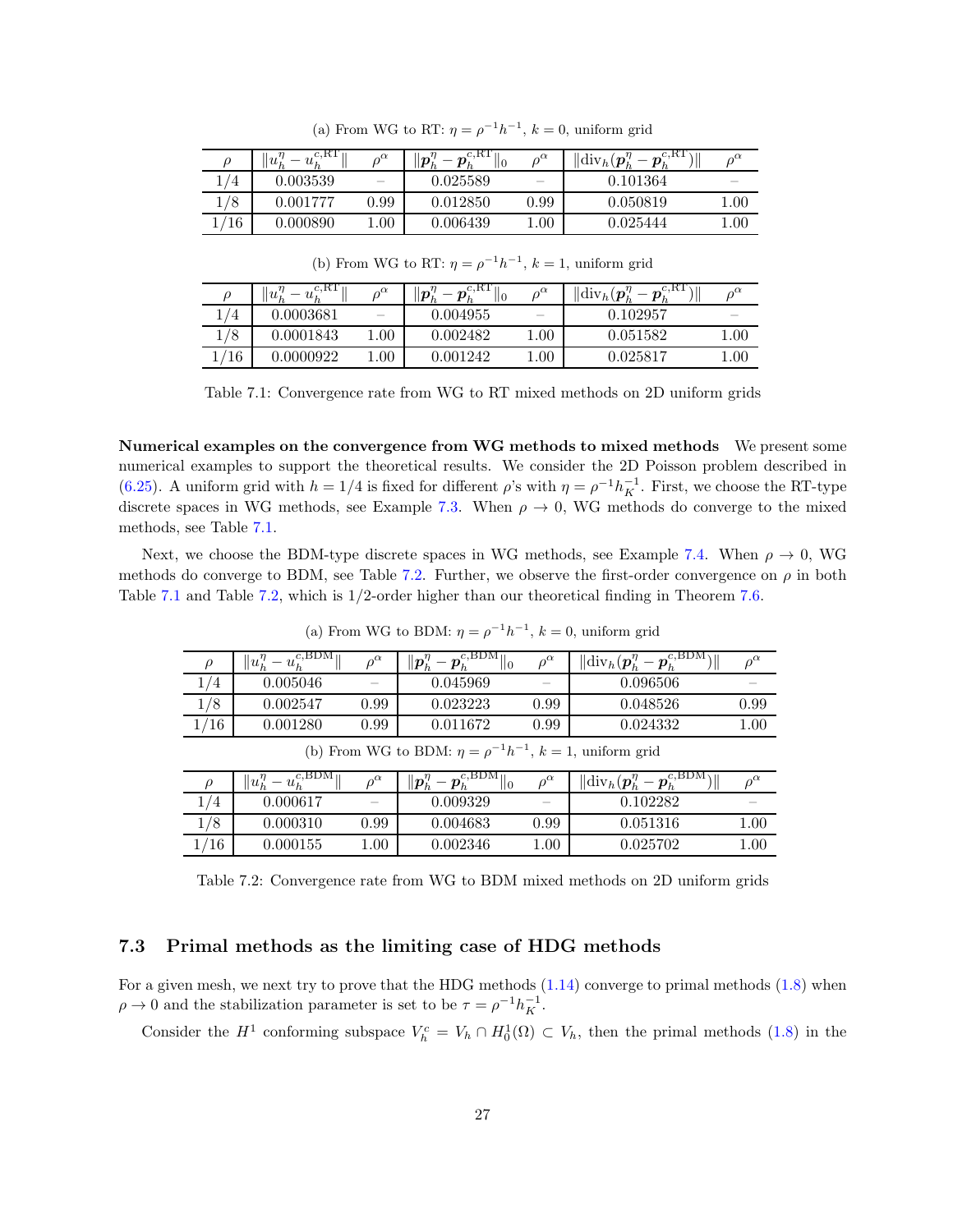variational form are written as: Find  $(u_h^c, p_h^c) \in V_h^c \times Q_h$  such that

<span id="page-27-1"></span>
$$
\begin{cases}\n(c\boldsymbol{p}_h^c, \boldsymbol{q}_h)_{\mathcal{T}_h} + (\nabla u_h^c, \boldsymbol{q}_h)_{\mathcal{T}_h} = (\boldsymbol{g}_1, \boldsymbol{q}_h)_{\mathcal{T}_h} + \langle g_2, \boldsymbol{q}_h \cdot \boldsymbol{n} \rangle_{\partial \mathcal{T}_h} & \forall \boldsymbol{q}_h \in \boldsymbol{Q}_h, \\
-(\boldsymbol{p}_h^c, \nabla v_h^c)_{\mathcal{T}_h} = (f, v_h^c)_{\mathcal{T}_h} & \forall v_h^c \in V_h^c,\n\end{cases}
$$
\n(7.13)

where  $g_1 = 0$  and  $g_2 = 0$  when applied to the Poisson equation [\(1.2\)](#page-0-1). Then, by  $\nabla V_h^c \subset \nabla_h V_h \subset \mathbf{Q}_h$ , the well-posedness of the primal methods (cf.  $[14]$ ) implies that

$$
\|\boldsymbol{p}_h^c\| + \|u_h^c\|_1 \leq C_p \left( \|f\|_{-1,h} + \sup_{\boldsymbol{q}_h \in \boldsymbol{Q}_h} \frac{(\boldsymbol{g}_1, \boldsymbol{q}_h)_{\mathcal{T}_h} + \langle g_2, \boldsymbol{q}_h \cdot \boldsymbol{n} \rangle_{\partial \mathcal{T}_h}}{\|\boldsymbol{q}_h\|} \right),\tag{7.14}
$$

where  $||f||_{-1,h} = \sup_{v_h^c \neq 0, v_h^c \in V_h^c}$  $\frac{(f, v_h^c) \tau_h}{\|v_h^c\|_1}$ .

Recall that the space define on  $\mathcal{E}_h$  (see [\(2.6\)](#page-8-3)) of HDG methods is given by

<span id="page-27-3"></span>
$$
\widehat{V}_h = \{\hat{v}_h : \hat{v}_h|_e \in \widehat{V}(e), \forall e \in \mathcal{E}_h^i, \hat{v}_h|_{\mathcal{E}_h^{\partial}} = 0\}.
$$

<span id="page-27-0"></span>We make the following assumption on the finite element spaces of HDG methods.

**Assumption 7.7** Assume that the spaces  $\mathbf{Q}_h$ ,  $V_h$  and  $V_h$  satisfy

- 1.  $\nabla_h V_h \subset \mathbf{Q}_h$ ;
- 2.  $\{V_h\}|_e \subset \hat{V}(e)$ ,  $\forall e \in \mathcal{E}_h^i$ ;
- 3. There exists a constant  $C_p^I$  independent of h, such that for any  $u_h \in V_h$ ,

$$
\inf_{u_h^I \in V_h^c} \left( \| (u_h^I - u_h^c \| + \| \nabla_h (u_h^I - u_h^c) \| \right) \le C_p^I \sum_{e \in \mathcal{E}_h} h_e^{-1/2} \| [u_h] \|_{0,e},\tag{7.15}
$$

where  $V_h^c = V_h \cap H^1(\Omega)$ .

<span id="page-27-4"></span>We note that the first assumption in Assumption [7.7](#page-27-0) ensures the well-posedness of the primal methods [\(7.13\)](#page-27-1). The following example satisfies Assumption [7.7](#page-27-0) (see the conforming relatives in [\[15,](#page-32-9) [14\]](#page-32-6)).

**Example 7.8**  $Q_h = Q_h^k$ ,  $V_h = V_h^{k+1}$ ,  $\hat{V}(e) = \mathcal{P}_{k+1}(e)$ , for  $k \geq 0$ .

We rewrite the HDG methods  $(1.14)$  in the variational form as: Find  $(p_h^{\tau}, u_h^{\tau}, \hat{u}_h^{\tau}) \in Q_h \times V_h \times V_h$  such that for any  $(\boldsymbol{q}_h, v_h, \hat{v}_h) \in \boldsymbol{Q}_h \times V_h \times V_h$ 

$$
\begin{cases}\n\left(c\mathbf{p}_h^{\tau}, \mathbf{q}_h\right)_{\mathcal{T}_h} - \left(u_h^{\tau}, \text{div}\mathbf{q}_h\right)_{\mathcal{T}_h} + \langle \hat{u}_h^{\tau}, \mathbf{q}_h \cdot \mathbf{n} \rangle_{\partial \mathcal{T}_h} = 0, \\
\left(\text{div}\mathbf{p}_h^{\tau}, v_h\right)_{\mathcal{T}_h} - \langle \mathbf{p}_h^{\tau} \cdot \mathbf{n}, \hat{v}_h \rangle_{\partial \mathcal{T}_h} + \rho^{-1} \langle h^{-1}(u_h^{\tau} - \hat{u}_h^{\tau}), v_h - \hat{v}_h \rangle_{\partial \mathcal{T}_h} = (f, v_h)_{\mathcal{T}_h}.\n\end{cases} \tag{7.16}
$$

<span id="page-27-5"></span>Theorem 7.9 Under the Assumption [7.7,](#page-27-0) the HDG methods [\(1.14\)](#page-4-1) converge to the primal methods [\(1.8\)](#page-2-4) as  $\rho \to 0$  with  $\tau = \rho^{-1} h_K^{-1}$ . More precisely, we have

<span id="page-27-2"></span>
$$
\|\mathbf{p}_h^{\tau} - \mathbf{p}_h^c\| + \|u_h^{\tau} - u_h^c\|_{1,h} \leq C_{d,3}\rho^{1/2} \|f\|_{-\tilde{1},\rho,h},\tag{7.17}
$$

where  $C_{d,3}$  is independent of both mesh size h and  $\rho$ , and  $||f||_{-\tilde{1},\rho,h} = \sup$  $\tilde{v}_h \in \tilde{\widetilde{V}}_h$  $(f,v_h)_{\mathcal{T}_h}$  $\frac{\langle j, v_h \rangle \gamma_h}{\|\tilde{v}_h\|_{\tilde{1},\rho,h}}$ .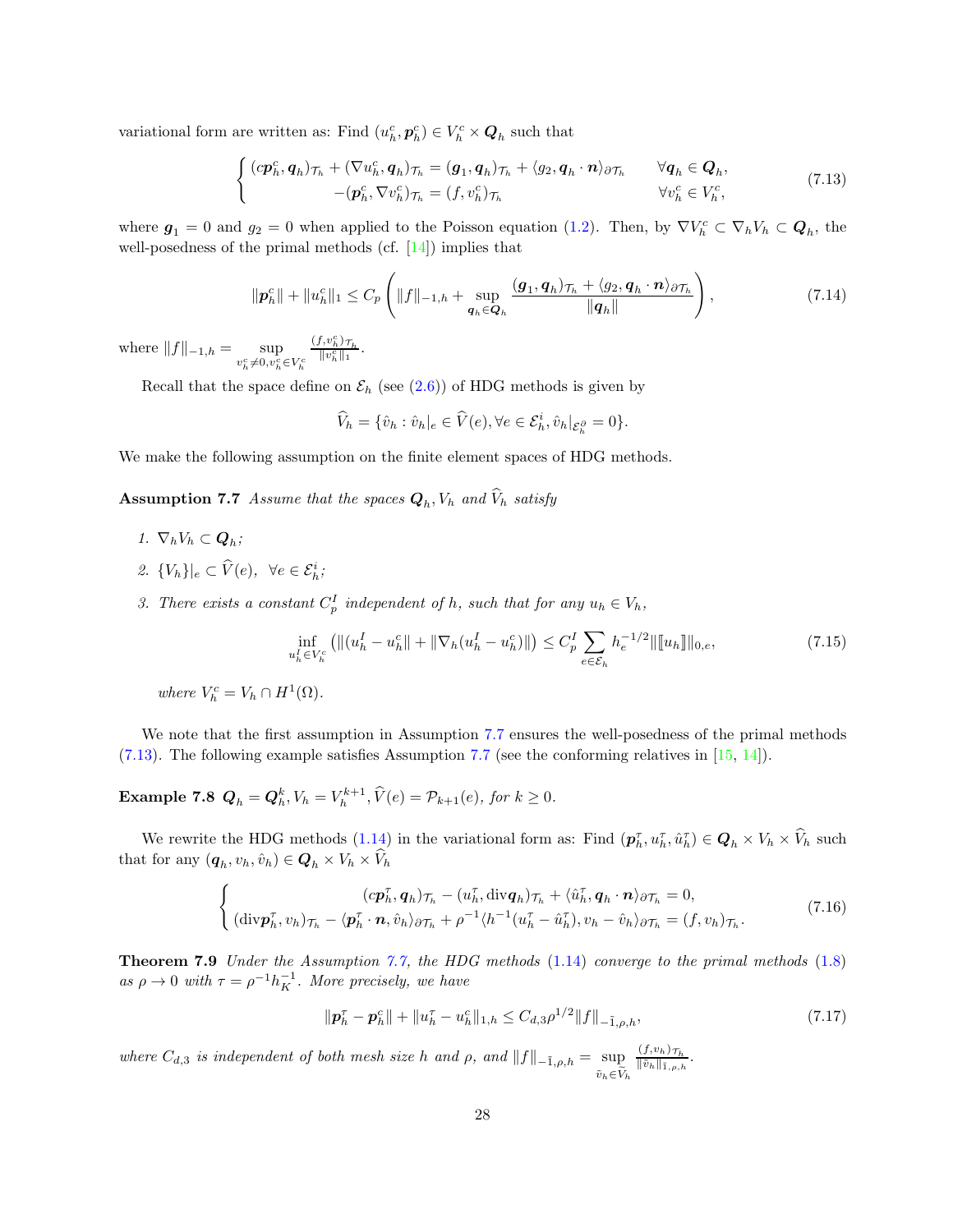**Proof.** From the assumption  $\{V_h\}|_e \subset \hat{V}(e)$ , by taking  $v_h = v_h^c$  and  $\hat{v}_h|_e = v_h^c|_e$  in  $(7.16)$  and integrating by parts, we see that

$$
-(\boldsymbol{p}_h^{\tau}, \nabla v_h^c)_{\mathcal{T}_h} = (f, v_h^c)_{\mathcal{T}_h} \qquad \forall v_h^c \in V_h^c. \tag{7.18}
$$

Subtracting  $(7.13)$  from the first equation of  $(7.16)$  and  $(7.18)$ , we have

<span id="page-28-0"></span>
$$
\begin{cases}\n(c(\mathbf{p}_h^{\tau} - \mathbf{p}_h^c), \mathbf{q}_h)_{\mathcal{T}_h} + (\nabla u_h^{\tau} - \nabla u_h^c, \mathbf{q}_h)_{\mathcal{T}_h} = \langle u_h^{\tau} - \hat{u}_h^{\tau}, \mathbf{q}_h \cdot \mathbf{n} \rangle_{\partial \mathcal{T}_h} & \forall \mathbf{q}_h \in \mathbf{Q}_h, \\
-(\mathbf{p}_h^{\tau} - \mathbf{p}_h^c, \nabla v_h^c)_{\mathcal{T}_h} = 0 & \forall v_h^c \in V_h^c.\n\end{cases}
$$
\n(7.19)

Again, for any  $u_h^I \in V_h^c$ , we have

$$
\begin{cases}\n(c(\mathbf{p}_h^{\tau} - \mathbf{p}_h^c), \mathbf{q}_h)_{\mathcal{T}_h} + (\nabla u_h^I - \nabla u_h^c, \mathbf{q}_h)_{\mathcal{T}_h} = \langle u_h^{\tau} - \hat{u}_h^{\tau}, \mathbf{q}_h \cdot \mathbf{n} \rangle_{\partial \mathcal{T}_h} + (\nabla u_h^I - \nabla u_h^{\tau}, \mathbf{q}_h)_{\mathcal{T}_h} & \forall \mathbf{q}_h \in \mathbf{Q}_h, \\
-(\mathbf{p}_h^{\tau} - \mathbf{p}_h^c, \nabla v_h^c)_{\mathcal{T}_h} = 0 & \forall v_h^c \in V_h^c.\n\end{cases}
$$
\n(7.20)

Because  $p_h^{\tau} - p_h^c \in Q_h$  and  $v_h^c - u_h^c \in V_h^c$ , using [\(7.14\)](#page-27-3), trace inequality, inverse inequality and Cauchy inequality, we obtain

<span id="page-28-1"></span>
$$
\|\boldsymbol{p}_h^{\tau} - \boldsymbol{p}_h^c\| + \|u_h^I - u_h^c\|_1 \leq C_p \sup_{\boldsymbol{q}_h \in \boldsymbol{Q}_h} \frac{\langle u_h^{\tau} - \hat{u}_h^{\tau}, \boldsymbol{q}_h \cdot \boldsymbol{n} \rangle_{\partial \mathcal{T}_h} + (\nabla u_h^I - \nabla u_h^{\tau}, \boldsymbol{q}_h)_{\mathcal{T}_h}}{\|\boldsymbol{q}_h\|} \leq |u_h^I - u_h^{\tau}|_{1,h} + \langle h^{-1}(u_h^{\tau} - \hat{u}_h^{\tau}), u_h^{\tau} - \hat{u}_h^{\tau}\rangle_{\partial \mathcal{T}_h}^{1/2}.
$$
\n(7.21)

Noting that the local projection  $\hat{P}_h$  in [\(5.11\)](#page-16-0) is an identity operator as  $\{V_h\}|_e \subset \hat{V}(e)$ , and

<span id="page-28-2"></span>
$$
\langle u_h^\tau - \hat{u}_h^\tau, u_h^\tau - \hat{u}_h^\tau \rangle_{\partial \mathcal{T}_h} = 2 \langle \{ u_h^\tau - \hat{u}_h^\tau \}, \{ u_h^\tau - \hat{u}_h^\tau \} \rangle_{\mathcal{E}_h} + \frac{1}{2} \langle [u_h^\tau], [u_h^\tau] \rangle_{\mathcal{E}_h}.
$$
\n(7.22)

Therefore, Assumption  $7.7$ ,  $(7.21)$ , and  $(7.22)$  imply that

$$
\begin{split} \|\pmb{p}_h^{\tau} - \pmb{p}_h^c\| + \|u_h^{\tau} - u_h^c\|_{1,h} &\leq \inf_{u_h^I \in V_h^c} \left( \|\pmb{p}_h^{\tau} - \pmb{p}_h^c\| + \|u_h^I - u_h^c\|_{1} + \|u_h^{\tau} - u_h^I\|_{1,h} \right) \\ &\leq \langle h^{-1}(u_h^{\tau} - \hat{u}_h^{\tau}), u_h^{\tau} - \hat{u}_h^{\tau} \rangle_{\partial \mathcal{T}_h}^{1/2} + \inf_{u_h^I \in V_h^c} \|u_h^{\tau} - u_h^I\|_{1,h} \\ &\leq \langle h^{-1}(u_h^{\tau} - \hat{u}_h^{\tau}), u_h^{\tau} - \hat{u}_h^{\tau} \rangle_{\partial \mathcal{T}_h}^{1/2} + \sum_{e \in \mathcal{E}_h} h_e^{-1/2} \| [u_h] \|_{0,e} \\ &\leq \langle h^{-1}(u_h^{\tau} - \hat{u}_h^{\tau}), u_h^{\tau} - \hat{u}_h^{\tau} \rangle_{\partial \mathcal{T}_h}^{1/2} \\ &\leq \rho^{1/2} \|f\|_{-\tilde{1},\rho,h}, \end{split}
$$

where Corollary [5.9](#page-16-1) was used in the last step.

**Remark 7.10** We have  $\hat{P}_h$  as an identity operator in the definition of  $\|\cdot\|_{\tilde{1},\rho,h}$  (see [\(5.11\)](#page-16-0)). Therefore, when  $\rho \lesssim 1$ , we have

$$
\inf_{\hat{v}_h \in \widehat{V}_h} \|\tilde{v}_h\|_{1,\rho,h}^2 = \inf_{\hat{v}_h \in \widehat{V}_h} (\nabla v_h, \nabla v_h)_{\mathcal{T}_h} + \sum_{K \in \mathcal{T}_h} \rho^{-1} h_K^{-1} \langle v_h - \hat{v}_h, v_h - \hat{v}_h \rangle_{\partial K}
$$
  

$$
\simeq (\nabla v_h, \nabla v_h)_{\mathcal{T}_h} + \rho^{-1} \sum_{e \in \mathcal{E}_h} h_e^{-1} \| [v_h] \|_{0,e}^2 \gtrsim \|v_h\|_{1,h}.
$$

Hence, when  $\rho \lesssim 1$ ,

$$
||f||_{-\tilde{1},\rho,h} = \sup_{\tilde{v}_h \in \widetilde{V}_h} \frac{(f,v_h)_{\mathcal{T}_h}}{||\tilde{v}_h||_{\tilde{1},\rho,h}} = \sup_{v_h \in V_h} \frac{(f,v_h)_{\mathcal{T}_h}}{\inf_{\hat{v}_h \in \widehat{V}_h} ||\tilde{v}_h||_{\tilde{1},\rho,h}} \lesssim \sup_{v_h \in V_h} \frac{(f,v_h)_{\mathcal{T}_h}}{||v_h||_{1,h}} \lesssim ||f||,
$$

which means that the solutions of HDG methods converge to the those of primal methods of order  $\rho^{1/2}$  at least.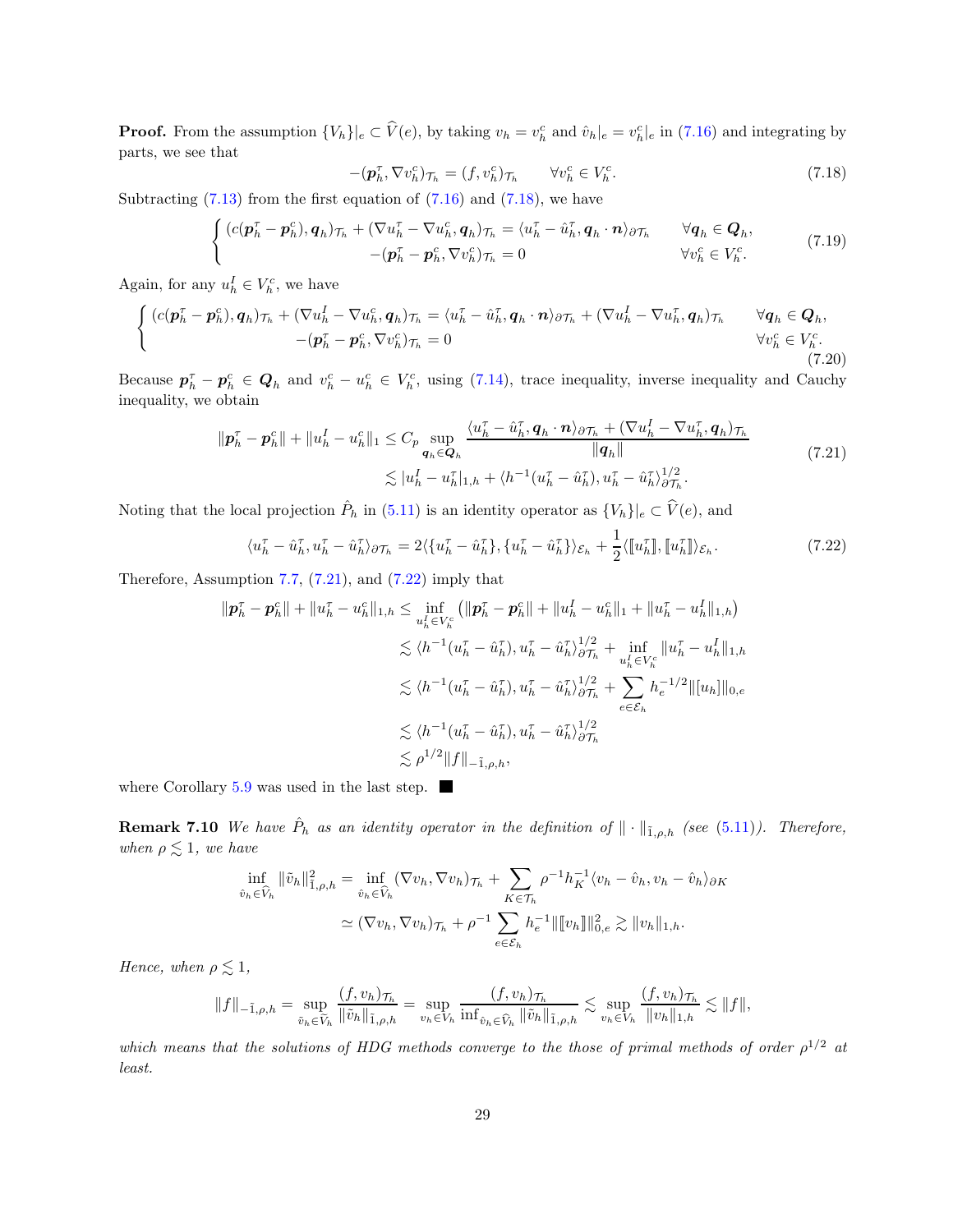Numerical examples on the convergence from HDG methods to primal methods We present some numerical examples to support the theoretical results. We consider the 2D Poisson problem described in [\(6.25\)](#page-21-2). A uniform grid with  $h = 1/4$  is fixed for different  $\rho$ 's with  $\tau = \rho^{-1} h_K^{-1}$ . We choose the discrete spaces in Example [7.8](#page-27-4) for HDG methods. We observe the convergence from HDG methods to primal methods in Table [7.3.](#page-29-0) Similar to the numerical examples from WG to mixed methods, the convergence rate seems to be of order one, which is higher than our theoretical finding in Theorem [7.9.](#page-27-5)

<span id="page-29-0"></span>

|        | (a) $\tau = \rho^{-1}h^{-1}$ : $k = 0$ , uniform grid |                 |                              |                 |  |       | (b) $\tau = \rho^{-1}h^{-1}$ , $k = 1$ , uniform grid |                 |                              |                 |  |  |  |
|--------|-------------------------------------------------------|-----------------|------------------------------|-----------------|--|-------|-------------------------------------------------------|-----------------|------------------------------|-----------------|--|--|--|
| $\rho$ | $  u_{h}^{\tau} - u_{h}^{c}  _{0}$                    | $\rho^{\alpha}$ | $ u_h^{\tau} - u_h^c _{1,h}$ | $\rho^{\alpha}$ |  | ρ     | $  u_h^{\tau} - u_h^c  _0$                            | $\rho^{\alpha}$ | $ u_h^{\tau} - u_h^c _{1,h}$ | $\rho^{\alpha}$ |  |  |  |
| 1/4    | 0.307403                                              |                 | 1.639017                     |                 |  | 1/4   | 0.037789                                              |                 | 0.686199                     |                 |  |  |  |
| 1/8    | 0.205585                                              | 0.58            | 1.066058                     | 0.62            |  | 1/8   | 0.022577                                              | 0.74            | 0.383381                     | 0.84            |  |  |  |
| 1/16   | 0.137903                                              | 0.58            | 0.727442                     | 0.55            |  | 1/16  | 0.014676                                              | 0.62            | 0.240527                     | 0.67            |  |  |  |
| 1/32   | 0.088576                                              | 0.64            | 0.484124                     | 0.59            |  | 1/32  | 0.009914                                              | 0.57            | 0.165801                     | 0.54            |  |  |  |
| 1/64   | 0.053204                                              | 0.73            | 0.300815                     | 0.69            |  | 1/64  | 0.006539                                              | 0.60            | 0.114649                     | 0.53            |  |  |  |
| 1/128  | 0.029933                                              | 0.83            | 0.173458                     | 0.79            |  | 1/128 | 0.004046                                              | 0.69            | 0.074111                     | 0.63            |  |  |  |
| 1/256  | 0.016031                                              | 0.90            | 0.094330                     | 0.88            |  | 1/256 | 0.002331                                              | 0.80            | 0.044007                     | 0.75            |  |  |  |
| 1/512  | 0.008321                                              | 0.95            | 0.049389                     | 0.93            |  | 1/512 | 0.001269                                              | 0.88            | 0.024376                     | 0.85            |  |  |  |

Table 7.3: Convergence rate from HDG to primal methods on 2D uniform grids

#### 7.4 Duality relationship

To make DG-derivatives good approximations of classical weak derivatives, the dual relationship between gradient and divergence operators should be preserved as shown in Lemma [2.1.](#page-8-1) The (stabilized) hybrid primal methods and (stabilized) hybrid mixed methods approximately satisfy conditions (i) and (ii) in Lemma [2.1,](#page-8-1) respectively, and the DG methods adopt condition (iii) approximately. In this subsection, we discuss the duality relationship of various Galerkin methods in the context of convex optimization.

To begin with, we know that the primal form [\(1.2\)](#page-0-1) can be characterized as the following saddle point problem: Find  $(p, u) \in L^2(\Omega) \times H_0^1(\Omega)$  such that

$$
L(\boldsymbol{p},u)=\inf_{v\in H^1_0(\Omega)}\sup_{\boldsymbol{q}\in \boldsymbol{L}^2(\Omega)}L(\boldsymbol{q},v),
$$

where

$$
L(\boldsymbol{q},v):=-(\boldsymbol{q},\nabla v)_{\Omega}-\frac{1}{2}(c\boldsymbol{q},\boldsymbol{q})_{\Omega}-(f,v)_{\Omega}.
$$

In contrast, the mixed form of the elliptic problem is equivalent to the following saddle point problem: Find  $(p, u) \in H(\text{div}, \Omega) \times L^2(\Omega)$  such that

$$
L^*(p, u) = \sup_{\mathbf{q} \in \mathbf{H}(\text{div}, \Omega)} \inf_{v \in L^2(\Omega)} L^*(\mathbf{q}, v),
$$

where

$$
L^*(\boldsymbol{q},v):=(\mathrm{div}\boldsymbol{q},v)_{\Omega}-\frac{1}{2}(c\boldsymbol{q},\boldsymbol{q})_{\Omega}-(f,v)_{\Omega}.
$$

The above two saddle point problems are dual with each other from the point of view of duality in convex optimization [\[11,](#page-31-0) [60\]](#page-34-16).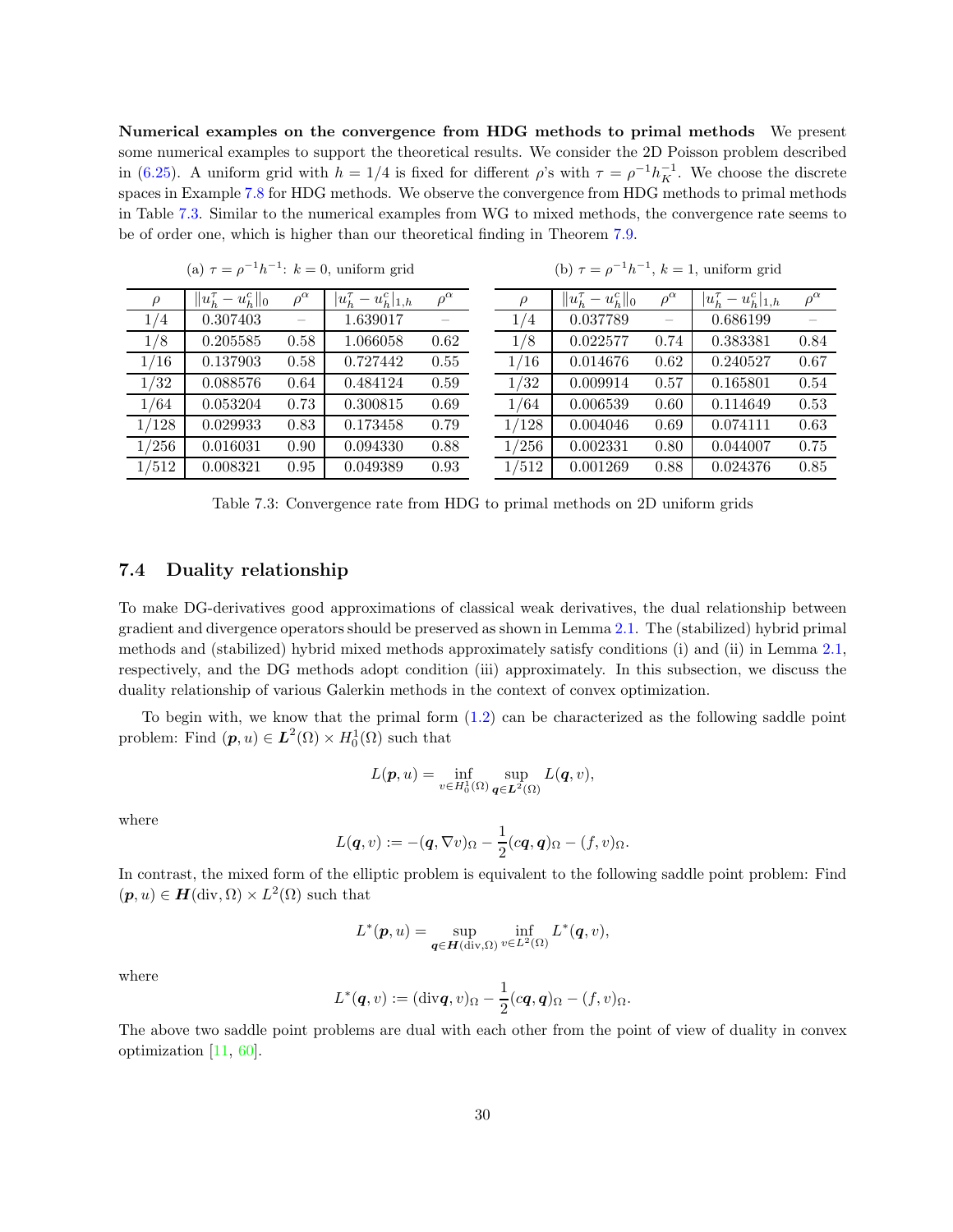To mimic the above duality at the discrete level, we define the following optimization target

$$
L_h(\tilde{\boldsymbol{q}}_h, v_h) = -(\nabla_{\mathrm{dg}} v_h, \tilde{\boldsymbol{q}}_h)_{\Omega} - \frac{1}{2}(c \boldsymbol{q}_h, \boldsymbol{q}_h)_{\Omega} - (f_h, v_h)_{\Omega},
$$

and the hybrid primal methods [\(1.9\)](#page-2-1) can be derived from the optimization problem

<span id="page-30-1"></span><span id="page-30-0"></span>
$$
\inf_{v_h \in V_h} \sup_{\tilde{\mathbf{q}}_h \in \tilde{\mathbf{Q}}_h} L_h(\tilde{\mathbf{q}}_h, v_h). \tag{7.23}
$$

Furthermore, the hybrid mixed methods [\(1.13\)](#page-4-2) can be derived from the optimization problem

$$
\sup_{\mathbf{q}_h \in \mathbf{Q}_h} \inf_{\tilde{v}_h \in \tilde{V}_h} L_h^*(\mathbf{q}_h, \tilde{v}_h),\tag{7.24}
$$

where

$$
L_h^*(\boldsymbol{q}_h, \tilde{v}_h) := (\mathrm{div}_{\mathrm{dg}} \boldsymbol{q}_h, \tilde{v}_h)_{\Omega} - \frac{1}{2} (c \boldsymbol{q}_h, \boldsymbol{q}_h)_{\Omega} - (f_h, v_h)_{\Omega}.
$$

We immediately see that hybrid primal and hybrid mixed methods are dual to each other as [\(7.23\)](#page-30-0) and [\(7.24\)](#page-30-1) are mutually dual in the context of convex optimization.

A similar argument can be applied to the stabilized methods. Given the stabilized hybrid primal (WG) methods [\(1.10\)](#page-2-2), we can prove that it is equivalent to the optimization problem

$$
\inf_{v_h \in V_h} \sup_{\tilde{\boldsymbol{q}}_h \in \tilde{\boldsymbol{Q}}_h} L_h(\tilde{\boldsymbol{q}}_h, v_h) - \frac{1}{2} \langle \eta(\boldsymbol{p}_h - \hat{\boldsymbol{p}}_h) \cdot \boldsymbol{n}, (\boldsymbol{p}_h - \hat{\boldsymbol{p}}_h) \cdot \boldsymbol{n} \rangle_{\partial \mathcal{T}_h}, \tag{7.25}
$$

The stabilized hybrid mixed (HDG) methods [\(1.14\)](#page-4-1) is equivalent to the optimization problem

$$
\sup_{\mathbf{q}_h \in \mathbf{Q}_h} \inf_{\tilde{v}_h \in \tilde{V}_h} L_h^*(\mathbf{q}_h, \tilde{v}_h) + \frac{1}{2} \langle \tau(v_h - \hat{v}_h), v_h - \hat{v}_h \rangle_{\partial \mathcal{T}_h}.
$$
\n(7.26)

Since primal DG and mixed DG can be deduced formally from stabilized hybrid mixed methods and stabilized hybrid primal methods, respectively, by taking  $\hat{u}_h = \{u_h\}$  and  $\hat{p}_h = \{p_h\}$ , respectively, they are formally dual with each other as well.

## 8 Summary

In this paper, we present a unified study for the design of various finite element methods through the concept of DG-derivatives. Then we compare these methods and show their relationships in Table [1.1.](#page-3-0) We find that the schemes of stabilized hybrid mixed methods and stabilized hybrid primal methods are mutually dual, and hybrid primal and hybrid mixed are dual with each other as well.

Furthermore, we see that each finite element method approximates either a primal or mixed form of the problem. Continuity of u is needed for the primal form, and on the other hand,  $H(\text{div})$  continuity of  $p$  is required for the mixed form. To design finite element methods, we have to use certain mechanics to make the numerical approximations  $u_h$  or  $p_h$  satisfy certain continuity requirements. There are five approaches: (1) choosing a finite element space with strongly continuity (conforming FEMs); (2) choosing a finite element space with weakly continuity (nonconforming FEMs); (3) using the Lagrange multiplier to force the continuity (hybrid methods); and (4) using the Lagrange multiplier and stabilization to force the continuity (HDG and WG methods); (5) adding a penalty term in the weak form (DG methods).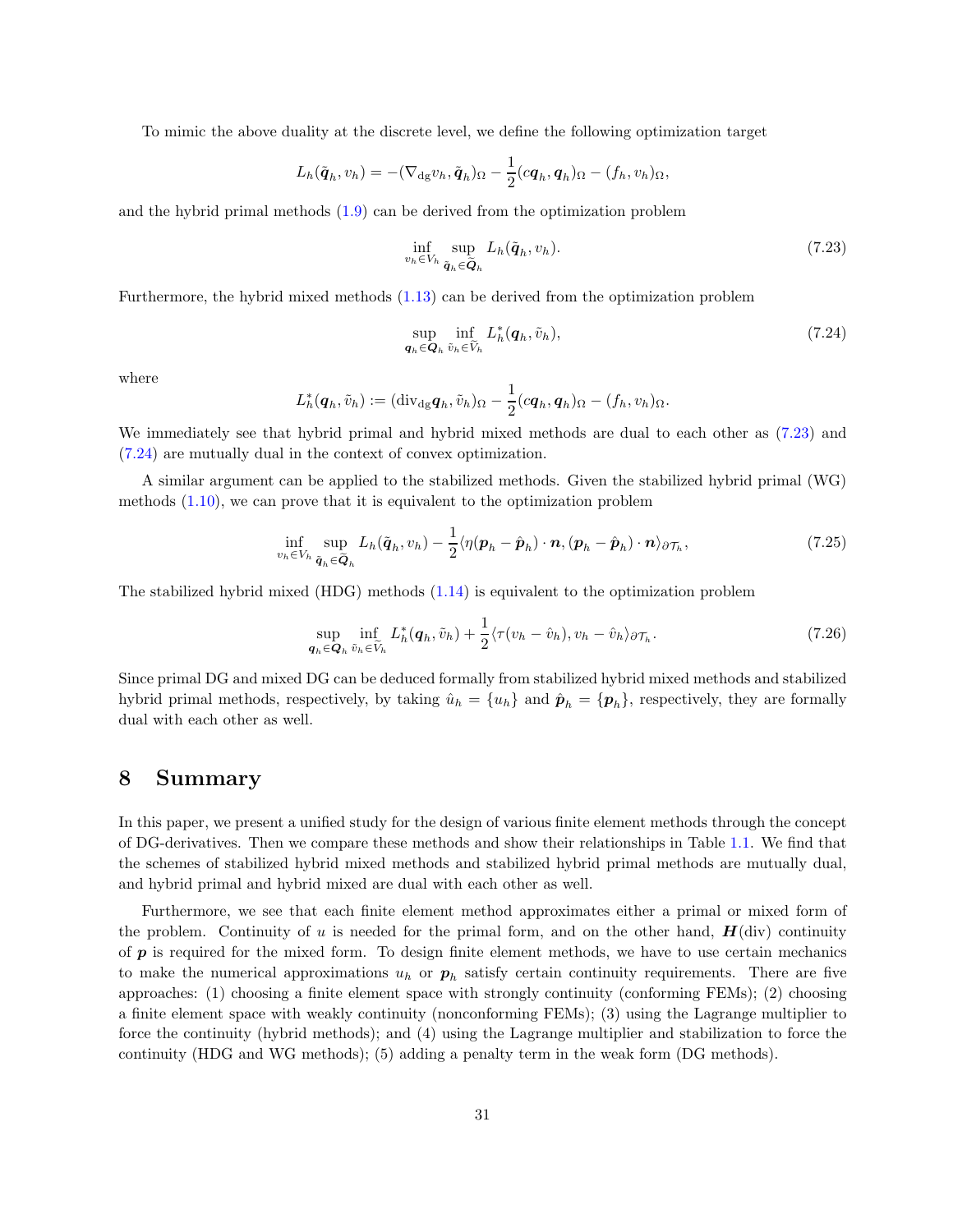Through this study, we derive the mixed DG methods. The well-posedness of this method is proven, and optimal error estimates are obtained. We also present rigorous proofs of the convergence from WG to mixed methods as well as the convergence from HDG to primal methods, as the stabilization parameter goes to infinity.

There are some other important FEMs that are not covered by our framework, such as finite volume methods [\[61\]](#page-34-17), mimetic finite difference methods [\[24,](#page-32-13) [23\]](#page-32-14), and virtual element methods [\[10,](#page-31-10) [20\]](#page-32-15). Our study is mainly done for second-order elliptic boundary value problems. Extension of this study to higher-order problems is currently under investigation and will be reported in a future work.

## <span id="page-31-7"></span>References

- [1] J. H. Argyris. Energy theorems and structural analysis: a generalized discourse with applications on energy principles of structural analysis including the effects of temperature and non-linear stress-strain relations. Aircraft Engineering and Aerospace Technology, 26(10):347–356, 1954.
- <span id="page-31-5"></span><span id="page-31-2"></span>[2] D. N. Arnold. An interior penalty finite element method with discontinuous elements. SIAM Journal on Numerical Analysis, 19(4):742–760, 1982.
- [3] D. N. Arnold and F. Brezzi. Mixed and nonconforming finite element methods: implementation, postprocessing and error estimates.  $RAIRO\text{-}Mod\'e lisation\ mathématique\ et\ analyse\ num\'erique, 19(1):7-$ 32, 1985.
- <span id="page-31-6"></span><span id="page-31-3"></span>[4] D. N. Arnold, F. Brezzi, B. Cockburn, and L. D. Marini. Unified analysis of discontinuous Galerkin methods for elliptic problems. SIAM Journal on Numerical Analysis, 39(5):1749–1779, 2002.
- <span id="page-31-4"></span>[5] J. P. Aubin. Approximation des problemes aux limites non homogenes pour des op´erateurs non linéaires. Journal of Mathematical Analysis and Applications, 30(3):510–521, 1970.
- [6] I. Babuška and M. Zlámal. Nonconforming elements in the finite element method with penalty. SIAM Journal on Numerical Analysis, 10(5):863–875, 1973.
- <span id="page-31-1"></span>[7] I. Babuška, J. T. Oden, and J. K. Lee. Mixed-hybrid finite element approximations of second-order elliptic boundary-value problems. Computer Methods in Applied Mechanics and Engineering, 11(2):175– 206, 1977.
- <span id="page-31-8"></span>[8] F. Bassi, S. Rebay, G. Mariotti, S. Pedinotti, and M. Savini. A high-order accurate discontinuous finite element method for inviscid and viscous turbomachinery flows. In Proceedings of the 2nd European Conference on Turbomachinery Fluid Dynamics and Thermodynamics, pages 99–109. Technologisch Instituut, Antwerpen, Belgium, 1997.
- <span id="page-31-9"></span>[9] R. Becker, E. Burman, P. Hansbo, and M. Larson. A reduced P1-discontinuous Galerkin method. Technical report, Chalmers Finite Element Center Preprint 2003-13, 2004.
- <span id="page-31-10"></span>[10] L. Beir˜ao da Veiga, F. Brezzi, A. Cangiani, G. Manzini, L. D. Marini, and A. Russo. Basic principles of virtual element methods. Mathematical Models and Methods in Applied Sciences, 23(1):199–214, 2013.
- <span id="page-31-0"></span>[11] D. Boffi, F. Brezzi, and M. Fortin. Mixed finite element methods and applications, volume 44 of Springer Series in Computational Mathematics. Springer, 2013.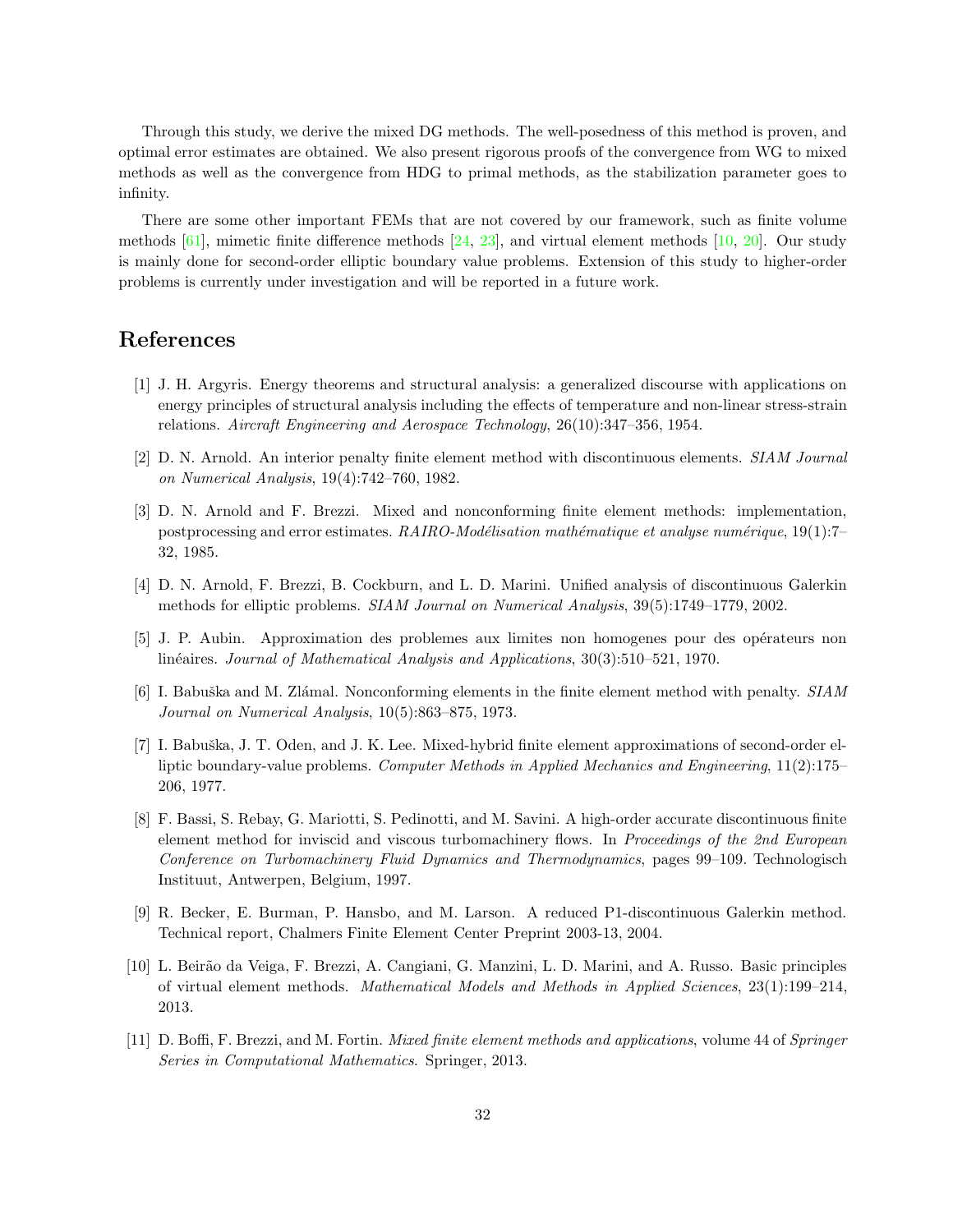- <span id="page-32-10"></span><span id="page-32-0"></span>[12] S. C. Brenner. Poincaré–Friedrichs inequalities for piecewise  $H_1$  functions. SIAM Journal on Numerical Analysis, 41(1):306–324, 2003.
- <span id="page-32-6"></span>[13] S. C. Brenner. Forty years of the Crouzeix-Raviart element. Numerical Methods for Partial Differential Equations, 31(2):367–396, 2015.
- <span id="page-32-9"></span>[14] S. C. Brenner and L. R. Scott. The mathematical theory of finite element methods, volume 15. Springer Science & Business Media, 2007.
- <span id="page-32-1"></span>[15] S. C. Brenner and L.-Y. Sung.  $C^0$  interior penalty methods for fourth order elliptic boundary value problems on polygonal domains. Journal of Scientific Computing, 22(1-3):83–118, 2005.
- [16] F. Brezzi. On the existence, uniqueness and approximation of saddle-point problems arising from Lagrangian multipliers. Revue française d'automatique, informatique, recherche opérationnelle. Analyse numérique, 8(2):129-151, 1974.
- <span id="page-32-4"></span><span id="page-32-3"></span>[17] F. Brezzi, J. Douglas Jr, R. Durán, and M. Fortin. Mixed finite elements for second order elliptic problems in three variables. Numerische Mathematik, 51(2):237–250, 1987.
- [18] F. Brezzi, J. Douglas Jr, M. Fortin, and L. D. Marini. Efficient rectangular mixed finite elements in two and three space variables.  $RAIRO-Mod\'elication \ mathématique \ et \ analyse \ num\'erique, 21(4):581–604,$ 1987.
- <span id="page-32-2"></span>[19] F. Brezzi, J. Douglas Jr, and L. D. Marini. Two families of mixed finite elements for second order elliptic problems. Numerische Mathematik, 47(2):217–235, 1985.
- <span id="page-32-15"></span><span id="page-32-5"></span>[20] F. Brezzi, R. S. Falk, and L. D. Marini. Basic principles of mixed virtual element methods. ESAIM: Mathematical Modelling and Numerical Analysis, 48(4):1227–1240, 2014.
- <span id="page-32-11"></span>[21] F. Brezzi and M. Fortin. Mixed and hybrid finite element methods, volume 15 of Springer Series in Computational Mathematics. Springer-Verlag, 1991.
- <span id="page-32-14"></span>[22] F. Brezzi, T. Hughes, L. D. Marini, and A. Masud. Mixed discontinuous Galerkin methods for Darcy flow. *Journal of Scientific Computing*,  $22(1):119-145$ ,  $2005$ .
- [23] F. Brezzi, K. Lipnikov, and M. Shashkov. Convergence of the mimetic finite difference method for diffusion problems on polyhedral meshes. SIAM Journal on Numerical Analysis, 43(5):1872-1896, 2005.
- <span id="page-32-13"></span>[24] F. Brezzi, K. Lipnikov, and V. Simoncini. A family of mimetic finite difference methods on polygonal and polyhedral meshes. Mathematical Models and Methods in Applied Sciences, 15(10):1533–1551, 2005.
- <span id="page-32-7"></span>[25] F. Brezzi, G. Manzini, D. Marini, P. Pietra, and A. Russo. Discontinuous finite elements for diffusion problems. Atti Convegno in onore di F. Brioschi (Milano 1997), Istituto Lombardo, Accademia di Scienze e Lettere, pages 197–217, 1999.
- <span id="page-32-8"></span>[26] F. Brezzi, G. Manzini, L. D. Marini, P. Pietra, and A. Russo. Discontinuous Galerkin approximations for elliptic problems. Numerical Methods for Partial Differential Equations, 16(4):365–378, 2000.
- <span id="page-32-12"></span>[27] E. Burman and B. Stamm. Local discontinuous Galerkin method for diffusion equations with reduced stabilization. Communications in Computational Physics, 5:498–514, 2009.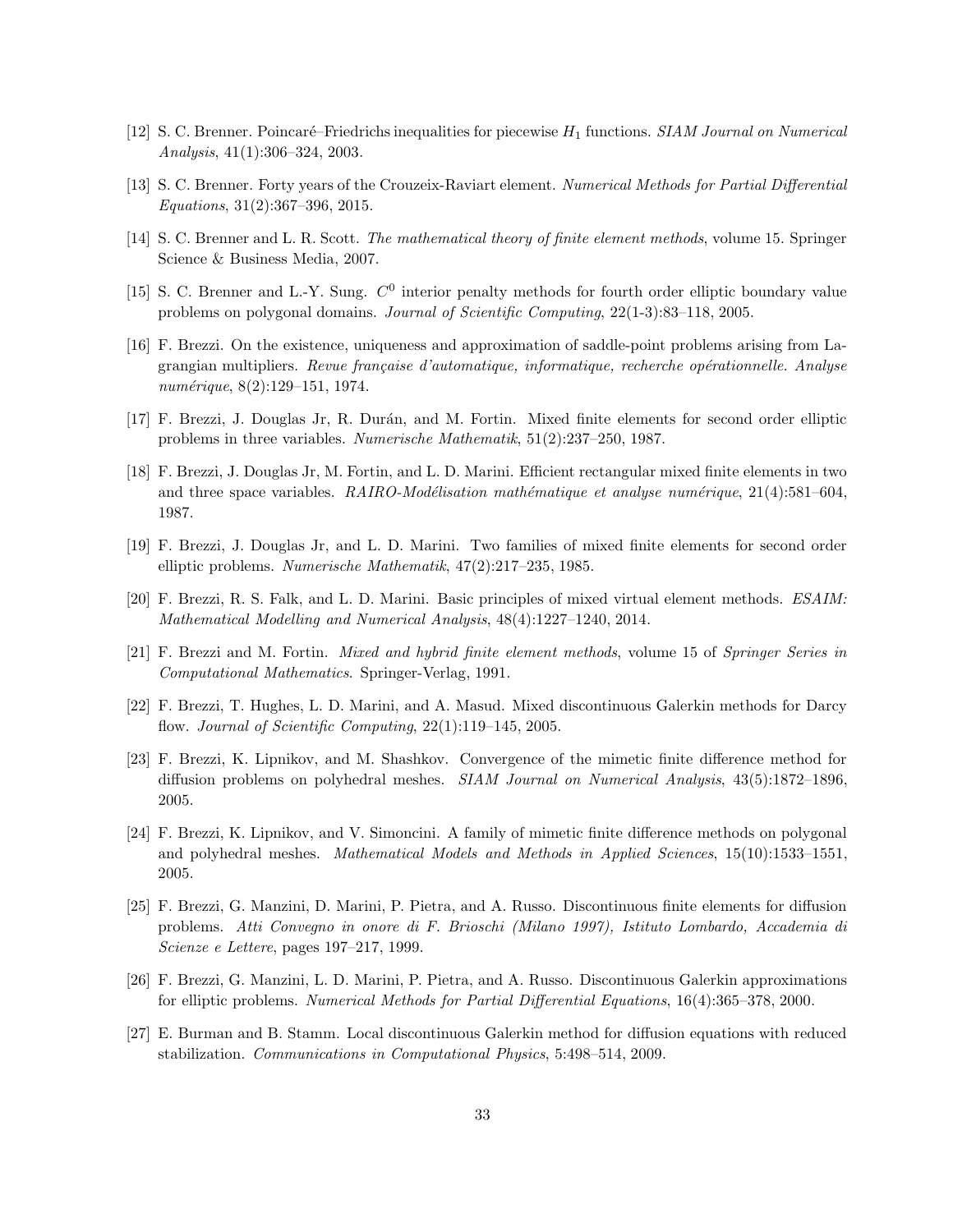- <span id="page-33-15"></span><span id="page-33-6"></span>[28] J. Carrero, B. Cockburn, and D. Schötzau. Hybridized globally divergence-free LDG methods. Part I: The Stokes problem. Mathematics of Computation, 75(254):533–563, 2006.
- <span id="page-33-14"></span>[29] J. Céa. Approximation variationnelle des problèmes aux limites. Ann. Inst. Fourier (Grenoble), 14(fasc. 2):345–444, 1964.
- <span id="page-33-11"></span>[30] W. Chen, F. Wang, and Y. Wang. Weak Galerkin method for the coupled Darcy–Stokes flow. IMA Journal of Numerical Analysis, 36(2):897–921, 2016.
- <span id="page-33-8"></span>[31] Y. Chen and B. Cockburn. Analysis of variable-degree HDG methods for convection-diffusion equations. Part I: general nonconforming meshes. IMA Journal of Numerical Analysis, 32(4):1267–1293, 2012.
- <span id="page-33-16"></span>[32] Y. Chen and B. Cockburn. Analysis of variable-degree HDG methods for convection-diffusion equations. Part II: Semimatching nonconforming meshes. Mathematics of Computation, 83(285):87–111, 2014.
- <span id="page-33-9"></span>[33] Y. Chen, J. Huang, X. Huang, and Y. Xu. On the local discontinuous Galerkin method for linear elasticity. Mathematical Problems in Engineering, 2010, 2010.
- <span id="page-33-5"></span>[34] E. Chung, B. Cockburn, and G. Fu. The staggered DG method is the limit of a hybridizable DG method. SIAM Journal on Numerical Analysis, 52(2):915–932, 2014.
- <span id="page-33-0"></span>[35] P. G. Ciarlet. The finite element method for elliptic problems, volume 4 of Studies in Mathematics and its Applications. North-Holland, 1978.
- <span id="page-33-10"></span>[36] P. G. Ciarlet and C. Wagschal. Multipoint Taylor formulas and applications to the finite element method. Numerische Mathematik, 17(1):84–100, 1971.
- [37] B. Cockburn. Static condensation, hybridization, and the devising of the HDG methods. In Building Bridges: Connections and Challenges in Modern Approaches to Numerical Partial Differential Equations, pages 129–177. Springer, 2016.
- <span id="page-33-7"></span>[38] B. Cockburn, B. Dong, and J. Guzmán. A superconvergent LDG-hybridizable Galerkin method for second-order elliptic problems. Mathematics of Computation, 77(264):1887–1916, 2008.
- <span id="page-33-13"></span><span id="page-33-12"></span>[39] B. Cockburn and G. Fu. Devising superconvergent HDG methods with symmetric approximate stresses for linear elasticity by M-decompositions. IMA Journal of Numerical Analysis, 2017.
- <span id="page-33-1"></span>[40] B. Cockburn, G. Fu, and F. Sayas. Superconvergence by M-decompositions. Part I: General theory for HDG methods for diffusion. Mathematics of Computation, 86(306):1609–1641, 2017.
- [41] B. Cockburn and J. Gopalakrishnan. A characterization of hybridized mixed methods for second order elliptic problems. SIAM Journal on Numerical Analysis, 42(1):283–301, 2004.
- <span id="page-33-3"></span><span id="page-33-2"></span>[42] B. Cockburn and J. Gopalakrishnan. Error analysis of variable degree mixed methods for elliptic problems via hybridization. Mathematics of Computation, 74(252):1653–1677, 2005.
- [43] B. Cockburn and J. Gopalakrishnan. Incompressible finite elements via hybridization. Part I: The Stokes system in two space dimensions. SIAM Journal on Numerical Analysis, 43(4):1627–1650, 2005.
- <span id="page-33-4"></span>[44] B. Cockburn and J. Gopalakrishnan. Incompressible finite elements via hybridization. Part II: The Stokes system in three space dimensions. SIAM Journal on Numerical Analysis, 43(4):1651–1672, 2005.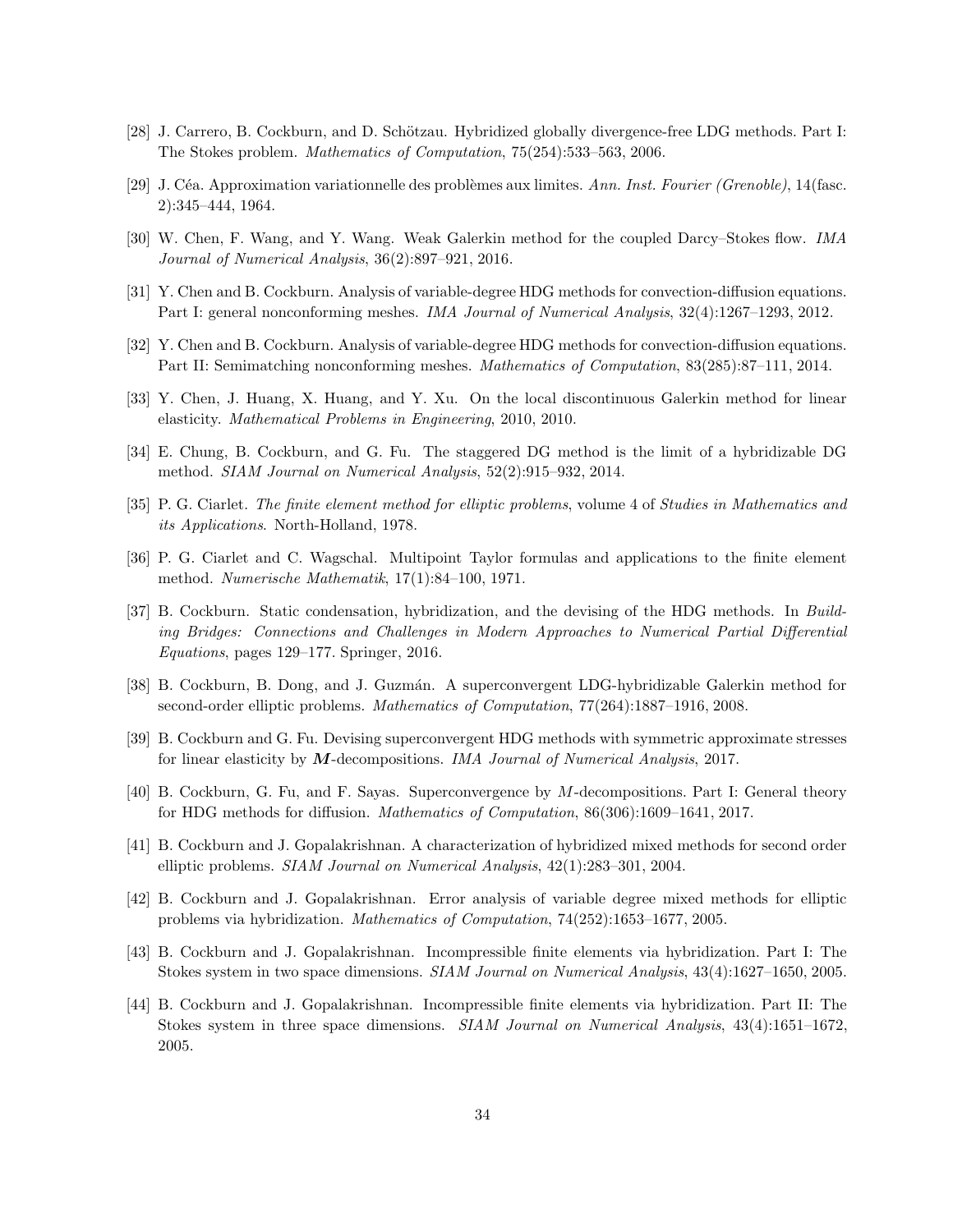- <span id="page-34-7"></span><span id="page-34-3"></span>[45] B. Cockburn and J. Gopalakrishnan. New hybridization techniques. GAMM-Mitteilungen, 28(2):154– 182, 2005.
- [46] B. Cockburn, J. Gopalakrishnan, and R. Lazarov. Unified hybridization of discontinuous Galerkin, mixed, and continuous Galerkin methods for second order elliptic problems. SIAM Journal on Numerical Analysis, 47(2):1319–1365, 2009.
- <span id="page-34-8"></span><span id="page-34-6"></span>[47] B. Cockburn, J. Gopalakrishnan, and F. Sayas. A projection-based error analysis of HDG methods. Mathematics of Computation, 79(271):1351–1367, 2010.
- <span id="page-34-9"></span>[48] B. Cockburn, G. E. Karniadakis, and C.-W. Shu. The development of discontinuous Galerkin methods. In Discontinuous Galerkin Methods, pages 3–50. Springer, 2000.
- <span id="page-34-15"></span>[49] B. Cockburn and K. Mustapha. A hybridizable discontinuous Galerkin method for fractional diffusion problems. Numerische Mathematik, 130(2):293–314, 2015.
- <span id="page-34-11"></span>[50] B. Cockburn, R. H. Nochetto, and W. Zhang. Contraction property of adaptive hybridizable discontinuous Galerkin methods. Mathematics of Computation, 85(299):1113–1141, 2016.
- <span id="page-34-12"></span>[51] B. Cockburn, W. Qiu, and K. Shi. Conditions for superconvergence of HDG methods for second-order elliptic problems. Mathematics of Computation, 81(279):1327–1353, 2012.
- <span id="page-34-10"></span>[52] B. Cockburn, W. Qiu, and K. Shi. Superconvergent HDG methods on isoparametric elements for second-order elliptic problems. SIAM Journal on Numerical Analysis, 50(3):1417–1432, 2012.
- <span id="page-34-5"></span>[53] B. Cockburn and J. Shen. A hybridizable discontinuous Galerkin method for the p-Laplacian. SIAM Journal on Scientific Computing, 38(1):A545–A566, 2016.
- [54] B. Cockburn and C.-W. Shu. The local discontinuous Galerkin method for time-dependent convectiondiffusion systems. SIAM Journal on Numerical Analysis, 35(6):2440–2463, 1998.
- <span id="page-34-14"></span><span id="page-34-13"></span>[55] B. Cockburn and W. Zhang. A posteriori error estimates for HDG methods. Journal of Scientific Computing, 51(3):582–607, 2012.
- <span id="page-34-0"></span>[56] B. Cockburn and W. Zhang. A posteriori error analysis for hybridizable discontinuous Galerkin methods for second order elliptic problems. SIAM Journal on Numerical Analysis, 51(1):676–693, 2013.
- <span id="page-34-2"></span>[57] R. Courant. Variational methods for the solution of problems of equilibrium and vibrations. Bulletin of the American Mathematical Society, 49(1):1–23, 1943.
- [58] M. Crouzeix and P. A. Raviart. Conforming and nonconforming finite element methods for solving the stationary Stokes equations I. Revue française d'automatique, informatique, recherche opérationnelle.  $Mathématique, 7(3):33–75, 1973.$
- <span id="page-34-16"></span><span id="page-34-4"></span>[59] J. Douglas, Jr and T. Dupont. Interior penalty procedures for elliptic and parabolic Galerkin methods. In Computing Methods in Applied Sciences, pages 207–216. Springer, 1976.
- <span id="page-34-17"></span>[60] I. Ekeland and R. Temam. Convex analysis and variational problems. SIAM, 1976.
- [61] R. Eymard, T. Gallouët, and R. Herbin. Finite volume methods. *Handbook of numerical analysis*, 7:713–1018, 2000.
- <span id="page-34-1"></span>[62] K. Feng. Finite difference method based on variation principle. Communication on Applied Mathematics and Computation, 2(4):237–261, 1965.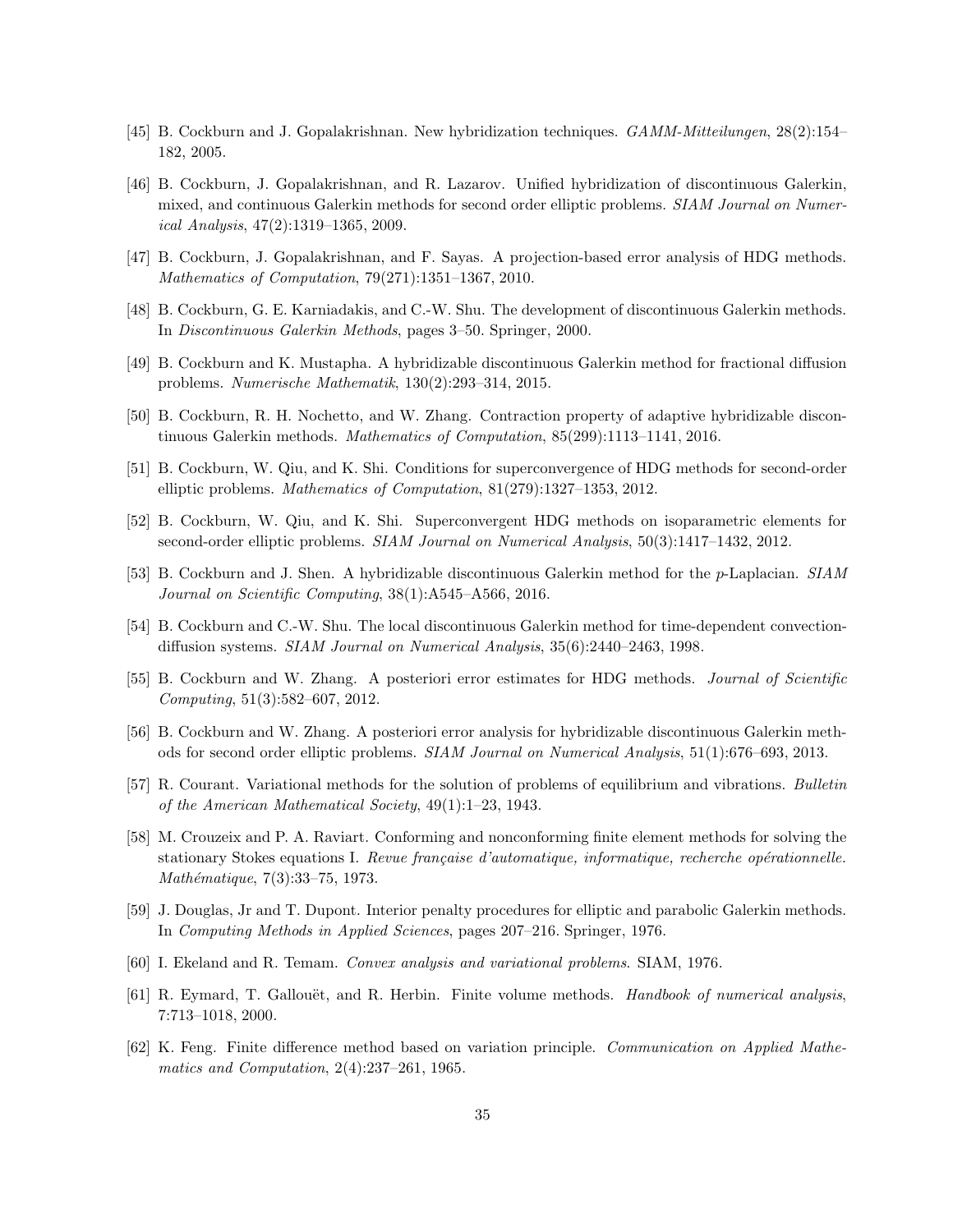- <span id="page-35-4"></span><span id="page-35-3"></span>[63] M. Fortin. A three-dimensional quadratic nonconforming element. Numerische Mathematik, 46(2):269– 279, 1985.
- <span id="page-35-2"></span>[64] M. Fortin and M. Soulie. A non-conforming piecewise quadratic finite element on triangles. International Journal for Numerical Methods in Engineering, 19(4):505–520, 1983.
- <span id="page-35-10"></span>[65] B. Fraeijs de Veubeke. Displacement and equilibrium models in the finite element method. Stress analysis, pages 145–197, 1965.
- <span id="page-35-7"></span>[66] G. Fu, B. Cockburn, and H. Stolarski. Analysis of an HDG method for linear elasticity. *International* Journal for Numerical Methods in Engineering, 102(3-4):551–575, 2015.
- <span id="page-35-6"></span>[67] S. Gong, S. Wu, and J. Xu. New hybridized mixed methods for linear elasticity and optimal multilevel solvers. arXiv preprint arXiv:1704.07540, 2017.
- <span id="page-35-9"></span>[68] R. D. Henshell. On hybrid finite elements. The Mathematics of Finite Elements and Applications, pages 299–312, 1973.
- <span id="page-35-14"></span>[69] Q. Hong, J. Hu, S. Shu, and J. Xu. A discontinuous Galerkin method for the fourth-order curl problem. Journal of Computational Mathematics, 30(6):565–578, 2012.
- [70] Q. Hong and J. Kraus. Uniformly stable discontinuous Galerkin discretization and robust iterative solution methods for the Brinkman problem. SIAM Journal on Numerical Analysis, 54(5):2750–2774, 2016.
- <span id="page-35-16"></span><span id="page-35-15"></span>[71] Q. Hong and J. Kraus. Parameter-robust stability of classical three-field formulation of Biot's consolidation model. arXiv preprint arXiv:1706.00724, 2017.
- <span id="page-35-13"></span>[72] Q. Hong, J. Kraus, J. Xu, and L. Zikatanov. A robust multigrid method for discontinuous Galerkin discretizations of Stokes and linear elasticity equations. Numerische Mathematik, 132(1):23–49, 2016.
- <span id="page-35-12"></span>[73] Q. Hong, S. Wu, and J. Xu. Extended Galerkin methods for second order elliptic problems. Preprint, 2018.
- <span id="page-35-0"></span>[74] Q. Hong and J. Xu. Uniformly stable results and error estimates for HDG and WG methods. Preprint, 2017.
- <span id="page-35-5"></span>[75] A. Hrennikoff. Solution of problems of elasticity by the framework method. Journal of Applied Mechanics, 8(4):169–175, 1941.
- <span id="page-35-1"></span>[76] J. Hu and S. Zhang. A canonical construction of  $H^m$ -nonconforming triangular finite elements. preprint, 2017.
- [77] R. E. Jones. A generalization of the direct-stiffness method of structural analysis. AIAA Journal, 2(5):821–826, 1964.
- <span id="page-35-11"></span><span id="page-35-8"></span>[78] H. Kabaria, A. J. Lew, and B. Cockburn. A hybridizable discontinuous galerkin formulation for nonlinear elasticity. Computer Methods in Applied Mechanics and Engineering, 283:303–329, 2015.
- [79] J. L. Lions. Problèms aux limites non homogènes à donées irrégulières: Une méthode d'approximation,. in Numerical Analysis of Partial Differential Equations (C.I.ME.2 Ciclo,Ispra.1967). Edizioni Cremonese, Rome, pages 283–292, 1968.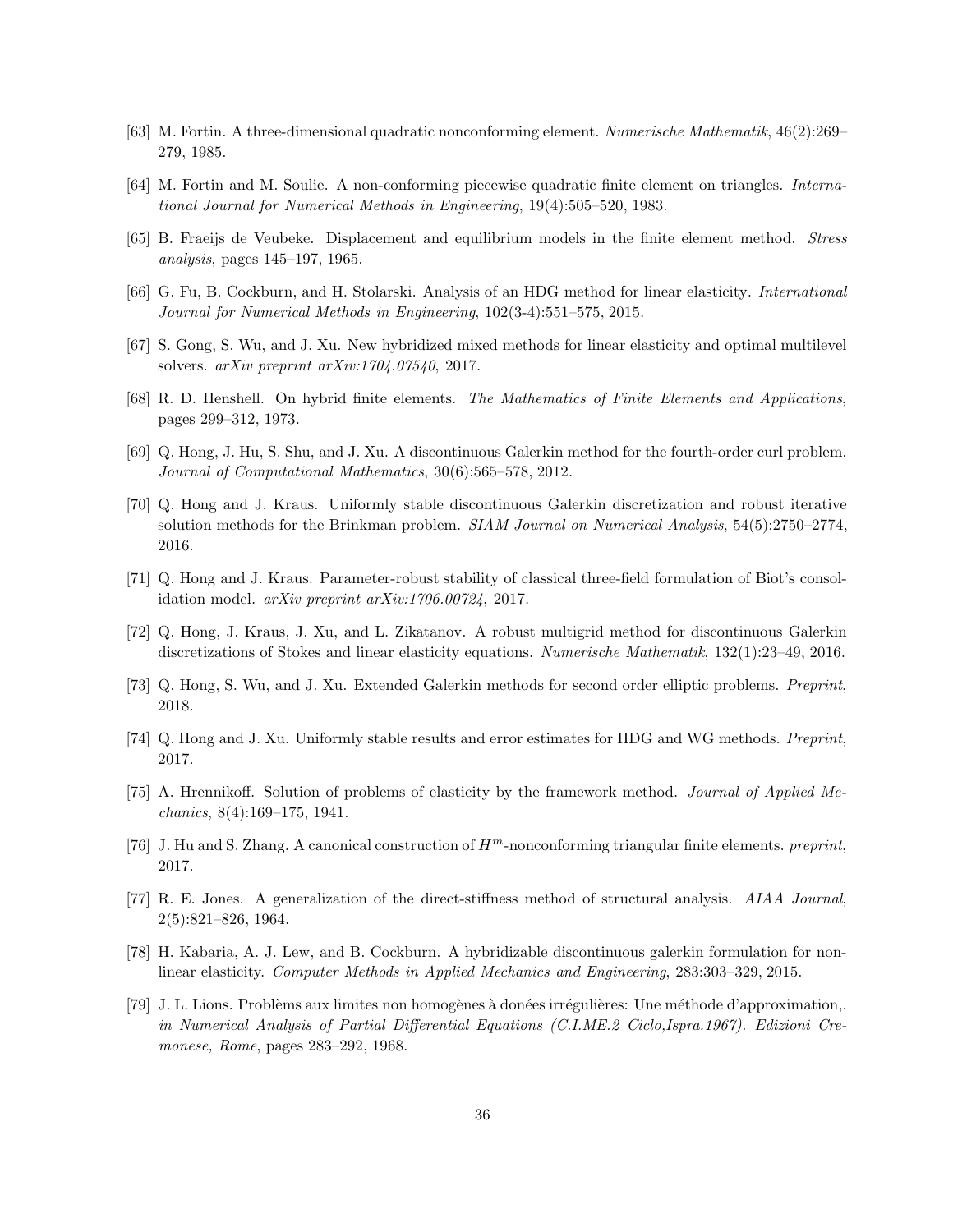- <span id="page-36-13"></span><span id="page-36-12"></span>[80] H. Liu and J. Yan. The direct discontinuous Galerkin (DDG) methods for diffusion problems. SIAM Journal on Numerical Analysis, 47(1):675–698, 2009.
- <span id="page-36-15"></span>[81] H. Liu and J. Yan. The direct discontinuous Galerkin (DDG) method for diffusion with interface corrections. Communications in Computational Physics, 8(3):541, 2010.
- <span id="page-36-0"></span>[82] S. G. Mikhlin. *Variational methods in mathematical physics*, volume 50. Pergamon Press; [distributed] by Macmillan, New York], 1964 (original Russian edition: 1957).
- <span id="page-36-14"></span>[83] L. Mu, J. Wang, and X. Ye. Weak Galerkin finite element methods on polytopal meshes. *International* Journal of Numerical Analysis and Modeling, 12:31–53, 2015.
- <span id="page-36-6"></span>[84] L. Mu, J. Wang, X. Ye, and S. Zhang. A weak Galerkin finite element method for the Maxwell equations. Journal of Scientific Computing, 65(1):363–386, 2015.
- <span id="page-36-5"></span>[85] J. Nédélec. A new family of mixed finite elements in  $R^3$ . Numerische Mathematik, 50(1):57–81, 1986.
- <span id="page-36-2"></span>[86] J. C. Nédélec. Mixed finite elements in  $\mathbb{R}^3$ . Numerische Mathematik, 35(3):315–341, 1980.
- <span id="page-36-17"></span>[87] R. A. Nicolaides. On a class of finite elements generated by lagrange interpolation. SIAM Journal on Numerical Analysis, 9(3):435–445, 1972.
- <span id="page-36-3"></span>[88] I. Oikawa. A hybridized discontinuous Galerkin method with reduced stabilization. Journal of Scientific Computing, 65(1):327–340, 2015.
- <span id="page-36-16"></span>[89] C. Park and D. Sheen. P1-nonconforming quadrilateral finite element methods for second-order elliptic problems. SIAM Journal on Numerical Analysis, 41(2):624–640, 2003.
- <span id="page-36-8"></span>[90] T. H. H. Pian. Derivation of element stiffness matrices by assumed stress distributions. AIAA Journal, 2(7):1333–1336, 1964.
- [91] T. H. H. Pian. Finite element formulation by variational principles with relaxed continuity requirements. The mathematical foundations of the finite element method with applications to partial differential equations, pages 671–687, 1972.
- <span id="page-36-7"></span><span id="page-36-1"></span>[92] T. H. H. Pian and P. Tong. Basis of finite element methods for solid continua. International Journal for Numerical Methods in Engineering, 1(1):3–28, 1969.
- [93] T. Pin and T. H. H. Pian. A variational principle and the convergence of a finite-element method based on assumed stress distribution. International Journal of Solids and Structures, 5(5):463–472, 1969.
- <span id="page-36-9"></span><span id="page-36-4"></span>[94] P. A. Raviart. Hybrid finite element methods for solving 2nd order elliptic equations. Topics in numerical analysis, II (JJM Miller, ed.), pages 141–155, 1975.
- <span id="page-36-10"></span>[95] P. A. Raviart and J. M. Thomas. A mixed finite element method for 2nd order elliptic problems. In Mathematical Aspects of Finite Element Methods, pages 292–315. Springer, 1977.
- [96] P. A. Raviart and J. M. Thomas. Primal hybrid finite element methods for 2nd order elliptic equations. Mathematics of Computation, 31(138):391–413, 1977.
- <span id="page-36-11"></span>[97] J. E. Roberts and J. M. Thomas. Mixed and hybrid methods. Handbook of numerical analysis, 2:523– 639, 1991.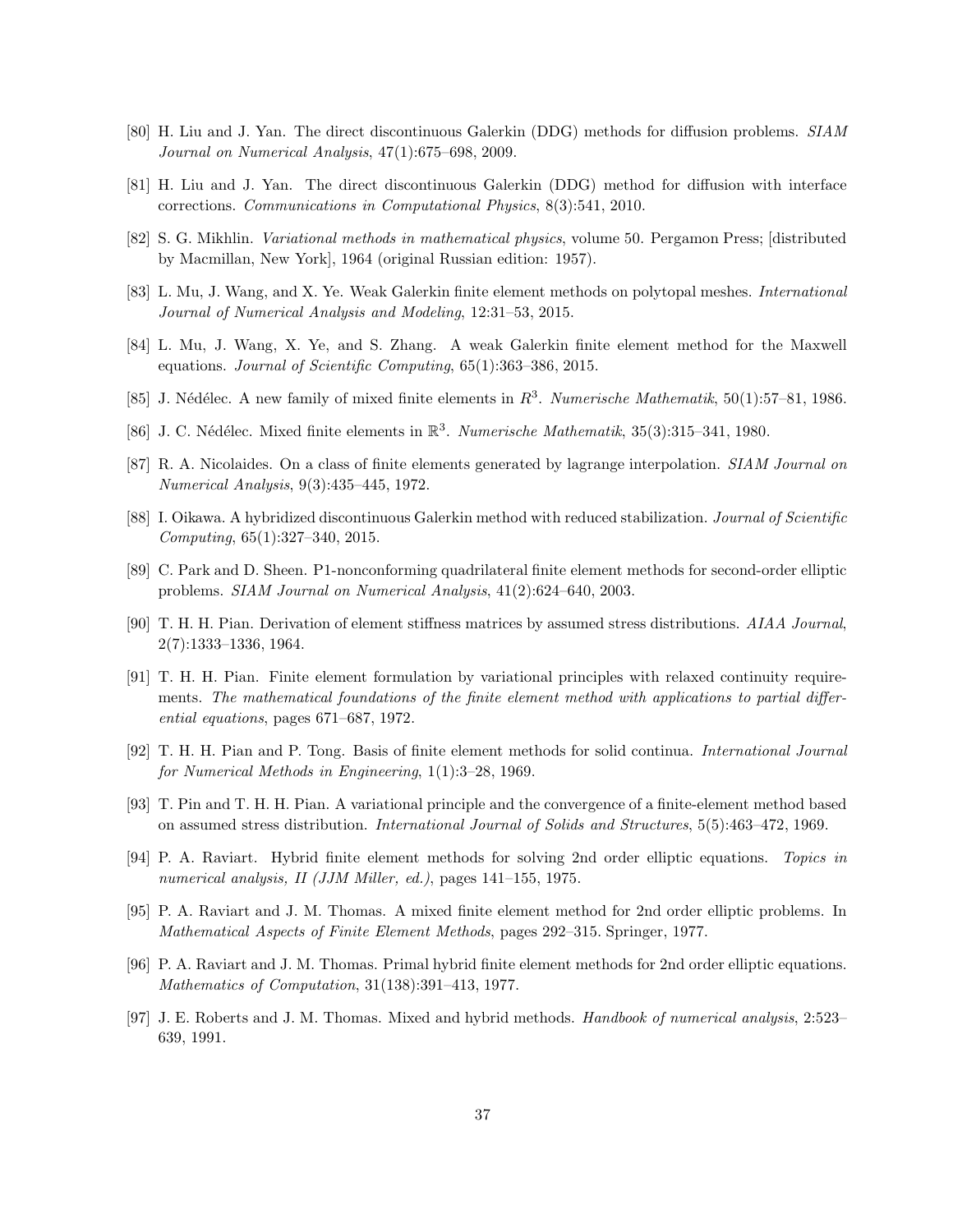- <span id="page-37-3"></span>[98] J. E. Santos, D. Sheen, and X. Ye. Nonconforming Galerkin methods based on quadrilateral elements for second order elliptic problems. ESAIM: Mathematical Modelling and Numerical Analysis, 33(4):747– 770, 1999.
- <span id="page-37-17"></span><span id="page-37-9"></span>[99] L. R. Scott and S. Zhang. Finite element interpolation of nonsmooth functions satisfying boundary conditions. Mathematics of Computation, 54(190):483–493, 1990.
- <span id="page-37-2"></span>[100] S.-C. Soon, B. Cockburn, and H. K. Stolarski. A hybridizable discontinuous Galerkin method for linear elasticity. International Journal for Numerical Methods in Engineering, 80(8):1058–1092, 2009.
- <span id="page-37-16"></span>[101] G. Strang. Variational crimes in the finite element method. The Mathematical Foundations of the Finite Element Method with Applications to Partial Differential Equations, pages 689–710, 1972.
- <span id="page-37-15"></span>[102] S. Sun and J. Liu. A locally conservative finite element method based on piecewise constant enrichment of the continuous Galerkin method. SIAM Journal on Scientific Computing, 31(4):2528–2548, 2009.
- <span id="page-37-7"></span>[103] M. J. Turner, R. W. Clough, H. C. Martin, and L. J. Topp. Stiffness and deflection analysis of complex structures. Journal of the Aeronautical Sciences, 23:805–823, 1956.
- <span id="page-37-8"></span>[104] A. Veeser and P. Zanotti. Quasi-optimal nonconforming methods for symmetric elliptic problems. I–Abstract theory. arXiv preprint arXiv:1710.03331, 2017.
- <span id="page-37-13"></span>[105] A. Veeser and P. Zanotti. Quasi-optimal nonconforming methods for symmetric elliptic problems. III–DG and other interior penalty methods. arXiv preprint arXiv:1710.03452, 2017.
- <span id="page-37-12"></span>[106] C. Wang and J. Wang. A primal-dual weak Galerkin finite element method for Fokker-Planck type equations.  $arXiv$  preprint  $arXiv:1704.05606$ , 2017.
- <span id="page-37-11"></span>[107] C. Wang and J. Wang. A primal-dual weak Galerkin finite element method for second order elliptic equations in non-divergence form. Mathematics of Computation, 2017.
- <span id="page-37-0"></span>[108] J. Wang and C. Wang. Weak Galerkin finite element methods for elliptic PDEs. Scientia Sinica Mathematica, 45(7):1061–1092, 2015.
- <span id="page-37-10"></span>[109] J. Wang and X. Ye. A weak Galerkin finite element method for second-order elliptic problems. Journal of Computational and Applied Mathematics, 241:103–115, 2013.
- <span id="page-37-14"></span>[110] J. Wang and X. Ye. A weak Galerkin mixed finite element method for second order elliptic problems. Mathematics of Computation, 83(289):2101–2126, 2014.
- <span id="page-37-4"></span>[111] J. Wang and X. Ye. A weak Galerkin finite element method for the Stokes equations. Advances in Computational Mathematics, 42(1):155–174, 2016.
- <span id="page-37-5"></span>[112] M. Wang and J. Xu. The Morley element for fourth order elliptic equations in any dimensions. Numerische Mathematik, 103(1):155–169, 2006.
- <span id="page-37-6"></span>[113] M. Wang and J. Xu. Minimal finite element spaces for 2m-th-order partial differential equations in  $\mathbb{R}^n$ . Mathematics of Computation, 82(281):25-43, 2013.
- [114] M. F. Wheeler. An elliptic collocation-finite element method with interior penalties. SIAM Journal on Numerical Analysis, 15(1):152–161, 1978.
- <span id="page-37-1"></span>[115] E. L. Wilson and R. L. Taylor. Incompatible displacement models. In Proceedings of the Symposium on Numerical and Computer Methods in Structural Engineering. University of Illinois, 1971.